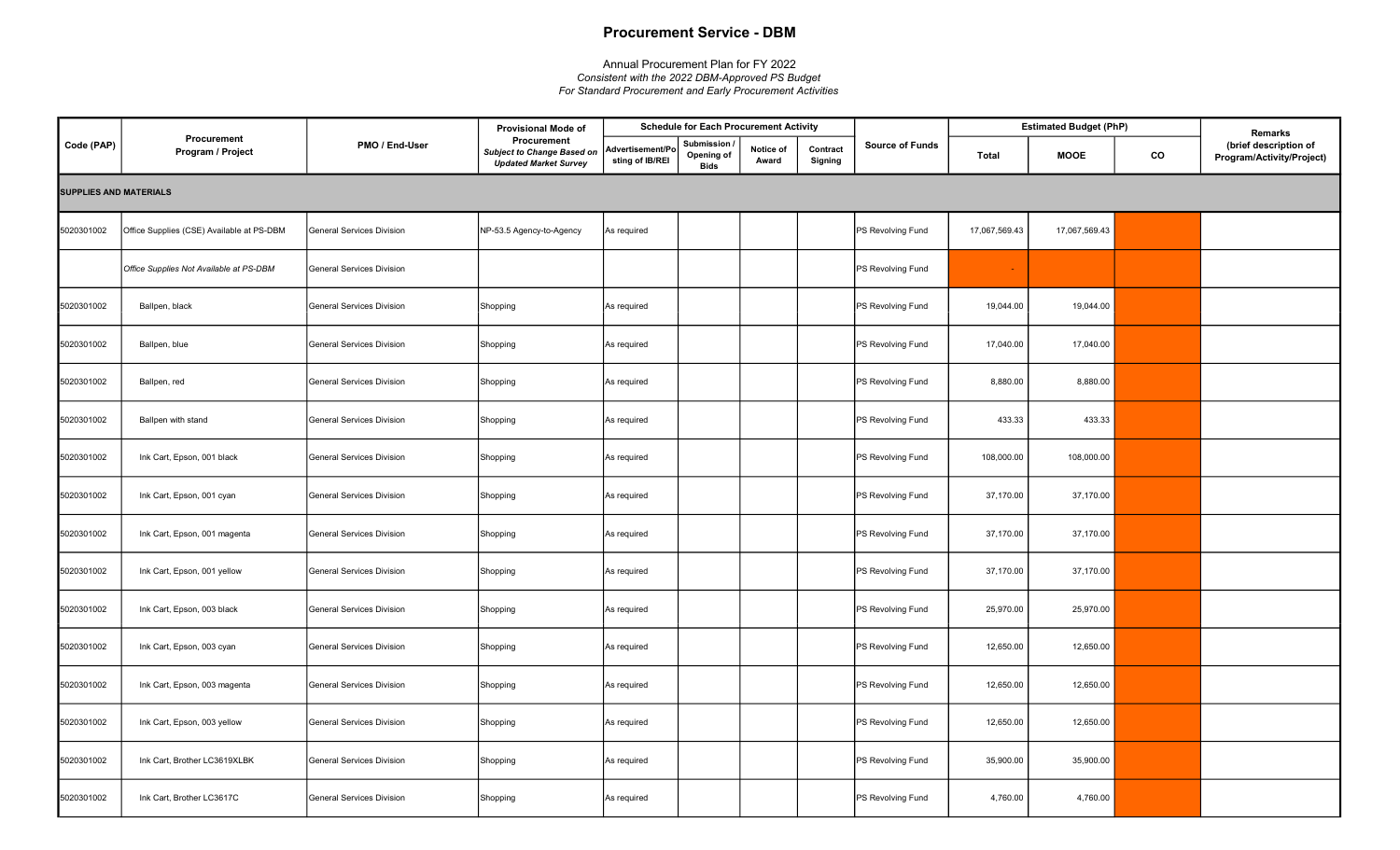| 5020301002 | Ink Cart, Brother LC3617M  | General Services Division        | Shopping | As required |  | PS Revolving Fund | 4,760.00  | 4,760.00  |  |
|------------|----------------------------|----------------------------------|----------|-------------|--|-------------------|-----------|-----------|--|
| 5020301002 | Ink Cart, Brother LC3617Y  | General Services Division        | Shopping | As required |  | PS Revolving Fund | 4,760.00  | 4,760.00  |  |
| 5020301002 | Rubber Stamp               | <b>General Services Division</b> | Shopping | As required |  | PS Revolving Fund | 20,500.00 | 20,500.00 |  |
| 5020301002 | Self inking                | General Services Division        | Shopping | As required |  | PS Revolving Fund | 33,333.33 | 33,333.33 |  |
| 5020301002 | Notepad 4x4                | General Services Division        | Shopping | As required |  | PS Revolving Fund | 6,966.67  | 6,966.67  |  |
| 5020301002 | Epson Ribbon FX2190        | General Services Division        | Shopping | As required |  | PS Revolving Fund | 5,400.00  | 5,400.00  |  |
| 5020301002 | Specialty paper            | General Services Division        | Shopping | As required |  | PS Revolving Fund | 42,700.00 | 42,700.00 |  |
| 5020301002 | Sticker paper (matte)      | General Services Division        | Shopping | As required |  | PS Revolving Fund | 58,933.33 | 58,933.33 |  |
| 5020301002 | Sticky Notes/Tabbings      | General Services Division        | Shopping | As required |  | PS Revolving Fund | 3,166.67  | 3,166.67  |  |
| 5020301002 | Tape Dispenser Handheld 2" | General Services Division        | Shopping | As required |  | PS Revolving Fund | 1,533.33  | 1,533.33  |  |
| 5020301002 | Push pins                  | General Services Division        | Shopping | As required |  | PS Revolving Fund | 1,160.00  | 1,160.00  |  |
| 5020301002 | Carbon Paper, blue         | General Services Division        | Shopping | As required |  | PS Revolving Fund | 14,793.33 | 14,793.33 |  |
| 5020301002 | Expanding Folder (red)     | General Services Division        | Shopping | As required |  | PS Revolving Fund | 2,533.33  | 2,533.33  |  |
| 5020301002 | Desk Tray 3 Layers         | General Services Division        | Shopping | As required |  | PS Revolving Fund | 13,662.50 | 13,662.50 |  |
| 5020301002 | Paper for Certificate      | General Services Division        | Shopping | As required |  | PS Revolving Fund | 58,333.33 | 58,333.33 |  |
| 5020301002 | Paper, multipurpose A3     | General Services Division        | Shopping | As required |  | PS Revolving Fund | 46,066.67 | 46,066.67 |  |
| 5020301002 | Ring Binder, 14mm          | General Services Division        | Shopping | As required |  | PS Revolving Fund | 2,033.33  | 2,033.33  |  |
| 5020301002 | Ring Binder, 16mm          | General Services Division        | Shopping | As required |  | PS Revolving Fund | 3,900.00  | 3,900.00  |  |
| 5020301002 | Ring Binder, 20mm          | General Services Division        | Shopping | As required |  | PS Revolving Fund | 5,350.00  | 5,350.00  |  |
| 5020301002 | Ring Binder, 25mm          | General Services Division        | Shopping | As required |  | PS Revolving Fund | 5,133.33  | 5,133.33  |  |
| 5020301002 | Padding glue               | General Services Division        | Shopping | As required |  | PS Revolving Fund | 3,566.67  | 3,566.67  |  |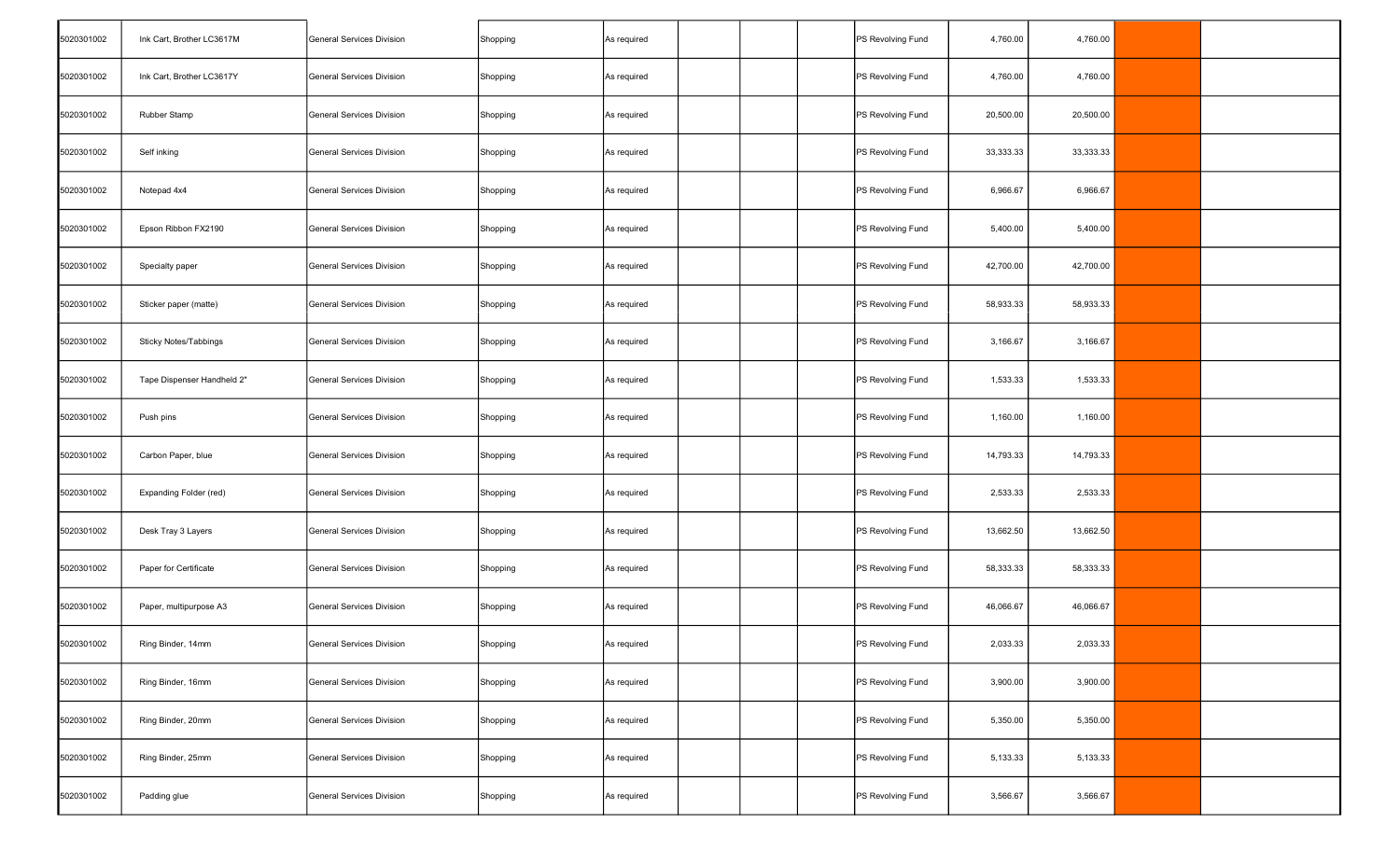| 5020301002 | <b>Bath Soap</b>              | General Services Division | Shopping                               | As required |  | PS Revolving Fund | 1,051.56   | 1,051.56   |  |
|------------|-------------------------------|---------------------------|----------------------------------------|-------------|--|-------------------|------------|------------|--|
| 5020301002 | Bleach, (gallon)              | General Services Division | Shopping                               | As required |  | PS Revolving Fund | 22,190.44  | 22,190.44  |  |
| 5020301002 | Dishwashing Liquid, 500ml     | General Services Division | Shopping                               | As required |  | PS Revolving Fund | 3,077.76   | 3,077.76   |  |
| 5020301002 | Fabric Conditioner, 640ml     | General Services Division | Shopping                               | As required |  | PS Revolving Fund | 5,378.88   | 5,378.88   |  |
| 5020301002 | Muriatic Acid, 1liter         | General Services Division | Shopping                               | As required |  | PS Revolving Fund | 1,090.88   | 1,090.88   |  |
| 5020301002 | Glass Cleaner, 500ml          | General Services Division | Shopping                               | As required |  | PS Revolving Fund | 4,983.20   | 4,983.20   |  |
| 5020301002 | Hand Soap                     | General Services Division | Shopping                               | As required |  | PS Revolving Fund | 151,821.12 | 151,821.12 |  |
| 5020301002 | Deodorant Cake                | General Services Division | Shopping                               | As required |  | PS Revolving Fund | 13,824.00  | 13,824.00  |  |
| 5020301002 | Powder Soap, 1kg              | General Services Division | Shopping                               | As required |  | PS Revolving Fund | 36,920.40  | 36,920.40  |  |
| 5020301002 | Trash Bag (pack/roll)         | General Services Division | Shopping                               | As required |  | PS Revolving Fund | 75,720.00  | 75,720.00  |  |
| 5020301002 | Sando Bag, (small)            | General Services Division | Shopping                               | As required |  | PS Revolving Fund | 27,880.00  | 27,880.00  |  |
| 5020301002 | Sando Bag, (medium)           | General Services Division | Shopping                               | As required |  | PS Revolving Fund | 19,850.95  | 19,850.95  |  |
| 5020301002 | Sando Bag, (large)            | General Services Division | Shopping                               | As required |  | PS Revolving Fund | 38,478.96  | 38,478.96  |  |
| 5020301002 | Sando Bag, (x-large)          | General Services Division | Shopping                               | As required |  | PS Revolving Fund | 29,000.00  | 29,000.00  |  |
| 5020301002 | Frame for Certificate         | General Services Division | Shopping                               | As required |  | PS Revolving Fund | 44,666.00  | 44,666.00  |  |
| 5020301002 | <b>ID Holder</b>              | General Services Division | Shopping                               | As required |  | PS Revolving Fund | 7,602.00   | 7,602.00   |  |
| 5020301002 | <b>ID Lace</b>                | General Services Division | Shopping                               | As required |  | PS Revolving Fund | 19,998.00  | 19,998.00  |  |
| 5020301002 | Tape Transparent 2" w/PS mark | General Services Division | Small Value Procurement<br>(Sec. 53.9) | As required |  | PS Revolving Fund | 852,500.00 | 852,500.00 |  |
| 5020301002 | <b>WADD Stock Card</b>        | General Services Division | Small Value Procurement<br>(Sec. 53.9) | As required |  | PS Revolving Fund | 162,000.00 | 162,000.00 |  |
| 5020301002 | Cork Board, 24 x 36"          | General Services Division | Shopping                               | As required |  | PS Revolving Fund | 2,570.01   | 2,570.01   |  |
| 5020301002 | Double Sided Tape 1"          | General Services Division | Shopping                               | As required |  | PS Revolving Fund | 12,731.08  | 12,731.08  |  |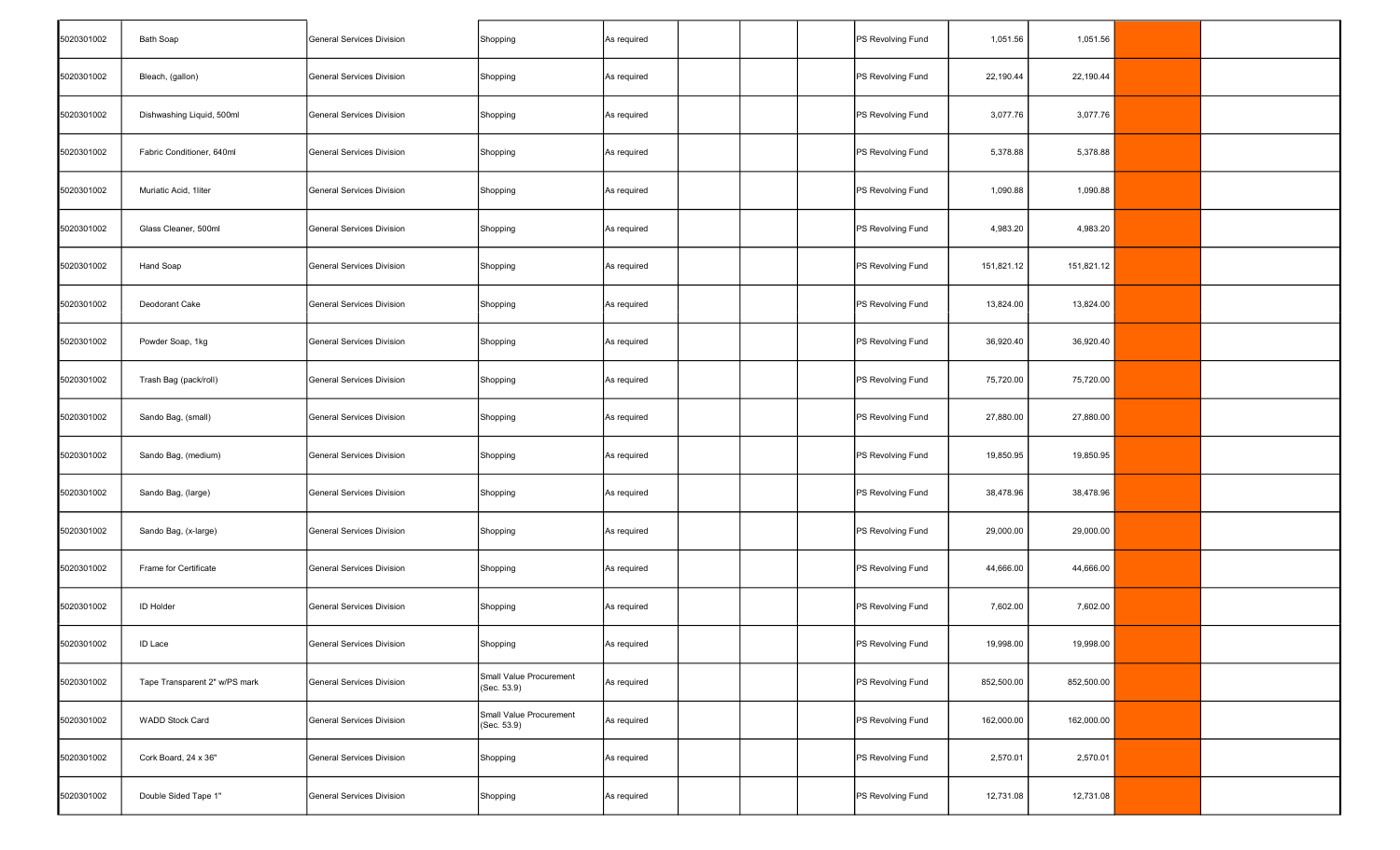| 5020301002 | Duct Tape 2"                                    | General Services Division | Shopping | As required |  | PS Revolving Fund | 6,699.90   | 6,699.90   |  |
|------------|-------------------------------------------------|---------------------------|----------|-------------|--|-------------------|------------|------------|--|
| 5020301002 | Flashlight                                      | General Services Division | Shopping | As required |  | PS Revolving Fund | 290.00     | 290.00     |  |
| 5020301002 | Floor wax, liduid type, natural                 | General Services Division | Shopping | As required |  | PS Revolving Fund | 85,800.00  | 85,800.00  |  |
| 5020301002 | LED, bulb type                                  | General Services Division | Shopping | As required |  | PS Revolving Fund | 8,488.15   | 8,488.15   |  |
| 5020301002 | Flourescent lamp, tube type                     | General Services Division | Shopping | As required |  | PS Revolving Fund | 11,733.15  | 11,733.15  |  |
| 5020301002 | Flourescent tube w/fixtures                     | General Services Division | Shopping | As required |  | PS Revolving Fund | 780.00     | 780.00     |  |
| 5020301002 | Steel Ruler 18 inch                             | General Services Division | Shopping | As required |  | PS Revolving Fund | 2,026.64   | 2,026.64   |  |
| 5020301002 | Steel Ruler 24 inch                             | General Services Division | Shopping | As required |  | PS Revolving Fund | 605.34     | 605.34     |  |
| 5020301002 | Steel Tape 5m                                   | General Services Division | Shopping | As required |  | PS Revolving Fund | 1,180.02   | 1,180.02   |  |
| 5020301002 | Steel tape (8meters)                            | General Services Division | Shopping | As required |  | PS Revolving Fund | 686.66     | 686.66     |  |
| 5020301002 | Stretch Film/Packaging wrap                     | General Services Division | Shopping | As required |  | PS Revolving Fund | 91,333.00  | 91,333.00  |  |
| 5020301002 | ALKYD, Trafic Paint                             | General Services Division | Shopping | As required |  | PS Revolving Fund | 46,666.80  | 46,666.80  |  |
| 5020301002 | All Purpose Adhesive (epoxy)                    | General Services Division | Shopping | As required |  | PS Revolving Fund | 2,800.00   | 2,800.00   |  |
| 5020301002 | Paint Brush (1, 2, 3)                           | General Services Division | Shopping | As required |  | PS Revolving Fund | 8,919.60   | 8,919.60   |  |
| 5020301002 | Paint Roller (small & big)                      | General Services Division | Shopping | As required |  | PS Revolving Fund | 4,459.80   | 4,459.80   |  |
| 5020301002 | Paint Thinner (ordinary)                        | General Services Division | Shopping | As required |  | PS Revolving Fund | 17,166.50  | 17,166.50  |  |
| 5020301002 | Quick Drying Enamel (orange, black &<br>silver) | General Services Division | Shopping | As required |  | PS Revolving Fund | 70,800.00  | 70,800.00  |  |
| 5020301002 | Sand Paper, 150                                 | General Services Division | Shopping | As required |  | PS Revolving Fund | 2,310.00   | 2,310.00   |  |
| 5020301002 | Spatula 4"                                      | General Services Division | Shopping | As required |  | PS Revolving Fund | 2,400.00   | 2,400.00   |  |
| 5020301002 | Steel Brush                                     | General Services Division | Shopping | As required |  | PS Revolving Fund | 1,899.90   | 1,899.90   |  |
| 5020301002 | Other Janitorial Supplies                       | General Services Division | Shopping | As required |  | PS Revolving Fund | 100,000.00 | 100,000.00 |  |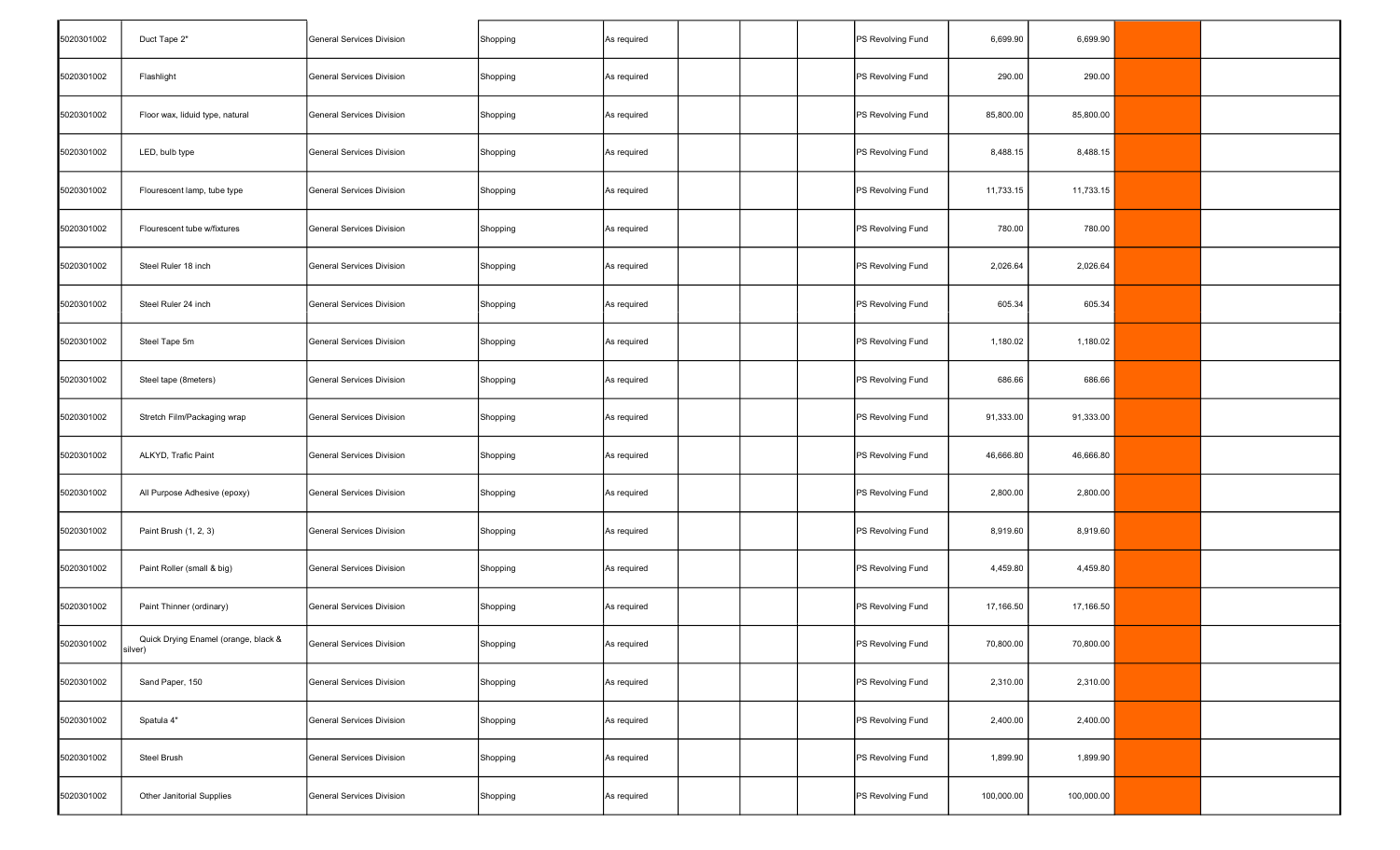| 5020399000 | Other Supplies & Materials                                                                                                                                | <b>General Services Division</b>  | Shopping                               | As required | PS Revolving Fund | 100,000.00   | 100,000.00   |  |
|------------|-----------------------------------------------------------------------------------------------------------------------------------------------------------|-----------------------------------|----------------------------------------|-------------|-------------------|--------------|--------------|--|
| 5020399000 | Medicine Supplies for Medicine Cabinets                                                                                                                   | General Services Division         | Shopping                               | As required | PS Revolving Fund | 50,000.00    | 50,000.00    |  |
|            | PS-DBM DELIVERY RECEIPT, 5 PLY,<br>carbonless, 250 sheets/box                                                                                             | Warehousing and Delivery Division | Competitive Bidding                    | As required | PS Revolving Fund | 3,000,000.00 | 3,000,000.00 |  |
|            | Crates JUMBO (24in x 16in x 12in) / Heavy Duty<br>Storage Box                                                                                             | Warehousing and Delivery Division | Small Value Procurement<br>(Sec. 53.9) | As required | PS Revolving Fund | 22,500.00    | 22,500.00    |  |
|            | BEARING, WASHER AND LOCK WASHER<br>FOR HAND TROLLEY                                                                                                       | Warehousing and Delivery Division | Small Value Procurement<br>(Sec. 53.9) | As required | PS Revolving Fund | 20,000.00    | 20,000.00    |  |
|            | WORKING GLOVES, rubberized                                                                                                                                | Warehousing and Delivery Division | Small Value Procurement<br>(Sec. 53.9) | As required | PS Revolving Fund | 24,000.00    | 24,000.00    |  |
|            | REFLECTORIZED VEST                                                                                                                                        | Warehousing and Delivery Division | Small Value Procurement<br>(Sec. 53.9) | As required | PS Revolving Fund | 24,000.00    | 24,000.00    |  |
|            | SAFETY SHOES, highcut, light weight, steel toe,<br>slip/oil resistant                                                                                     | Warehousing and Delivery Division | Small Value Procurement<br>(Sec. 53.9) | As required | PS Revolving Fund | 124,000.00   | 124,000.00   |  |
|            | BIN Card - 100pcs/pack 100packs<br>@350.00 per pack                                                                                                       | Depot Operations Division         | Shopping                               | As required | PS Revolving Fund | 35,000.00    | 35,000.00    |  |
|            | Depot Delivery Receipt (500Sets/Box) 600<br>boxes @ 1,000.00 per box for All depots at least Depot Operations Division<br>2 boxes per month for 12 months |                                   | NP-53.9 - Small Value<br>Procurement   | As required | PS Revolving Fund | 600,000.00   | 600,000.00   |  |
|            | Disinfectant Map and Disinfecting Solution                                                                                                                | Depot Operations Division         | Small Value Procurement<br>(Sec. 53.9) | As required | PS Revolving Fund | 22,000.00    | 22,000.00    |  |
|            | Accountable Forms                                                                                                                                         | Planning and Budget Division      | NP-53.5 Agency-to-Agency               | As required | PS Revolving Fund | 600,000.00   | 600,000.00   |  |
|            | Virtual Training Equipment set                                                                                                                            | Marketing and Sales Division      | NP-53.9 - Small Value<br>Procurement   | As required | PS Revolving Fund | 5,324.00     | 5,324.00     |  |
|            | Coffee Supplies/Candies                                                                                                                                   | Marketing and Sales Division      | NP-53.9 - Small Value<br>Procurement   | As required | PS Revolving Fund | 27,230.40    | 27,230.40    |  |
|            | Expandable Document File Folder                                                                                                                           | Marketing and Sales Division      | NP-53.9 - Small Value<br>Procurement   | As required | PS Revolving Fund | 6,456.00     | 6,456.00     |  |
|            | Acrylic Table Menu                                                                                                                                        | Marketing and Sales Division      | NP-53.9 - Small Value<br>Procurement   | As required | PS Revolving Fund | 2,505.00     | 2,505.00     |  |
|            | <b>Filing Cabinet</b>                                                                                                                                     | Marketing and Sales Division      | NP-53.9 - Small Value<br>Procurement   | As required | PS Revolving Fund | 25,474.53    | 25,474.53    |  |
|            | Stop Watch                                                                                                                                                | Procurement Division VII          | NP-53.9 - Small Value<br>Procurement   | As required | PS Revolving Fund | 900.00       | 900.00       |  |
|            | Purchase Order Forms                                                                                                                                      | Procurement Division X            | NP-53.9 - Small Value<br>Procurement   | As required | PS Revolving Fund | 20,000.00    | 20,000.00    |  |
|            | Call-Off Order Forms                                                                                                                                      | Procurement Division X            | NP-53.9 - Small Value<br>Procurement   | As required | PS Revolving Fund | 40,000.00    | 40,000.00    |  |
|            | APP-NCSE (Office Supplies Not Available at PS PS Depot CAR<br>DBM)                                                                                        |                                   | NP-53.9 - Small Value<br>Procurement   | As required | PS Revolving Fund | 34,225.00    | 34,225.00    |  |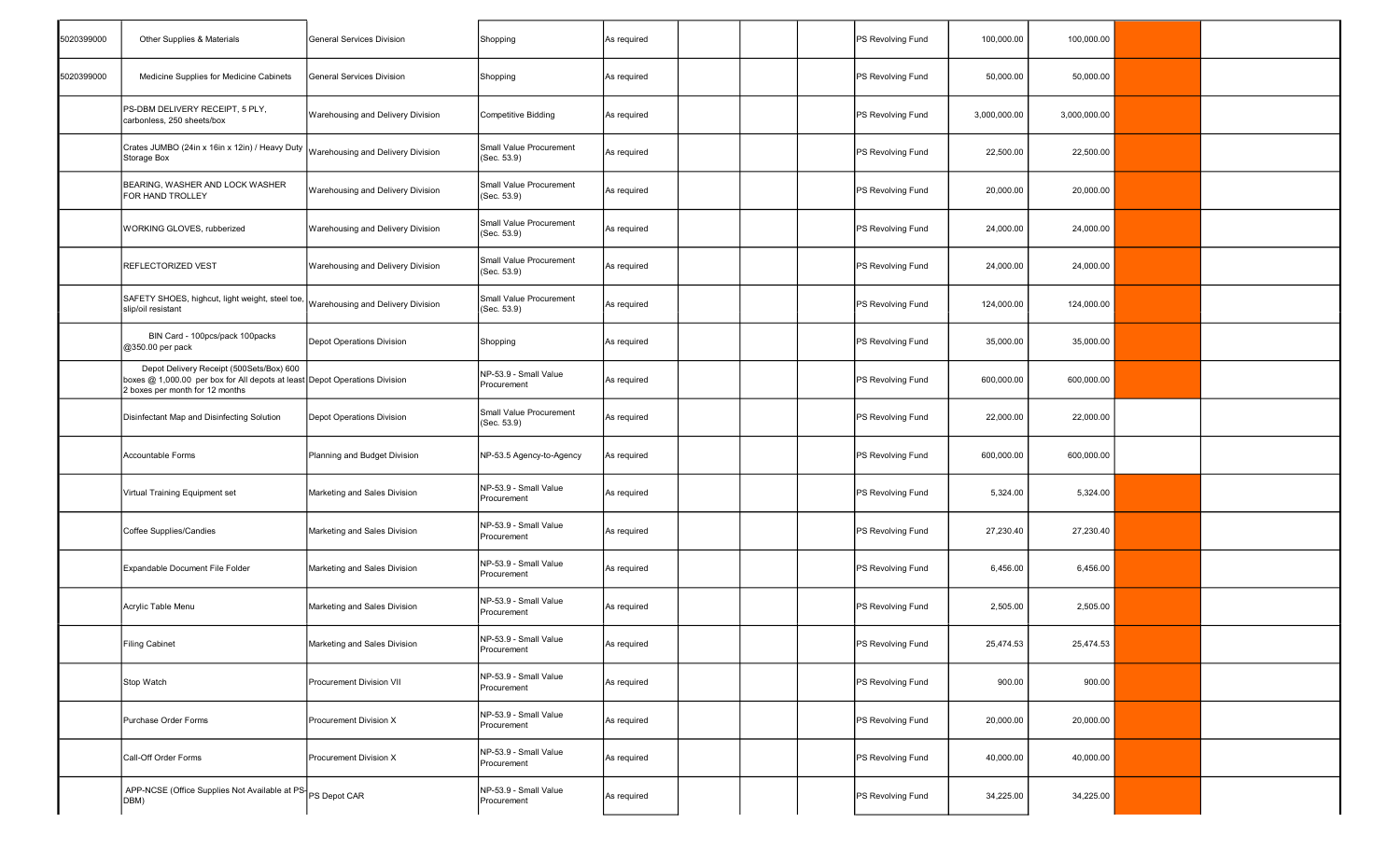| Accountable Forms Expenses                    | PS Depot CAR        | NP-53.9 - Small Value<br>Procurement   | As required |  | PS Revolving Fund | 1,200.00   | 1,200.00   |  |
|-----------------------------------------------|---------------------|----------------------------------------|-------------|--|-------------------|------------|------------|--|
| Drugs and Medicines Expenses                  | PS Depot CAR        | NP-53.9 - Small Value<br>Procurement   | As required |  | PS Revolving Fund | 8,000.00   | 8,000.00   |  |
| Other Supplies & Materials Expenses           | PS Depot CAR        | NP-53.9 - Small Value<br>Procurement   | As required |  | PS Revolving Fund | 5,000.00   | 5,000.00   |  |
| Official Receipts - approx 100.00 per booklet | PS Depot La Union   | NP-53.9 - Small Value<br>Procurement   | As required |  | PS Revolving Fund | 20,000.00  | 20,000.00  |  |
| Drug Testing - approx @ 500.00 each           | PS Depot La Union   | NP-53.9 - Small Value<br>Procurement   | As required |  | PS Revolving Fund | 6,000.00   | 6,000.00   |  |
| Accountable Forms                             | PS Depot Tuguegarao | NP-53.5 Agency-to-Agency               | As required |  | PS Revolving Fund | 120,000.00 | 120,000.00 |  |
| Toner for Photocopier INEO 464                | PS Depot Tuguegarao | NP-53.9 - Small Value<br>Procurement   | As required |  | PS Revolving Fund | 7,700.00   | 7,700.00   |  |
| Plastic Cups                                  | PS Depot Tuguegarao | NP-53.9 - Small Value<br>Procurement   | As required |  | PS Revolving Fund | 5,500.00   | 5,500.00   |  |
| Accountable Forms                             | PS Depot Pampanga   | Shopping                               | As required |  | PS Revolving Fund | 51,600.00  | 51,600.00  |  |
| Drug Testing - approx @ 500.00 each           | PS Depot Pampanga   | Shopping                               | As required |  | PS Revolving Fund | 7,000.00   | 7,000.00   |  |
| Accountable Forms                             | PS Depot Legazpi    | Shopping                               | As required |  | PS Revolving Fund | 27,750.00  | 27,750.00  |  |
| Drugs and Medicines Expenses                  | PS Depot Legazpi    | Shopping                               | As required |  | PS Revolving Fund | 5,500.00   | 5,500.00   |  |
| Accountable Forms                             | PS Depot Cebu       | NP-53.5 Agency-to-Agency               | As required |  | PS Revolving Fund | 9,000.00   | 9,000.00   |  |
| Other supplies                                | PS Depot CDO        | NP-53.5 Agency-to-Agency               | As required |  | PS Revolving Fund | 3,000.00   | 3,000.00   |  |
| Accountable Forms                             | PS Depot CDO        | NP-53.5 Agency-to-Agency               | As required |  | PS Revolving Fund | 6,200.00   | 6,200.00   |  |
| Drugs and Medicines Expenses                  | PS Depot CDO        | NP-53.5 Agency-to-Agency               | As required |  | PS Revolving Fund | 10,000.00  | 10,000.00  |  |
| Accountable Forms                             | PS Depot Davao      | Shopping                               | As required |  | PS Revolving Fund | 1,200.00   | 1,200.00   |  |
| Drugs and Medicines Expenses                  | PS Depot Davao      | Shopping                               | As required |  | PS Revolving Fund | 6,500.00   | 6,500.00   |  |
| Supplies not available to PS                  | PS Depot Davao      | Small Value Procurement<br>(Sec. 53.9) | As required |  | PS Revolving Fund | 202,780.00 | 202,780.00 |  |
| Drugs and Medicines Expenses                  | PS Depot Koronadal  | Small Value Procurement<br>(Sec. 53.9) | As required |  | PS Revolving Fund | 10,000.00  | 10,000.00  |  |
| Accountable Forms                             | PS Depot Butuan     | Small Value Procurement<br>(Sec. 53.9) | As required |  | PS Revolving Fund | 3,000.00   | 3,000.00   |  |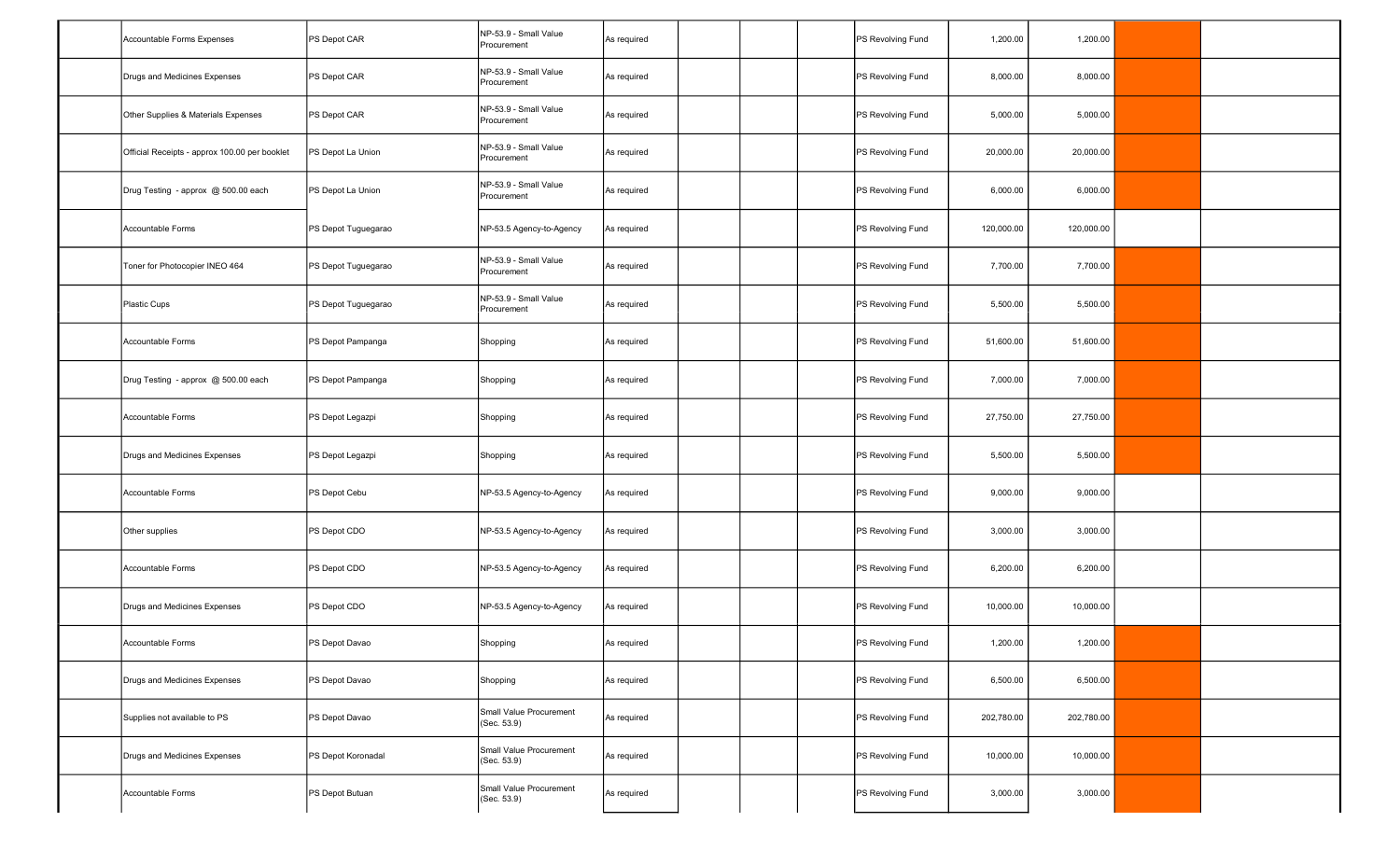|            | <b>SEMI-EXPENDABLE EXPENSES</b>                                                                           |                                  |                                        |             |  |                   |              |              |  |
|------------|-----------------------------------------------------------------------------------------------------------|----------------------------------|----------------------------------------|-------------|--|-------------------|--------------|--------------|--|
| 5020321002 | Semi-Expendable Equipment (CSE) Available at<br>PS-DBM                                                    | General Services Division        | NP-53.5 Agency-to-Agency               | As required |  | PS Revolving Fund | 1,483,757.65 | 1,483,757.65 |  |
| 5020321002 | Supply and Delivery of Air Purifier                                                                       | General Services Division        | Shopping                               | As required |  | PS Revolving Fund | 9,762.67     | 9,762.67     |  |
| 5020321002 | Supply and Delivery of Humidifier                                                                         | General Services Division        | Shopping                               | As required |  | PS Revolving Fund | 3,247.00     | 3,247.00     |  |
| 5020321002 | Supply and Delivery of Electric Stapler                                                                   | <b>General Services Division</b> | Shopping                               | As required |  | PS Revolving Fund | 17,461.90    | 17,461.90    |  |
| 5020321002 | Supply and Delivery of Combination Socket<br>Wrench, 40pcs                                                | <b>General Services Division</b> | Shopping                               | As required |  | PS Revolving Fund | 1,167.34     | 1,167.34     |  |
| 5020321002 | Supply and Delivery of Combination Wrench,<br>8mm-24mm                                                    | <b>General Services Division</b> | Shopping                               | As required |  | PS Revolving Fund | 5,230.66     | 5,230.66     |  |
| 5020321002 | Other Semi-Expendable Office Equipment                                                                    | <b>General Services Division</b> | Shopping                               | As required |  | PS Revolving Fund | 20,000.00    | 20,000.00    |  |
| 5020321003 | Semi-Expendable ICT Equipment Not Available<br>in PS                                                      | <b>General Services Division</b> | Shopping                               | As required |  | PS Revolving Fund | 10,000.00    | 10,000.00    |  |
| 5020321001 | Semi-expendable - Machinery Not Available in<br> PS                                                       | <b>General Services Division</b> | Shopping                               | As required |  | PS Revolving Fund | 10,000.00    | 10,000.00    |  |
| 5020321007 | Supply and Delivery of Cordless/Wireless<br>Landline Telephone                                            | <b>General Services Division</b> | Shopping                               | As required |  | PS Revolving Fund | 4,772.64     | 4,772.64     |  |
| 5020321007 | Supply and Delivery of Speaker with Microphone General Services Division                                  |                                  | Small Value Procurement<br>(Sec. 53.9) | As required |  | PS Revolving Fund | 26,982.00    | 26,982.00    |  |
| 5020321013 | Semi-expendable - Technical and scientific<br>equipment Not Available in PS                               | <b>General Services Division</b> | Shopping                               | As required |  | PS Revolving Fund | 10,000.00    | 10,000.00    |  |
| 5020322001 | Supply and Delivery of Executive Chair                                                                    | <b>General Services Division</b> | Small Value Procurement<br>(Sec. 53.9) | As required |  | PS Revolving Fund | 39,420.00    | 39,420.00    |  |
| 5020322001 | Supply and Delivery of Office Table                                                                       | General Services Division        | Small Value Procurement<br>(Sec. 53.9) | As required |  | PS Revolving Fund | 5,880.00     | 5,880.00     |  |
| 5020322001 | Supply and Delivery of Clerical Chair                                                                     | <b>General Services Division</b> | Small Value Procurement<br>(Sec. 53.9) | As required |  | PS Revolving Fund | 128,066.78   | 128,066.78   |  |
| 5020322001 | Supply and Delivery of Junior Executive Chair                                                             | General Services Division        | Small Value Procurement<br>(Sec. 53.9) | As required |  | PS Revolving Fund | 21,900.00    | 21,900.00    |  |
| 5020322001 | Supply and Delivery of Steel Cabinet (3<br>Drawers) Lateral Filing Cabinet with Central<br>Locking System | General Services Division        | Small Value Procurement<br>(Sec. 53.9) | As required |  | PS Revolving Fund | 55,642.60    | 55,642.60    |  |
| 5020322001 | Supply and Delivery of Storage Cabinet,<br>adjustable, 5 Layer Steel Shelf Cabinet                        | General Services Division        | Small Value Procurement<br>(Sec. 53.9) | As required |  | PS Revolving Fund | 30,950.01    | 30,950.01    |  |
| 5020322001 | Supply and Delivery of Mobile Whiteboard<br>bracket type                                                  | General Services Division        | Shopping                               | As required |  | PS Revolving Fund | 12,377.33    | 12,377.33    |  |
| 5020322001 | Supply and Delivery of Whiteboard with<br>Aluminum Frame (3x5)                                            | General Services Division        | Shopping                               | As required |  | PS Revolving Fund | 8,186.68     | 8,186.68     |  |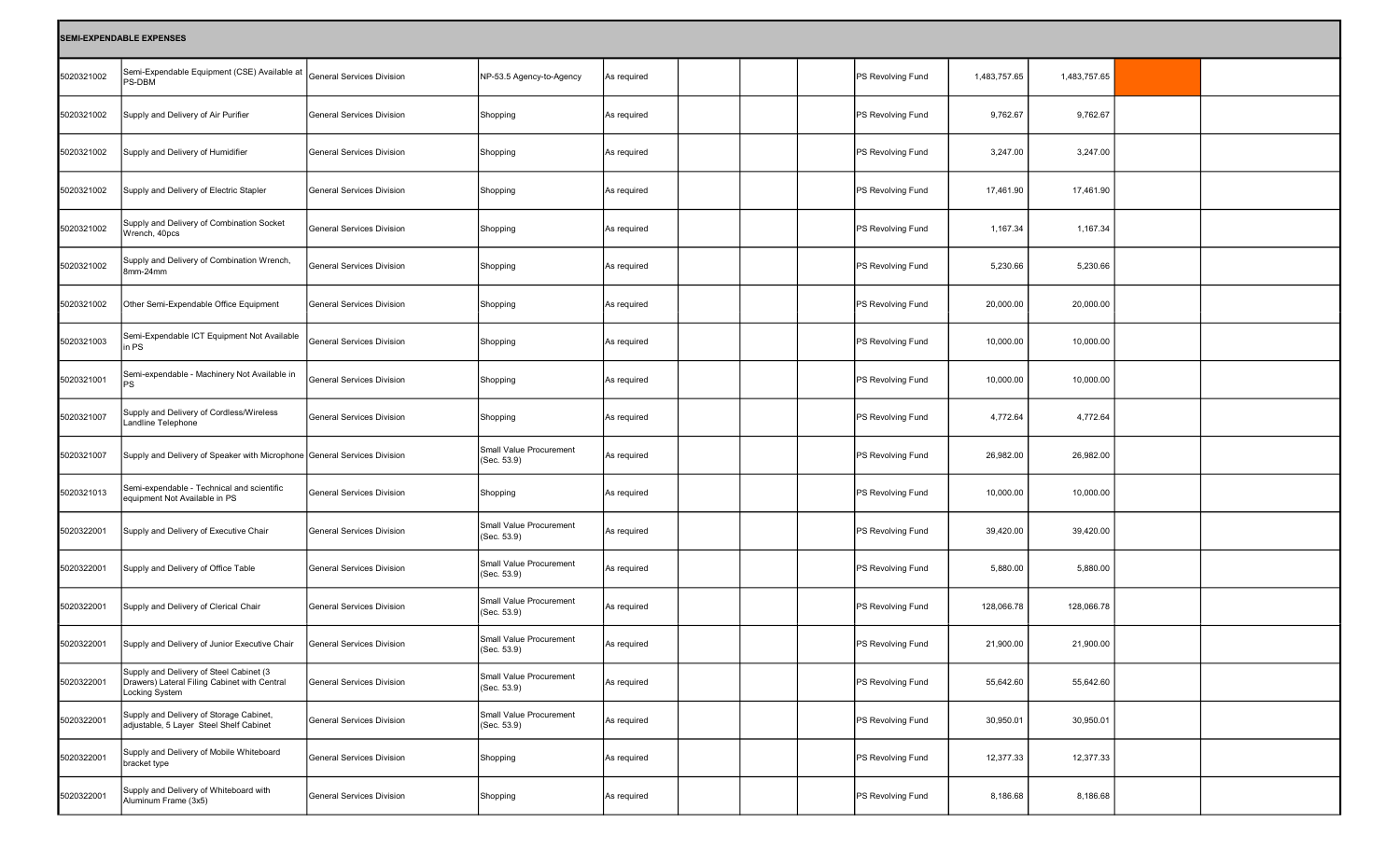| 5020322001 | Semi-expendable - Furn. & Fixtures - Others                                                                                            | General Services Division         | Small Value Procurement<br>(Sec. 53.9)        | As required |  | PS Revolving Fund | 500,000.00 | 500,000.00 |  |
|------------|----------------------------------------------------------------------------------------------------------------------------------------|-----------------------------------|-----------------------------------------------|-------------|--|-------------------|------------|------------|--|
| 5020321099 | Semi-expendable - Other Equipment Not<br>Available in PS                                                                               | General Services Division         | Shopping                                      | As required |  | PS Revolving Fund | 10,000.00  | 10,000.00  |  |
|            | Hand truck trolley, Heavy Duty,<br>wheel size $= 8$ inches                                                                             | Warehousing and Delivery Division | <b>Small Value Procurement</b><br>(Sec. 53.9) | As required |  | PS Revolving Fund | 100,000.00 | 100,000.00 |  |
|            | Trolley Hand Truck (Kartilya)<br>(2unit/depot) @6,000.00 per unit                                                                      | Depot Operations Division         | Small Value Procurement<br>(Sec. 53.9)        | As required |  | PS Revolving Fund | 312,000.00 | 312,000.00 |  |
|            | Electric Fan<br>(Part of Depot Manual Stardard Equipment)<br>@900.00/pc 26pcs for Regional and LGU<br>Depots                           | Depot Operations Division         | Small Value Procurement<br>(Sec. 53.9)        | As required |  | PS Revolving Fund | 23,400.00  | 23,400.00  |  |
|            | Wireless Phone, Smart Mobile Phone<br>For Regional and LGU depots                                                                      | Depot Operations Division         | Small Value Procurement<br>(Sec. 53.9)        | As required |  | PS Revolving Fund | 260,000.00 | 260,000.00 |  |
|            | Wireless Tel, Smart Mobile Phone (ROG)                                                                                                 | Depot Operations Division         | Small Value Procurement<br>(Sec. 53.9)        | As required |  | PS Revolving Fund | 20,000.00  | 20,000.00  |  |
|            | <b>Multifunction Printer</b><br>(Colored, Scanner, Printer, Photocopier, top<br>speed)<br>(for all regional depots)                    | Depot Operations Division         | Small Value Procurement<br>(Sec. 53.9)        | As required |  | PS Revolving Fund | 220,000.00 | 220,000.00 |  |
|            | Safety Equipment for Covid19<br>Infrared Thermometer Temperature with<br>Authomatic Alcohol Dispenser (Standing),                      | Depot Operations Division         | Small Value Procurement<br>(Sec. 53.9)        | As required |  | PS Revolving Fund | 55,000.00  | 55,000.00  |  |
|            | <b>Plastic Pallet</b><br>(Part of Depot Manual Stardard Equipment)<br>@5,500.00/pc 50pcs for Regional LGU Depots                       | Depot Operations Division         | Small Value Procurement<br>(Sec. 53.9)        | As required |  | PS Revolving Fund | 275,000.00 | 275,000.00 |  |
|            | <b>Clerical Chairs</b><br>With Armrest<br>(Part of Depot Manual Stardard Equipment)<br>@5,000.00/depot For Regional and LGU<br>Depots) | Depot Operations Division         | Small Value Procurement<br>(Sec. 53.9)        | As required |  | PS Revolving Fund | 215,000.00 | 215,000.00 |  |
|            | <b>Latiral Steel Cabinet</b><br>(Part of Depot Manual Stardard Equipment)<br>@10,000.00/depot For Regional and LGU<br>Depots)          | Depot Operations Division         | Small Value Procurement<br>(Sec. 53.9)        | As required |  | PS Revolving Fund | 150,000.00 | 150,000.00 |  |
|            | Executive Chair (High Back) for 11 Regions and<br>DOD OIC-Chiefs and Deputy (DMD) @<br>10,000.00 each                                  | Depot Operations Division         | Small Value Procurement<br>(Sec. 53.9)        | As required |  | PS Revolving Fund | 130,000.00 | 130,000.00 |  |
|            | <b>Foldable Ladder</b><br>(Part of Depot Manual Stardard Equipment)<br>@10,000.00/depot                                                | Depot Operations Division         | Small Value Procurement<br>(Sec. 53.9)        | As required |  | PS Revolving Fund | 50,000.00  | 50,000.00  |  |
|            | Safety shoes                                                                                                                           | Depot Operations Division         | Small Value Procurement<br>(Sec. 53.9)        | As required |  | PS Revolving Fund | 315,000.00 | 315,000.00 |  |
|            | ⊣ard hat                                                                                                                               | Depot Operations Division         | Small Value Procurement<br>(Sec. 53.9)        | s required  |  | PS Revolving Fund | 37,800.00  | 37,800.00  |  |
|            | Vest                                                                                                                                   | Depot Operations Division         | Small Value Procurement<br>(Sec. 53.9)        | As required |  | PS Revolving Fund | 63,000.00  | 63,000.00  |  |
|            | Regional Depot JO Staff Uniform<br>(4 Shirt w/collar per depot personnel)<br>@450.000/JO Staff                                         | Depot Operations Division         | Small Value Procurement<br>(Sec. 53.9)        | As required |  | PS Revolving Fund | 34,200.00  | 34,200.00  |  |
|            | <b>LGU Staff Uniform</b><br>(1 Shirt w/collar per depot personnel)<br>@450.000) 7 Staff per depot                                      | Depot Operations Division         | Small Value Procurement<br>(Sec. 53.9)        | As required |  | PS Revolving Fund | 47,250.00  | 47,250.00  |  |
|            | <b>LASER METER</b><br>(for Engineering works)                                                                                          | Depot Operations Division         | Small Value Procurement<br>(Sec. 53.9)        | As required |  | PS Revolving Fund | 2,000.00   | 2,000.00   |  |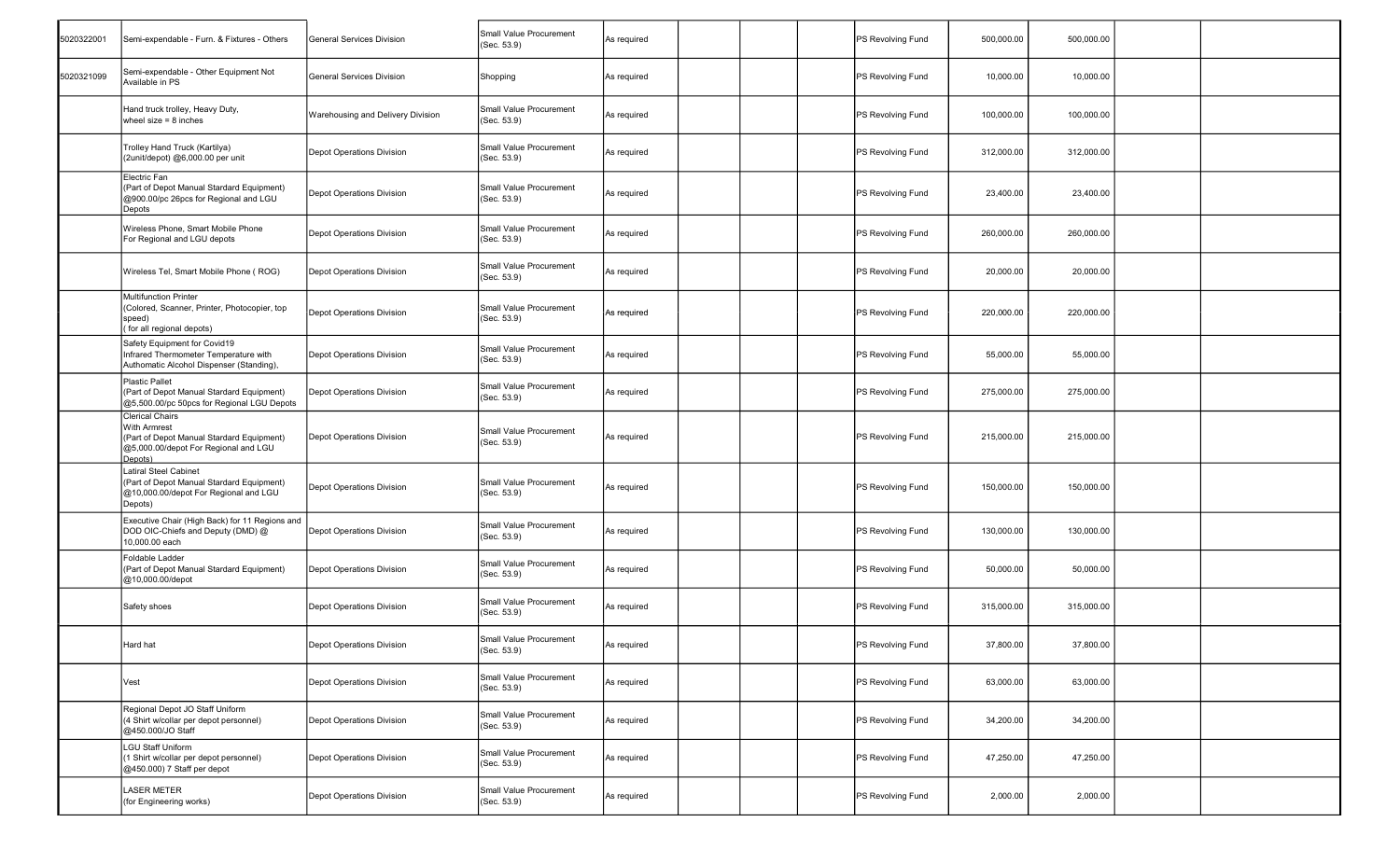| Signages for Regional and LGU Depots<br>(Panaflex outdoor sign with light, Process flow<br>chart sign, exit and entry signages)                                                                                                                                                                                                                              | Depot Operations Division         | Small Value Procurement<br>(Sec. 53.9) | As required |  | PS Revolving Fund | 250,000.00 | 250,000.00 |  |
|--------------------------------------------------------------------------------------------------------------------------------------------------------------------------------------------------------------------------------------------------------------------------------------------------------------------------------------------------------------|-----------------------------------|----------------------------------------|-------------|--|-------------------|------------|------------|--|
| Metal Office Desk / Table                                                                                                                                                                                                                                                                                                                                    | Warehousing and Delivery Division | Small Value Procurement<br>(Sec. 53.9) | As required |  | PS Revolving Fund | 120,000.00 | 120,000.00 |  |
| Office Chair                                                                                                                                                                                                                                                                                                                                                 | Warehousing and Delivery Division | Small Value Procurement<br>(Sec. 53.9) | As required |  | PS Revolving Fund | 120,000.00 | 120,000.00 |  |
| 3 drawer Lateral Filing Cabinet                                                                                                                                                                                                                                                                                                                              | Warehousing and Delivery Division | Small Value Procurement<br>(Sec. 53.9) | As required |  | PS Revolving Fund | 120,000.00 | 120,000.00 |  |
| 5-Seater Gang Chair                                                                                                                                                                                                                                                                                                                                          | Warehousing and Delivery Division | Small Value Procurement<br>(Sec. 53.9) | As required |  | PS Revolving Fund | 20,000.00  | 20,000.00  |  |
| 5 Seater, Plastic Bench Chair                                                                                                                                                                                                                                                                                                                                | Warehousing and Delivery Division | Small Value Procurement<br>(Sec. 53.9) | As required |  | PS Revolving Fund | 12,000.00  | 12,000.00  |  |
| Open Cabinet                                                                                                                                                                                                                                                                                                                                                 | Warehousing and Delivery Division | Small Value Procurement<br>(Sec. 53.9) | As required |  | PS Revolving Fund | 48,000.00  | 48,000.00  |  |
| USB Keyboard                                                                                                                                                                                                                                                                                                                                                 | IT Services Division              | Small Value Procurement<br>(Sec. 53.9) | As required |  | PS Revolving Fund | 13,500.00  | 13,500.00  |  |
| Mouse                                                                                                                                                                                                                                                                                                                                                        | T Services Division               | NP-53.5 Agency-to-Agency               | As required |  | PS Revolving Fund | 85,200.00  | 85,200.00  |  |
| Flash Drive (16GB)                                                                                                                                                                                                                                                                                                                                           | IT Services Division              | NP-53.5 Agency-to-Agency               | As required |  | PS Revolving Fund | 57,600.00  | 57,600.00  |  |
| External Hard Drive (1TB)                                                                                                                                                                                                                                                                                                                                    | IT Services Division              | NP-53.5 Agency-to-Agency               | As required |  | PS Revolving Fund | 283,400.00 | 283,400.00 |  |
| <b>Head Set</b>                                                                                                                                                                                                                                                                                                                                              | T Services Division               | Small Value Procurement<br>(Sec. 53.9) | As required |  | PS Revolving Fund | 23,760.00  | 23,760.00  |  |
| Webcam                                                                                                                                                                                                                                                                                                                                                       | T Services Division               | Small Value Procurement<br>(Sec. 53.9) | As required |  | PS Revolving Fund | 11,550.00  | 11,550.00  |  |
| UPS for work station 650VA                                                                                                                                                                                                                                                                                                                                   | T Services Division               | Small Value Procurement<br>(Sec. 53.9) | As required |  | PS Revolving Fund | 721,875.00 | 721,875.00 |  |
| ICT Equipment, Tools and Supplies                                                                                                                                                                                                                                                                                                                            | IT Services Division              | Small Value Procurement<br>(Sec. 53.9) | As required |  | PS Revolving Fund | 32,700.00  | 32,700.00  |  |
| Facsimile Machine - uses thermal paper; paper<br>capacity: 216mm x 30 meters roll with automatic<br>document feeder (capacity: 10 pages) and<br>automatic paper cutter; scanning width: 208mm; PS Depot-La Union<br>with automatic redial, automatic fax and<br>telephone switchover; includes paper support<br>and English operating manual - Carried by PS |                                   | NP-53.5 Agency-to-Agency               | As required |  | PS Revolving Fund | 5,642.00   | 5,642.00   |  |
| 3 x 4.5m retractable tent - to use as clients'<br>waiting/receiving area                                                                                                                                                                                                                                                                                     | PS Depot La Union                 | Small Value Procurement<br>(Sec. 53.9) | As required |  | PS Revolving Fund | 14,000.00  | 14,000.00  |  |
| Table, Monobloc, White, 889 x 889mm (35" x<br>35") min - for clients' use                                                                                                                                                                                                                                                                                    | PS Depot La Union                 | Small Value Procurement<br>(Sec. 53.9) | As required |  | PS Revolving Fund | 2,672.80   | 2,672.80   |  |
| Hand Trolley Wheels and Bearings                                                                                                                                                                                                                                                                                                                             | PS Depot Tuguegarao               | NP-53.9 - Small Value<br>Procurement   | As required |  | PS Revolving Fund | 3,000.00   | 3,000.00   |  |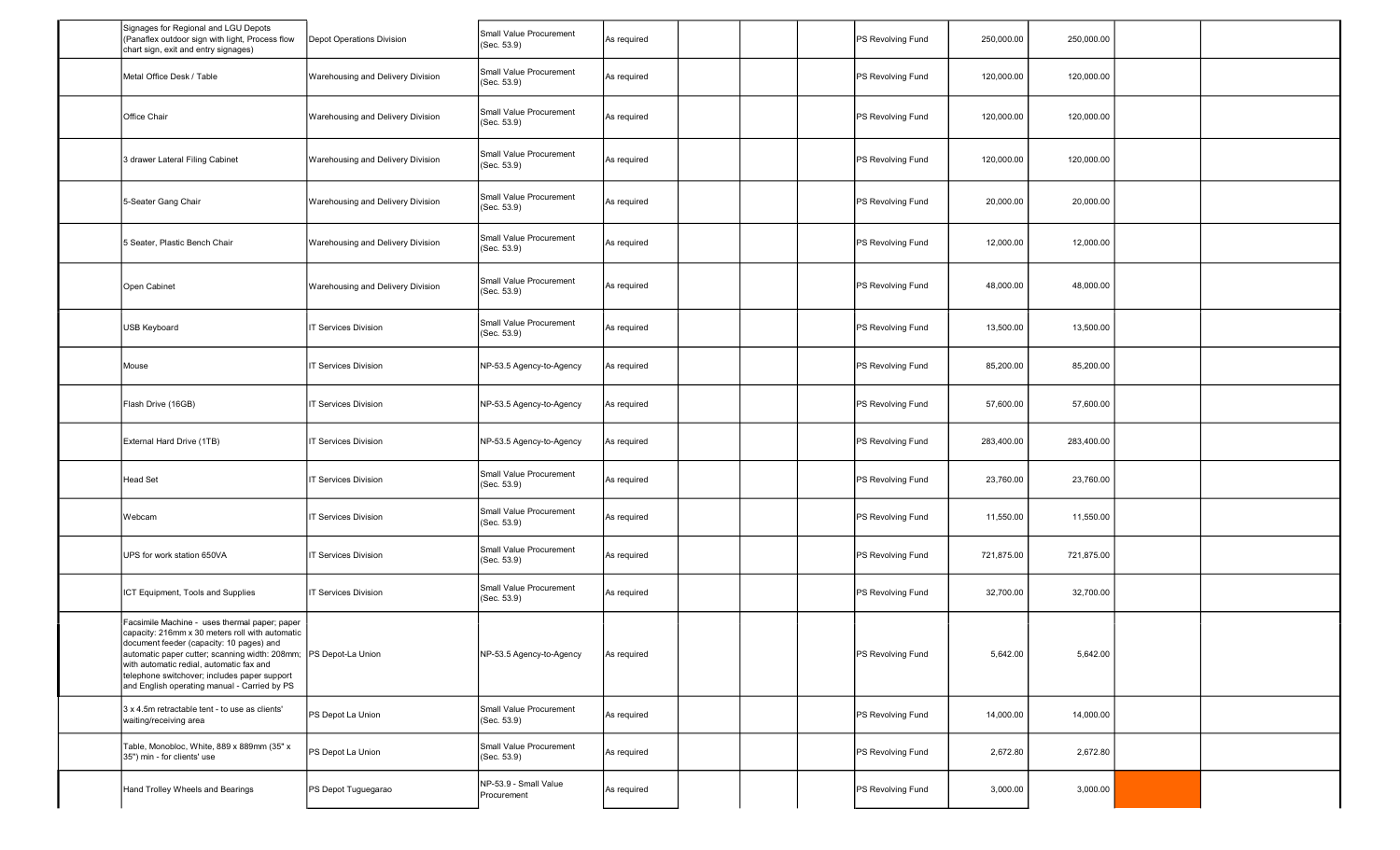|                         | Airconditioning Unit - 0.5hp to 0.75hp window<br>type (for Luzon Hub use)                                                  | PS Depot Pampanga                 | Small Value Procurement<br>(Sec. 53.9) | As required |  | PS Revolving Fund | 15,000.00    | 15,000.00    |  |
|-------------------------|----------------------------------------------------------------------------------------------------------------------------|-----------------------------------|----------------------------------------|-------------|--|-------------------|--------------|--------------|--|
|                         | Wifi Router 2.4 GHZ, 5 GHZ 1.2 Gpbs (In<br>anticipation for the additional line provided by<br>DICT)                       | PS Depot Pampanga                 | Small Value Procurement<br>(Sec. 53.9) | As required |  | PS Revolving Fund | 10,000.00    | 10,000.00    |  |
|                         | 5pcs/6pcs Bluetooth Function DECT 6.0 Digital<br>Cordless Landline Telephone with Answer<br>System Call ID Handfree        | PS Depot Pampanga                 | Small Value Procurement<br>(Sec. 53.9) | As required |  | PS Revolving Fund | 10,000.00    | 10,000.00    |  |
|                         | Push Cart with 4 wheels, 400kg capacity, hard<br>plastic                                                                   | PS Depot Legazpi                  | NP-53.5 Agency-to-Agency               | As required |  | PS Revolving Fund | 14,000.00    | 14,000.00    |  |
|                         | Emergency Light, wall mounted rechargeable led<br>twin head input voltage, automatically lights up<br>during power failure | PS Depot Legazpi                  | NP-53.5 Agency-to-Agency               | As required |  | PS Revolving Fund | 3,000.00     | 3,000.00     |  |
|                         | Other Supplies and Materials Expense                                                                                       | PS Depot Legazpi                  | NP-53.5 Agency-to-Agency               | As required |  | PS Revolving Fund | 43,868.00    | 43,868.00    |  |
|                         | <b>Furniture and Fixture</b>                                                                                               | PS Depot Legazpi                  | NP-53.5 Agency-to-Agency               | As required |  | PS Revolving Fund | 50,000.00    | 50,000.00    |  |
|                         | Maintenance box for Epson L6190                                                                                            | PS Depot CDO                      | NP-53.5 Agency-to-Agency               | As required |  | PS Revolving Fund | 1,400.00     | 1,400.00     |  |
|                         | Plastic cups                                                                                                               | PS Depot CDO                      | NP-53.5 Agency-to-Agency               | As required |  | PS Revolving Fund | 600.00       | 600.00       |  |
|                         | Storage file box with top lid 15L x 12W x 10H                                                                              | PS Depot CDO                      | NP-53.5 Agency-to-Agency               | As required |  | PS Revolving Fund | 2,250.00     | 2,250.00     |  |
| <b>UTILITY EXPENSES</b> |                                                                                                                            |                                   |                                        |             |  |                   |              |              |  |
|                         |                                                                                                                            |                                   |                                        |             |  |                   |              |              |  |
|                         | <b>WATER EXPENSES</b>                                                                                                      |                                   |                                        |             |  | PS Revolving Fund |              |              |  |
| 5020401000   Maynilad   |                                                                                                                            | General Services Division         | IRR: Appendix 21                       | As required |  | PS Revolving Fund | 1,465,901.29 | 1,465,901.29 |  |
| 5020401000              | Supply and Delivery of Purified Drinking Water<br>for PS-PhilGEPS                                                          | General Services Division         | NP-53.9 - Small Value<br>Procurement   | As required |  | PS Revolving Fund | 300,000.00   | 300,000.00   |  |
|                         | <b>Water Expenses</b>                                                                                                      | Office of the Director - PhilGEPS | IRR: Appendix 21                       | As required |  | PS Revolving Fund | 78,000.00    | 78,000.00    |  |
|                         | Drinking water                                                                                                             | PS Depot La Union                 | Small Value Procurement<br>(Sec. 53.9) | As required |  | PS Revolving Fund | 6,240.00     | 6,240.00     |  |
|                         | Monthly Water Consumption                                                                                                  | PS Depot Tuguegarao               | IRR: Appendix 21                       | As required |  | PS Revolving Fund | 1,956.00     | 1,956.00     |  |
|                         | Mineral Water                                                                                                              | PS Depot Tuguegarao               | IRR: Appendix 21                       | As required |  | PS Revolving Fund | 4,320.00     | 4,320.00     |  |
|                         | <b>Water Expenses</b>                                                                                                      | PS Depot Pampanga                 | IRR: Appendix 21                       | As required |  | PS Revolving Fund | 20,900.00    | 20,900.00    |  |
|                         | <b>Water Expenses</b>                                                                                                      | PS Depot Legazpi                  | IRR: Appendix 21                       | As required |  | PS Revolving Fund | 18,000.00    | 18,000.00    |  |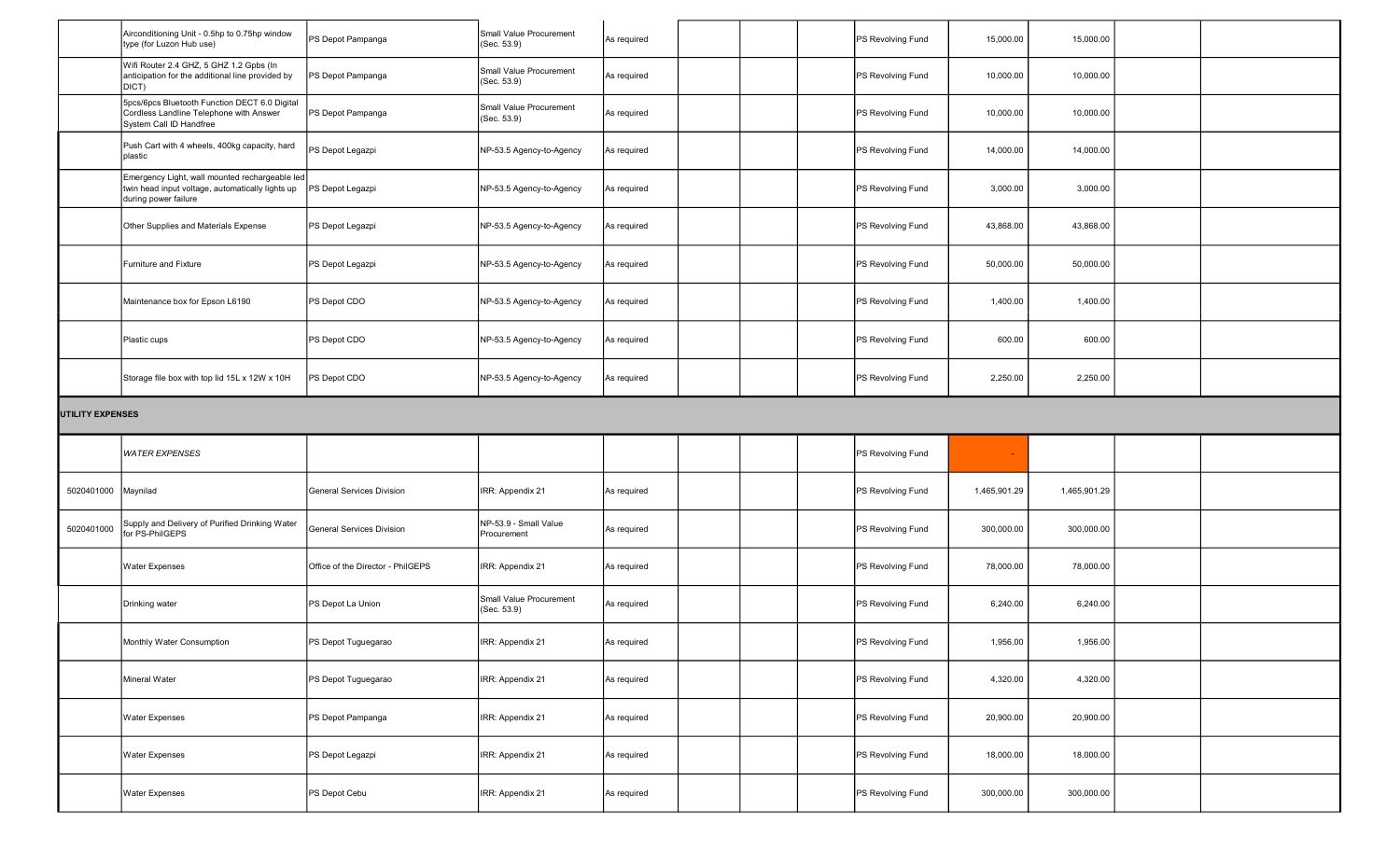|            | <b>Water Expenses</b>             | PS Depot CDO                        | IRR: Appendix 21 | As required |  | PS Revolving Fund | 21,840.00    | 21,840.00                |  |
|------------|-----------------------------------|-------------------------------------|------------------|-------------|--|-------------------|--------------|--------------------------|--|
|            | <b>Water Expenses</b>             | PS Depot Davao                      | IRR: Appendix 21 | As required |  | PS Revolving Fund | 6,000.00     | 6,000.00                 |  |
|            | <b>Water Expenses</b>             | PS Depot Koronadal                  | IRR: Appendix 21 | As required |  | PS Revolving Fund | 57,000.00    | 57,000.00                |  |
|            | <b>Water Expenses</b>             | PS Depot Butuan                     | IRR: Appendix 21 | As required |  | PS Revolving Fund | 30,000.00    | 30,000.00                |  |
|            | <b>ELECTRICITY EXPENSES</b>       |                                     |                  |             |  |                   |              | $\overline{\phantom{a}}$ |  |
| 5020402000 | MERALCO                           | General Services Division           | IRR: Appendix 21 | As required |  | PS Revolving Fund | 8,720,329.20 | 8,720,329.20             |  |
| 5020402000 | Solar Charges (Propmech)          | General Services Division           | IRR: Appendix 21 | As required |  | PS Revolving Fund | 630,000.00   | 630,000.00               |  |
|            | <b>Electricity Expenses</b>       | Office of the Director - PhilGEPS   | IRR: Appendix 21 | As required |  | PS Revolving Fund | 1,200,000.00 | 1,200,000.00             |  |
|            | <b>Electricity Expenses</b>       | PS Depot Tuguegarao                 | IRR: Appendix 21 | As required |  | PS Revolving Fund | 150,000.00   | 150,000.00               |  |
|            | <b>Electricity Expenses</b>       | PS Depot Pampanga                   | IRR: Appendix 21 | As required |  | PS Revolving Fund | 180,000.00   | 180,000.00               |  |
|            | <b>Electricity Expenses</b>       | PS Depot Legazpi                    | IRR: Appendix 21 | As required |  | PS Revolving Fund | 108,000.00   | 108,000.00               |  |
|            | <b>Electricity Expenses</b>       | PS Depot Cebu                       | IRR: Appendix 21 | As required |  | PS Revolving Fund | 24,000.00    | 24,000.00                |  |
|            | <b>Electricity Expenses</b>       | PS Depot CDO                        | IRR: Appendix 21 | As required |  | PS Revolving Fund | 84,000.00    | 84,000.00                |  |
|            | <b>Electricity Expenses</b>       | PS Depot Davao                      | IRR: Appendix 21 | As required |  | PS Revolving Fund | 240,000.00   | 240,000.00               |  |
|            | <b>Electricity Expenses</b>       | PS Depot Koronadal                  | IRR: Appendix 21 | As required |  | PS Revolving Fund | 240,000.00   | 240,000.00               |  |
|            | <b>Electricity Expenses</b>       | PS Depot Butuan                     | IRR: Appendix 21 | As required |  | PS Revolving Fund | 208,000.00   | 208,000.00               |  |
|            | <b>TELEPHONE EXPENSES</b>         |                                     |                  |             |  | PS Revolving Fund |              |                          |  |
| 5020502001 | Mobile (Whistleblower Line)       | General Services Division           | IRR: Appendix 21 | As required |  | PS Revolving Fund | 6,000.00     | 6,000.00                 |  |
| 5020502002 | PLDT Landline                     | General Services Division           | IRR: Appendix 21 | As required |  | PS Revolving Fund | 410,000.00   | 410,000.00               |  |
|            | Communication Expenses/Allowances | Human Resource Development Division | IRR: Appendix 21 | As required |  | PS Revolving Fund | 1,083,600.00 | 1,083,600.00             |  |
|            | Telephone (Landline)              | Office of the Director - PhilGEPS   | IRR: Appendix 21 | As required |  | PS Revolving Fund | 1,816,996.44 | 1,816,996.44             |  |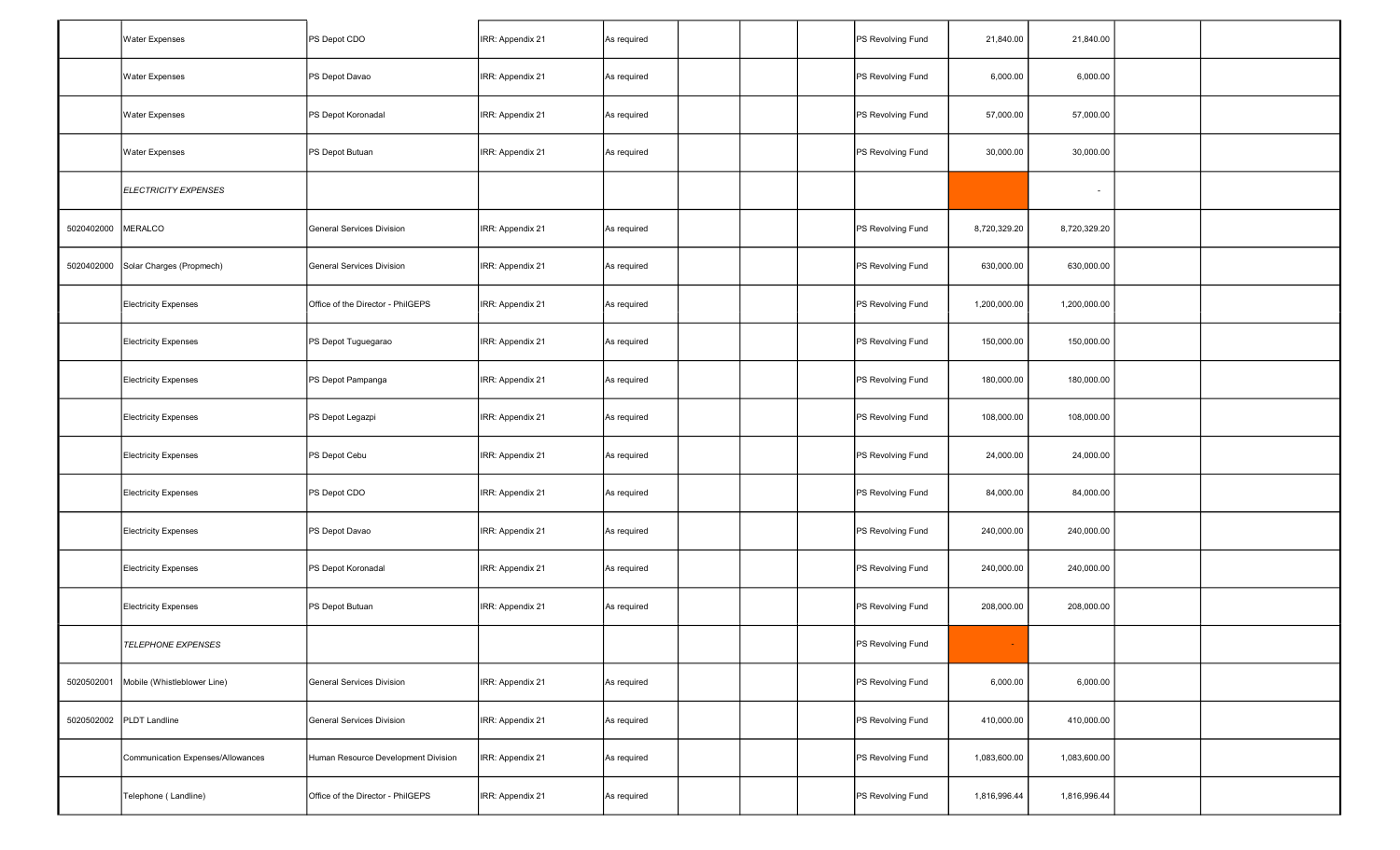| Telephone Expenses - Mobile    | PS Depot CAR        | IRR: Appendix 21 | As required |  | PS Revolving Fund | 49,200.00 | 49,200.00 |  |
|--------------------------------|---------------------|------------------|-------------|--|-------------------|-----------|-----------|--|
| Telephone Expenses - Landline  | PS Depot CAR        | IRR: Appendix 21 | As required |  | PS Revolving Fund | 23,760.00 | 23,760.00 |  |
| Internet Subscription Expenses | PS Depot CAR        | IRR: Appendix 21 | As required |  | PS Revolving Fund | 70,560.00 | 70,560.00 |  |
| Telephone Expenses - Landline  | PS Depot La Union   | IRR: Appendix 21 | As required |  | PS Revolving Fund | 36,000.00 | 36,000.00 |  |
| Telephone Expenses - Mobile    | PS Depot La Union   | IRR: Appendix 21 | As required |  | PS Revolving Fund | 42,000.00 | 42,000.00 |  |
| Internet Subscription Expenses | PS Depot La Union   | IRR: Appendix 21 | As required |  | PS Revolving Fund | 32,400.00 | 32,400.00 |  |
| Telephone Expenses - Mobile    | PS Depot Tuguegarao | IRR: Appendix 21 | As required |  | PS Revolving Fund | 27,600.00 | 27,600.00 |  |
| Telephone Expenses - Landline  | PS Depot Tuguegarao | IRR: Appendix 21 | As required |  | PS Revolving Fund | 51,000.00 | 51,000.00 |  |
| Telephone Expenses - Mobile    | PS Depot Pampanga   | IRR: Appendix 21 | As required |  | PS Revolving Fund | 24,000.00 | 24,000.00 |  |
| Telephone Expenses - Landline  | PS Depot Pampanga   | IRR: Appendix 21 | As required |  | PS Revolving Fund | 24,000.00 | 24,000.00 |  |
| Internet Subscription Expenses | PS Depot Pampanga   | IRR: Appendix 21 | As required |  | PS Revolving Fund | 90,000.00 | 90,000.00 |  |
| Telephone Expenses - Mobile    | PS Depot Legazpi    | IRR: Appendix 21 | As required |  | PS Revolving Fund | 20,000.00 | 20,000.00 |  |
| Telephone Expenses - Landline  | PS Depot Legazpi    | IRR: Appendix 21 | As required |  | PS Revolving Fund | 38,388.00 | 38,388.00 |  |
| Telephone Expenses - Mobile    | PS Depot Cebu       | IRR: Appendix 21 | As required |  | PS Revolving Fund | 27,600.00 | 27,600.00 |  |
| Telephone Expenses - Landline  | PS Depot Cebu       | IRR: Appendix 21 | As required |  | PS Revolving Fund | 42,000.00 | 42,000.00 |  |
| Telephone Expenses - Mobile    | PS Depot CDO        | IRR: Appendix 21 | As required |  | PS Revolving Fund | 21,600.00 | 21,600.00 |  |
| Telephone Expenses - Landline  | PS Depot CDO        | IRR: Appendix 21 | As required |  | PS Revolving Fund | 48,000.00 | 48,000.00 |  |
| Telephone Expenses - Mobile    | PS Depot Davao      | IRR: Appendix 21 | As required |  | PS Revolving Fund | 30,000.00 | 30,000.00 |  |
| Telephone Expenses - Landline  | PS Depot Davao      | IRR: Appendix 21 | As required |  | PS Revolving Fund | 66,000.00 | 66,000.00 |  |
| Telephone Expenses - Mobile    | PS Depot Koronadal  | IRR: Appendix 21 | As required |  | PS Revolving Fund | 20,000.00 | 20,000.00 |  |
| Telephone Expenses - Landline  | PS Depot Koronadal  | IRR: Appendix 21 | As required |  | PS Revolving Fund | 40,000.00 | 40,000.00 |  |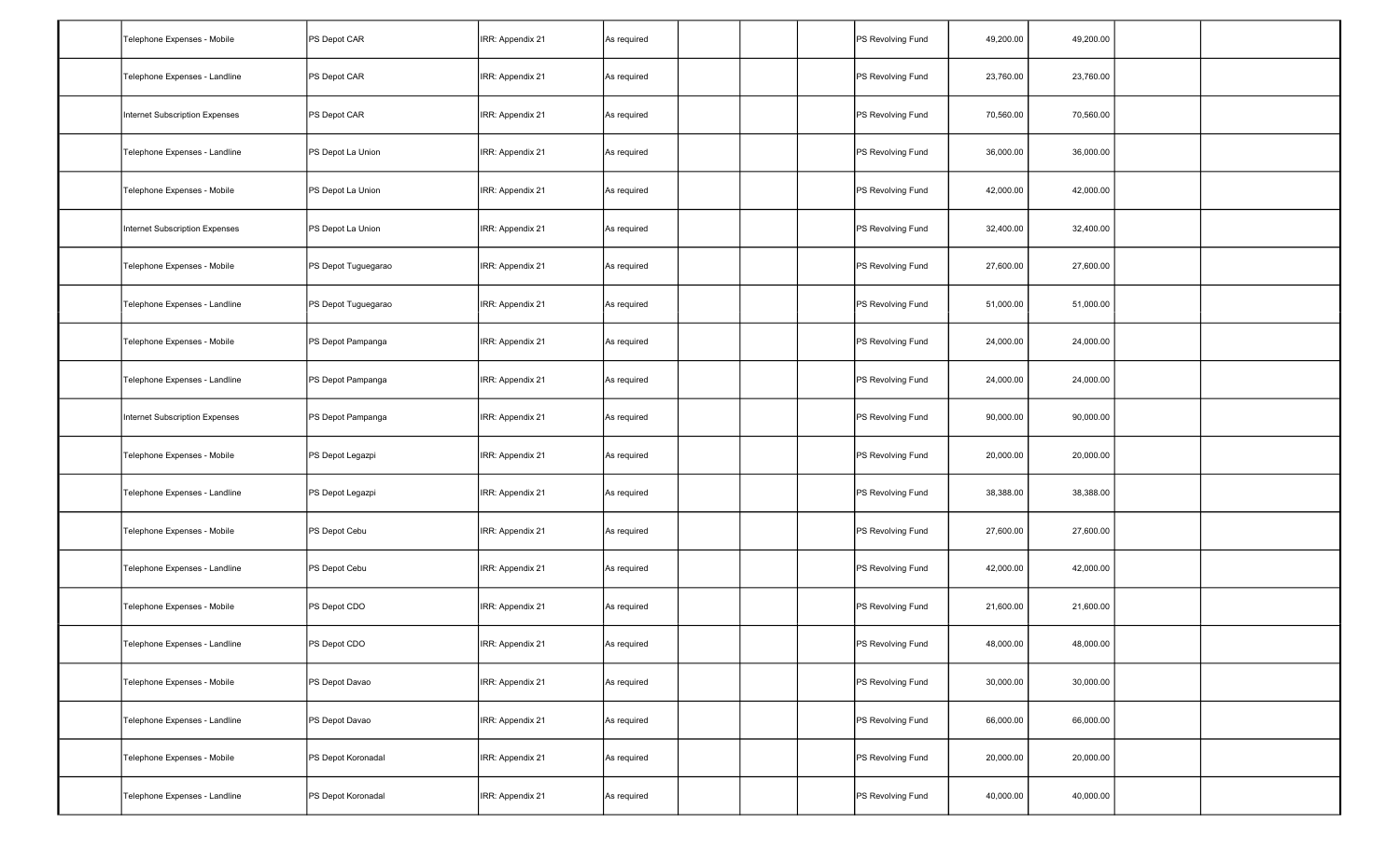|                              | Internet Subscription Expenses                                                                                                      | PS Depot Koronadal                  | IRR: Appendix 21                        | As required |  | PS Revolving Fund | 180,000.00   | 180,000.00   |  |
|------------------------------|-------------------------------------------------------------------------------------------------------------------------------------|-------------------------------------|-----------------------------------------|-------------|--|-------------------|--------------|--------------|--|
|                              | Radio Expenses                                                                                                                      | PS Depot Koronadal                  | IRR: Appendix 21                        | As required |  | PS Revolving Fund | 10,000.00    | 10,000.00    |  |
|                              | Telephone Expenses - Mobile                                                                                                         | PS Depot Butuan                     | IRR: Appendix 21                        | As required |  | PS Revolving Fund | 40,000.00    | 40,000.00    |  |
|                              | Telephone Expenses - Landline                                                                                                       | PS Depot Butuan                     | IRR: Appendix 21                        | As required |  | PS Revolving Fund | 40,000.00    | 40,000.00    |  |
|                              | Internet Subscription Expenses                                                                                                      | PS Depot Butuan                     | IRR: Appendix 21                        | As required |  | PS Revolving Fund | 35,000.00    | 35,000.00    |  |
| <b>PROFESSIONAL SERVICES</b> |                                                                                                                                     |                                     |                                         |             |  |                   |              |              |  |
|                              | Hiring of HTC for Employees' Competencies                                                                                           | Human Resource Development Division | NP-53.7 Highly Technical<br>Consultants | As required |  | PS Revolving Fund | 960,000.00   | 960,000.00   |  |
|                              | New HRIS for HRDD                                                                                                                   | Human Resource Development Division | NP-53.7 Highly Technical<br>Consultants | As required |  | PS Revolving Fund | 2,000,000.00 | 2,000,000.00 |  |
|                              | HTC for spokesperson                                                                                                                | Human Resource Development Division | NP-53.7 Highly Technical<br>Consultants | As required |  | PS Revolving Fund | 960,000.00   | 960,000.00   |  |
|                              | HTC for counselor                                                                                                                   | Human Resource Development Division | NP-53.7 Highly Technical<br>Consultants | As required |  | PS Revolving Fund | 500,000.00   | 500,000.00   |  |
|                              | Soil Testing for PS Depot La Union -<br>Construction                                                                                | Depot Operations Division           | Small Value Procurement<br>(Sec. 53.9)  | As required |  | PS Revolving Fund | 260,000.00   | 260,000.00   |  |
|                              | Soil Testing for PS Depot Legazpi - Construction Depot Operations Division                                                          |                                     | Small Value Procurement<br>(Sec. 53.9)  | As required |  | PS Revolving Fund | 260,000.00   | 260,000.00   |  |
|                              | PS-DBM branding Services                                                                                                            | Marketing and Sales Division        | Small Value Procurement<br>(Sec. 53.9)  | As required |  | PS Revolving Fund | 1,200,000.00 | 1,200,000.00 |  |
|                              | Hiring of Events Management Services                                                                                                | Marketing and Sales Division        | <b>Competitive Bidding</b>              | As required |  | PS Revolving Fund | 1,200,000.00 | 1,200,000.00 |  |
|                              | Hiring of Training and Consulting Services for<br>the QMS Implementation, ISO 9001:2015<br>Expansion and Re-Certification           | Planning and Budget Division        | <b>Competitive Bidding</b>              | As required |  | PS Revolving Fund | 1,935,684.00 | 1,935,684.00 |  |
|                              | Engagement of the Services of a Certification<br>Body to Conduct Assessment and Audit of the<br>ISO 9001:2015 Standard Requirements | Planning and Budget Division        | Small Value Procurement<br>(Sec. 53.9)  | As required |  | PS Revolving Fund | 500,000.00   | 500,000.00   |  |
|                              | Hiring of HTC for Strategic Planning Workshop   Planning and Budget Division                                                        |                                     | Small Value Procurement<br>(Sec. 53.9)  | As required |  | PS Revolving Fund | 100,000.00   | 100,000.00   |  |
|                              | <b>Othet Professional Services</b>                                                                                                  | PS Depot Cebu                       | Small Value Procurement<br>(Sec. 53.9)  | As required |  | PS Revolving Fund | 199,000.00   | 199,000.00   |  |
|                              | Othet Professional Services                                                                                                         | PS Depot Koronadal                  | Small Value Procurement<br>(Sec. 53.9)  | As required |  | PS Revolving Fund | 314,000.00   | 314,000.00   |  |
| <b>TRAVELLING EXPENSES</b>   |                                                                                                                                     |                                     |                                         |             |  |                   |              |              |  |
| 5020101000                   | Travelling Expenses - Local (Toll Fees; RFID<br><sub>-</sub> oad; Per Diem; Parking Fees)                                           | General Services Division           | Direct Retail (PCF)                     | As required |  | PS Revolving Fund | 600,000.00   | 600,000.00   |  |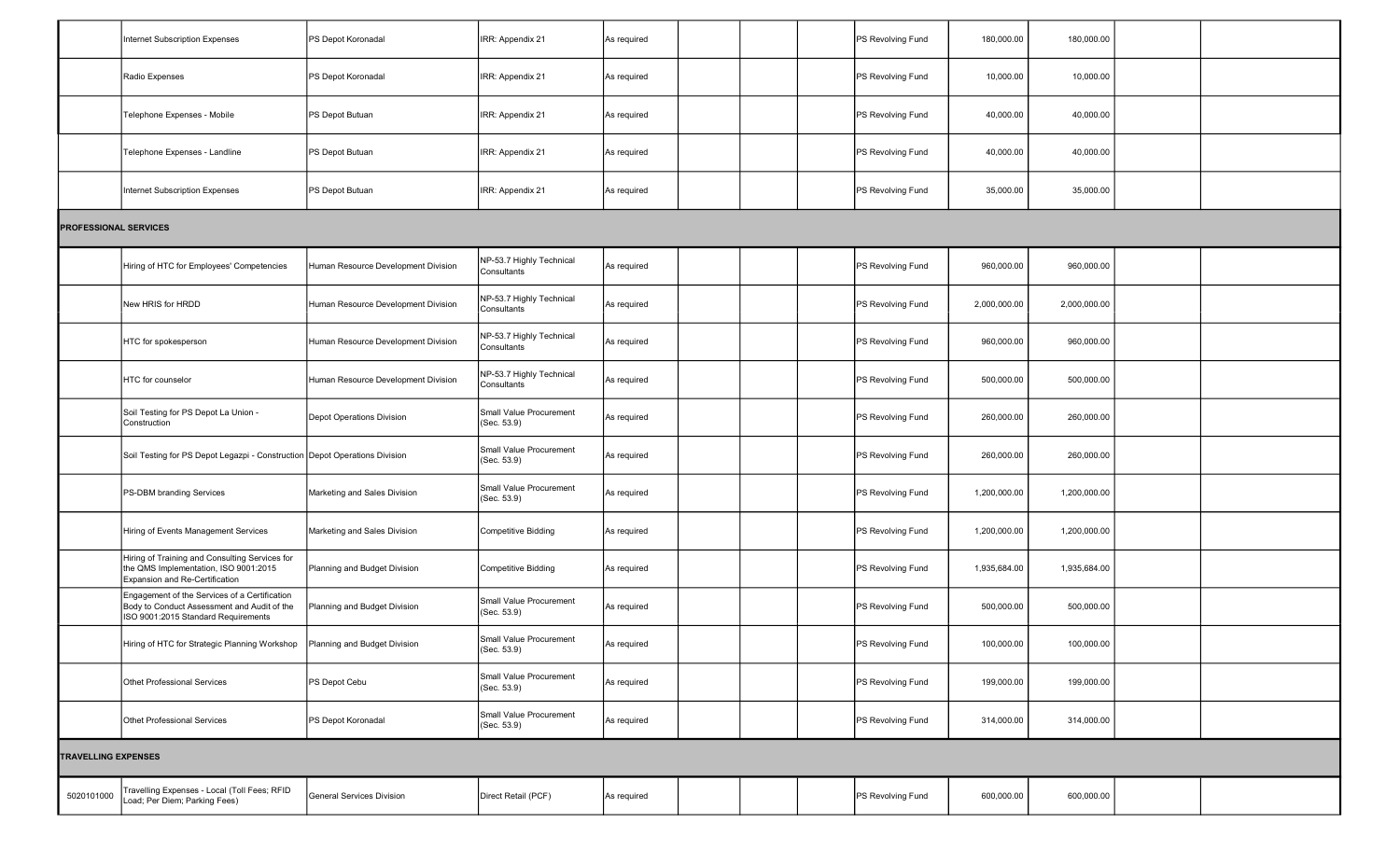| 5020101000 | Airline Tickets for Official Travels - Local                                                                  | General Services Division         | NP-53.5 Agency-to-Agency               | As required |  | PS Revolving Fund | 200,000.00    | 200,000.00    |                                      |
|------------|---------------------------------------------------------------------------------------------------------------|-----------------------------------|----------------------------------------|-------------|--|-------------------|---------------|---------------|--------------------------------------|
|            | Freight Forwading Sevices**                                                                                   | Warehousing and Delivery Division | Competitive Bidding                    | As required |  | PS Revolving Fund | 92,217,777.50 | 92,217,777.50 |                                      |
|            | <b>Travelling Expense</b>                                                                                     | Warehousing and Delivery Division |                                        | As required |  | PS Revolving Fund | 3,000,000.00  | 3,000,000.00  |                                      |
|            | Local Travel                                                                                                  | Warehousing and Delivery Division |                                        | As required |  | PS Revolving Fund | 500,000.00    | 500,000.00    |                                      |
|            | DEPOT VISIT (3 personnel from ROG; 3 days):<br>Airfare - (10,000 x 3 per Visit) x (22 depots via<br>airplane) | Depot Operations Division         | NP-53.5 Agency-to-Agency               | As required |  | PS Revolving Fund | 660,000.00    | 660,000.00    |                                      |
|            | DEPOT VISIT (3 personnel from ROG; 3 days):<br>Per Diem - (Rates per area/cluster were applied)               | Depot Operations Division         |                                        | As required |  | PS Revolving Fund | 384,300.00    | 384,300.00    |                                      |
|            | Local Travel: Per Diem - LAND (Php1,500 x<br>12months x 18Personnel x 2 twice a month)                        | <b>Inspection Division</b>        |                                        | As required |  | PS Revolving Fund | 3,240,000.00  | 3,240,000.00  |                                      |
|            | Travel (Local)                                                                                                | Procurement Division IV           |                                        | As required |  | PS Revolving Fund | 100,000.00    | 100,000.00    |                                      |
|            | <b>Travelling Expense</b>                                                                                     | Procurement Division VIII         |                                        | As required |  | PS Revolving Fund | 150,000.00    | 150,000.00    |                                      |
|            | <b>Traveling Expenses-Local</b>                                                                               | PS Depot CAR                      |                                        | As required |  | PS Revolving Fund | 14,400.00     | 14,400.00     | Taxi fare for deposit of collections |
|            | <b>Traveling Expenses-Local</b>                                                                               | PS Depot La Union                 |                                        | As required |  | PS Revolving Fund | 57,120.00     | 57,120.00     |                                      |
|            | Airfare / Bus fare                                                                                            | PS Depot Tuguegarao               | NP-53.5 Agency-to-Agency               | As required |  | PS Revolving Fund | 46,000.00     | 46,000.00     |                                      |
|            | Per Diem (Rates per area/cluster applies)                                                                     | PS Depot Tuguegarao               |                                        | As required |  | PS Revolving Fund | 208,500.00    | 208,500.00    |                                      |
|            | <b>Traveling Expenses-Local</b>                                                                               | PS Depot Pampanga                 |                                        | As required |  | PS Revolving Fund | 71,200.00     | 71,200.00     |                                      |
|            | <b>Traveling Expenses-Local</b>                                                                               | PS Depot Legazpi                  | NP-53.5 Agency-to-Agency               | As required |  | PS Revolving Fund | 126,400.00    | 126,400.00    |                                      |
|            | <b>Traveling Expenses-Local</b>                                                                               | PS Depot CDO                      | NP-53.5 Agency-to-Agency               | As required |  | PS Revolving Fund | 3,000.00      | 3,000.00      |                                      |
|            | Traveling Expenses-Local                                                                                      | PS Depot Davao                    | NP-53.5 Agency-to-Agency               | As required |  | PS Revolving Fund | 134,800.00    | 134,800.00    |                                      |
|            | <b>Traveling Expenses-Local</b>                                                                               | PS Depot Koronadal                | NP-53.5 Agency-to-Agency               | As required |  | PS Revolving Fund | 506,650.00    | 506,650.00    |                                      |
|            | <b>Traveling Expenses-Local</b>                                                                               | PS Depot Butuan                   | NP-53.5 Agency-to-Agency               | As required |  | PS Revolving Fund | 175,000.00    | 175,000.00    |                                      |
|            | REPAIR AND MAINTENANCE EXPENSES                                                                               |                                   |                                        |             |  |                   |               |               |                                      |
| 5021302099 | Other Land Improvements                                                                                       | General Services Division         | Small Value Procurement<br>(Sec. 53.9) | As required |  | PS Revolving Fund | 50,000.00     | 50,000.00     |                                      |
|            |                                                                                                               |                                   |                                        |             |  |                   |               |               |                                      |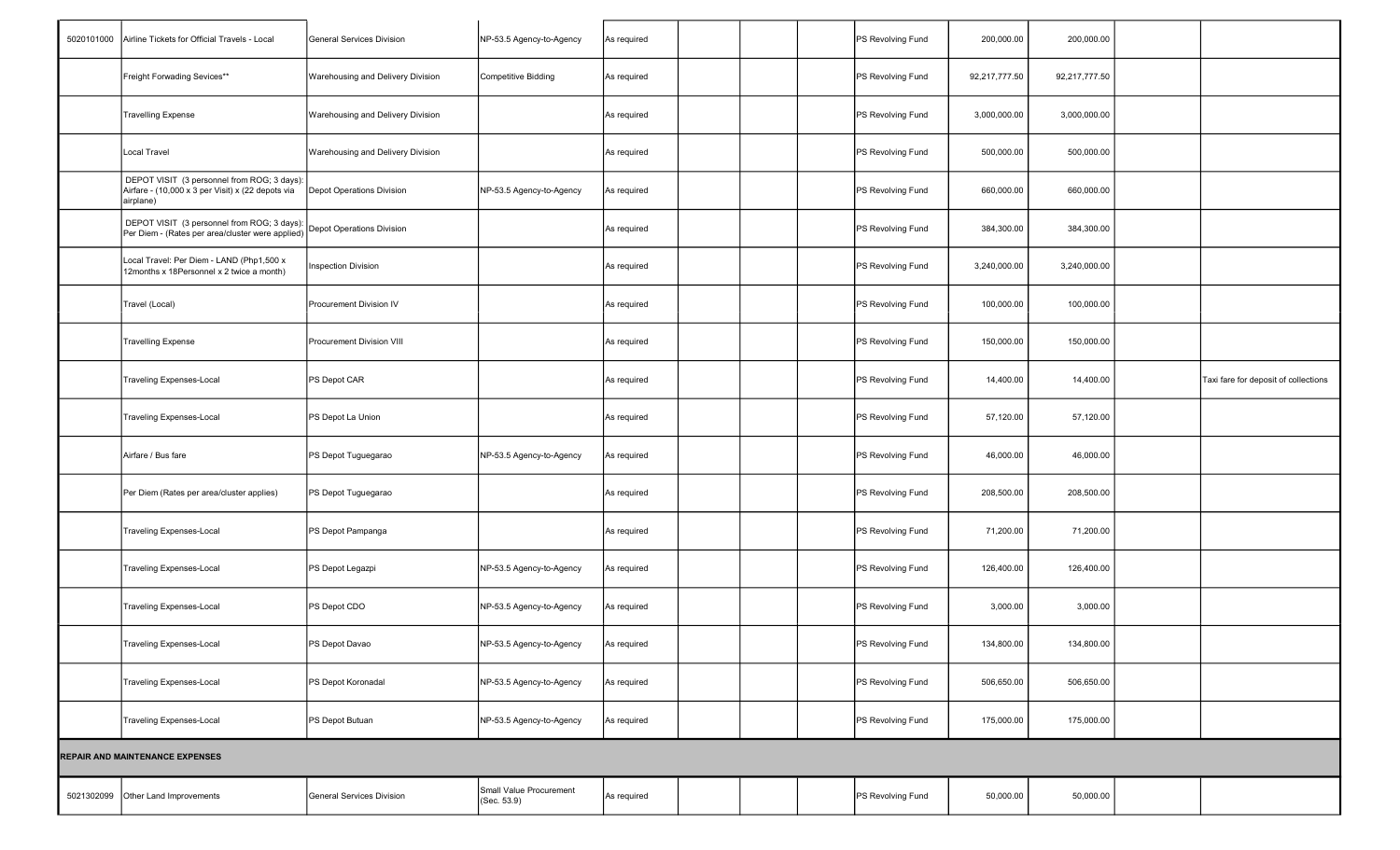| 5021304099 | Procurement of Disinfection Services for PS<br>Main Office, Warehouses, and Philgeps Office<br>for One (1) Year                          | <b>General Services Division</b>  | Small Value Procurement<br>(Sec. 53.9) | As required | PS Revolving Fund | 2,440,864.00 | 2,440,864.00 |  |
|------------|------------------------------------------------------------------------------------------------------------------------------------------|-----------------------------------|----------------------------------------|-------------|-------------------|--------------|--------------|--|
| 5021304099 | Procurement of Preventive Maintenance of PS<br>Electrical System for One (1) Year                                                        | General Services Division         | Small Value Procurement<br>(Sec. 53.9) | As required | PS Revolving Fund | 200,000.00   | 200,000.00   |  |
| 5021304099 | Procurement of Preventive Maintenance of PS<br>Fire Alarm System for One (1) Year                                                        | General Services Division         | Small Value Procurement<br>(Sec. 53.9) | As required | PS Revolving Fund | 93,853.33    | 93,853.33    |  |
| 5021304099 | Procurement of General Pest and Termite<br>Control Services for PS Main Office,<br>Warehouses, and Sorrounding Areas for One (1<br> Year | General Services Division         | Small Value Procurement<br>(Sec. 53.9) | As required | PS Revolving Fund | 548,570.67   | 548,570.67   |  |
| 5021304099 | Civil and Electrical Works for the Construction of<br>New Server Room                                                                    | <b>General Services Division</b>  | Small Value Procurement<br>(Sec. 53.9) | As required | PS Revolving Fund | 150,000.00   | 150,000.00   |  |
| 5021304099 | Repairs & Maintenance for Buildings,<br>Warehouses and Other Structures                                                                  | General Services Division         | Small Value Procurement<br>(Sec. 53.9) | As required | PS Revolving Fund | 1,000,000.00 | 1,000,000.00 |  |
| 5021305001 | Machinery                                                                                                                                | General Services Division         | Small Value Procurement<br>(Sec. 53.9) | As required | PS Revolving Fund | 100,000.00   | 100,000.00   |  |
| 5021305002 | Procurement of Preventive Maintenance of VRF<br>Type Air Conditioning Units for One (1) Year                                             | <b>General Services Division</b>  | Small Value Procurement<br>(Sec. 53.9) | As required | PS Revolving Fund | 206,333.33   | 206,333.33   |  |
| 5021305002 | Repair and Maintenance of Office Equipments                                                                                              | General Services Division         | Small Value Procurement<br>(Sec. 53.9) | As required | PS Revolving Fund | 150,000.00   | 150,000.00   |  |
| 5021305003 | <b>ICT</b> Equipment                                                                                                                     | General Services Division         | Small Value Procurement<br>(Sec. 53.9) | As required | PS Revolving Fund | 100,000.00   | 100,000.00   |  |
| 5021305007 | Communication Equipment                                                                                                                  | <b>General Services Division</b>  | Small Value Procurement<br>(Sec. 53.9) | As required | PS Revolving Fund | 50,000.00    | 50,000.00    |  |
|            | 5021305013 Sports Equipment                                                                                                              | General Services Division         | Small Value Procurement<br>(Sec. 53.9) | As required | PS Revolving Fund | 50,000.00    | 50,000.00    |  |
| 5021305014 | Technical & Scientific Equipment                                                                                                         | <b>General Services Division</b>  | Small Value Procurement<br>(Sec. 53.9) | As required | PS Revolving Fund | 50,000.00    | 50,000.00    |  |
| 5021305099 | Other Equipment                                                                                                                          | General Services Division         | Small Value Procurement<br>(Sec. 53.9) | As required | PS Revolving Fund | 50,000.00    | 50,000.00    |  |
| 5021306001 | Motor Vehicle                                                                                                                            | General Services Division         | Small Value Procurement<br>(Sec. 53.9) | As required | PS Revolving Fund | 2,000,000.00 | 2,000,000.00 |  |
| 5021307000 | Furnitures & Fixtures                                                                                                                    | <b>General Services Division</b>  | Small Value Procurement<br>(Sec. 53.9) | As required | PS Revolving Fund | 100,000.00   | 100,000.00   |  |
|            | 5021321000 Supply and Delivery of Filter Set for Air Purifier                                                                            | General Services Division         | Small Value Procurement<br>(Sec. 53.9) | As required | PS Revolving Fund | 474,370.00   | 474,370.00   |  |
| 5021321000 | Other Semi-expendable - machinery and<br>equipment                                                                                       | General Services Division         | Small Value Procurement<br>(Sec. 53.9) | As required | PS Revolving Fund | 50,000.00    | 50,000.00    |  |
| 5021322001 | Semi-expendable - furnitures & fixtures                                                                                                  | General Services Division         | Small Value Procurement<br>(Sec. 53.9) | As required | PS Revolving Fund | 100,000.00   | 100,000.00   |  |
|            | Installation of additional Canopy roof at the<br>Trucking loading area                                                                   | Warehousing and Delivery Division | Small Value Procurement<br>(Sec. 53.9) | As required | PS Revolving Fund | 500,000.00   | 500,000.00   |  |
|            | Installation of Warehouse Office, Locker, Pantry,<br>and Receiving area for pick-up customers.                                           | Warehousing and Delivery Division | Small Value Procurement<br>(Sec. 53.9) | As required | PS Revolving Fund | 1,000,000.00 | 1,000,000.00 |  |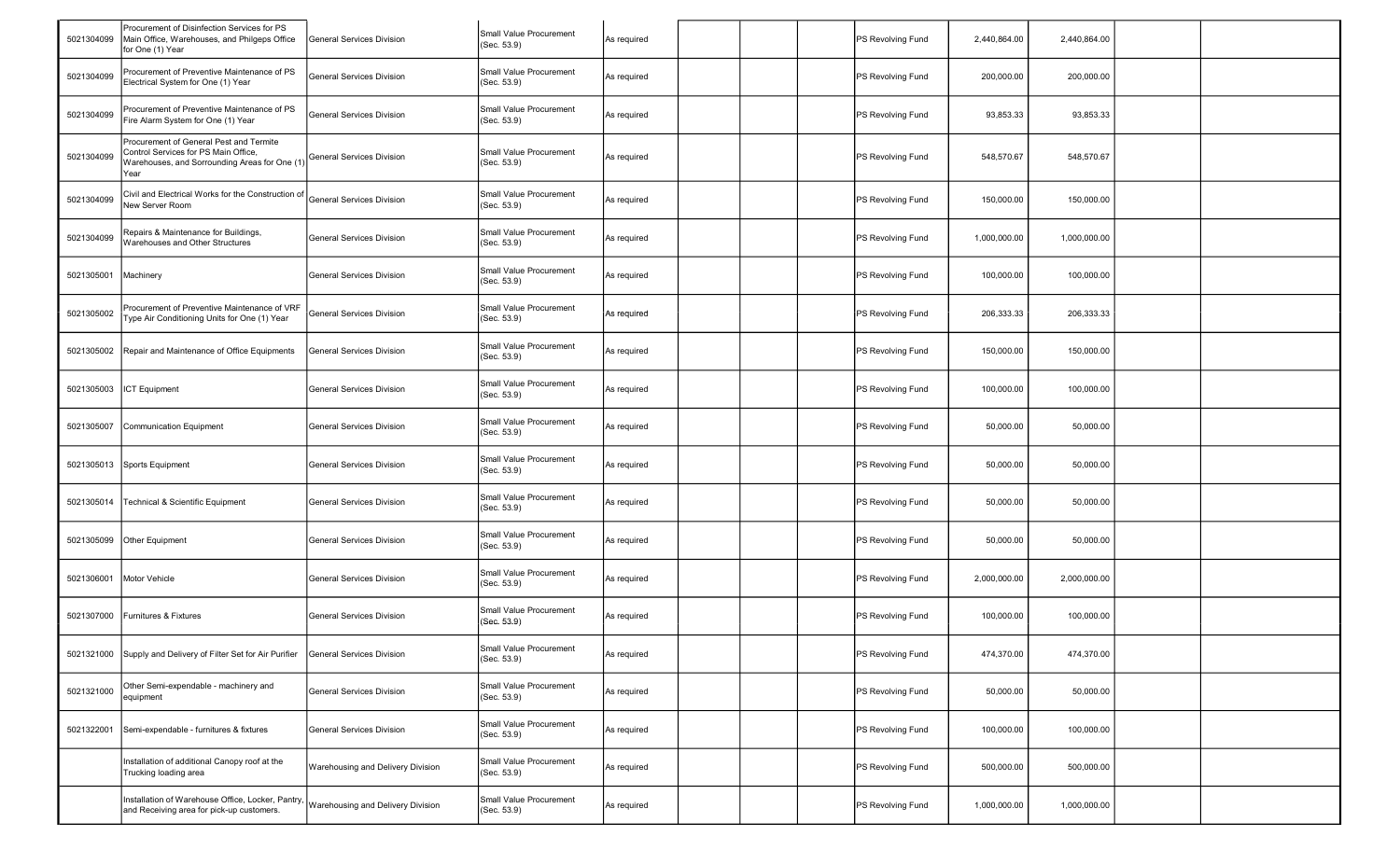| Installation of Ventilation sytem                                                                                                                                                                                                                      | Warehousing and Delivery Division | Small Value Procurement<br>(Sec. 53.9) | As required |  | PS Revolving Fund | 200,000.00 | 200,000.00 |  |
|--------------------------------------------------------------------------------------------------------------------------------------------------------------------------------------------------------------------------------------------------------|-----------------------------------|----------------------------------------|-------------|--|-------------------|------------|------------|--|
| Trolley hand Truck and Jack Pallet<br>Repair of equipment issued to Depots for year<br>2022                                                                                                                                                            | Depot Operations Division         | Small Value Procurement<br>(Sec. 53.9) | As required |  | PS Revolving Fund | 50,000.00  | 50,000.00  |  |
| Repair of Airconditioning Unit issued to Depot                                                                                                                                                                                                         | Depot Operations Division         | Small Value Procurement<br>(Sec. 53.9) | As required |  | PS Revolving Fund | 100,000.00 | 100,000.00 |  |
| Repairs of office equipment issued to Depots                                                                                                                                                                                                           | Depot Operations Division         | Small Value Procurement<br>(Sec. 53.9) | As required |  | PS Revolving Fund | 30,000.00  | 30,000.00  |  |
| <b>CCTV System</b><br>Repair and Maintenance of CCTV to be installed Depot Operations Division<br>in depots                                                                                                                                            |                                   | Small Value Procurement<br>(Sec. 53.9) | As required |  | PS Revolving Fund | 100,000.00 | 100,000.00 |  |
| Repairs of ICT Equipment to be issued to depots Depot Operations Division                                                                                                                                                                              |                                   | Small Value Procurement<br>(Sec. 53.9) | As required |  | PS Revolving Fund | 20,000.00  | 20,000.00  |  |
| Repairs and Maintenance - Communication<br>Equipment (ROG)                                                                                                                                                                                             | Depot Operations Division         | Small Value Procurement<br>(Sec. 53.9) | As required |  | PS Revolving Fund | 10,000.00  | 10,000.00  |  |
| Repair and Maintenance of Printers issued to<br>Depots                                                                                                                                                                                                 | Depot Operations Division         | Small Value Procurement<br>(Sec. 53.9) | As required |  | PS Revolving Fund | 30,000.00  | 30,000.00  |  |
| Repairs and Maintenance - Printing Equipment<br>(ROG)                                                                                                                                                                                                  | Depot Operations Division         | Small Value Procurement<br>(Sec. 53.9) | As required |  | PS Revolving Fund | 10,000.00  | 10,000.00  |  |
| Repairs of any furniture and fixture issued to<br>Depots                                                                                                                                                                                               | Depot Operations Division         | Small Value Procurement<br>(Sec. 53.9) | As required |  | PS Revolving Fund | 30,000.00  | 30,000.00  |  |
| For cleaning and maintenance of two (2)<br>airconditioning unit for twice a year                                                                                                                                                                       | PS Depot La Union                 | Small Value Procurement<br>(Sec. 53.9) | As required |  | PS Revolving Fund | 2,000.00   | 2,000.00   |  |
| For repairs of document feeder and paper trays<br>of HP LaserJet P2055dn Printer (Php 2,000.00)<br>and for cleaning and maintenance of Epson<br>L6190 printer and two (2) units of Epson LQ-<br>2190 Dot matrix, 24 pins printer (@ Php500.00<br>each) | PS Depot La Union                 | Small Value Procurement<br>(Sec. 53.9) | As required |  | PS Revolving Fund | 3,500.00   | 3,500.00   |  |
| Repairs & Maintenance: Scanner i2420 Kodak                                                                                                                                                                                                             | PS Depot CAR                      | Small Value Procurement<br>(Sec. 53.9) | As required |  | PS Revolving Fund | 5,000.00   | 5,000.00   |  |
| Repair of Desktop Hard Disk Drive                                                                                                                                                                                                                      | PS Depot CAR                      | Small Value Procurement<br>(Sec. 53.9) | As required |  | PS Revolving Fund | 6,000.00   | 6,000.00   |  |
| For cleaning and maintenance of Brother MFC-<br>J200 printer                                                                                                                                                                                           | PS Depot La Union                 | Small Value Procurement<br>(Sec. 53.9) | As required |  | PS Revolving Fund | 500.00     | 500.00     |  |
| Building (Repairs and Maintenance)                                                                                                                                                                                                                     | PS Depot Tuguegarao               | Small Value Procurement<br>(Sec. 53.9) | As required |  | PS Revolving Fund | 4,160.00   | 4,160.00   |  |
| Repairs & Maintenance - Photocopier Fusing                                                                                                                                                                                                             | PS Depot Tuguegarao               | Small Value Procurement<br>(Sec. 53.9) | As required |  | PS Revolving Fund | 13,500.00  | 13,500.00  |  |
| Repairs & Maintenance - Aircondition Cleaning<br>(Split Type)                                                                                                                                                                                          | PS Depot Tuguegarao               | Small Value Procurement<br>(Sec. 53.9) | As required |  | PS Revolving Fund | 2,500.00   | 2,500.00   |  |
| Repairs & Maintenance - Airconditon Cleaning<br>(Window Type)                                                                                                                                                                                          | PS Depot Tuguegarao               | Small Value Procurement<br>(Sec. 53.9) | As required |  | PS Revolving Fund | 3,000.00   | 3,000.00   |  |
| Vault (Unlock Warframe)                                                                                                                                                                                                                                | PS Depot Tuguegarao               | Small Value Procurement<br>(Sec. 53.9) | As required |  | PS Revolving Fund | 3,000.00   | 3,000.00   |  |
| Printer (Dot matrix Cleaning)                                                                                                                                                                                                                          | PS Depot Tuguegarao               | Small Value Procurement<br>(Sec. 53.9) | As required |  | PS Revolving Fund | 3,000.00   | 3,000.00   |  |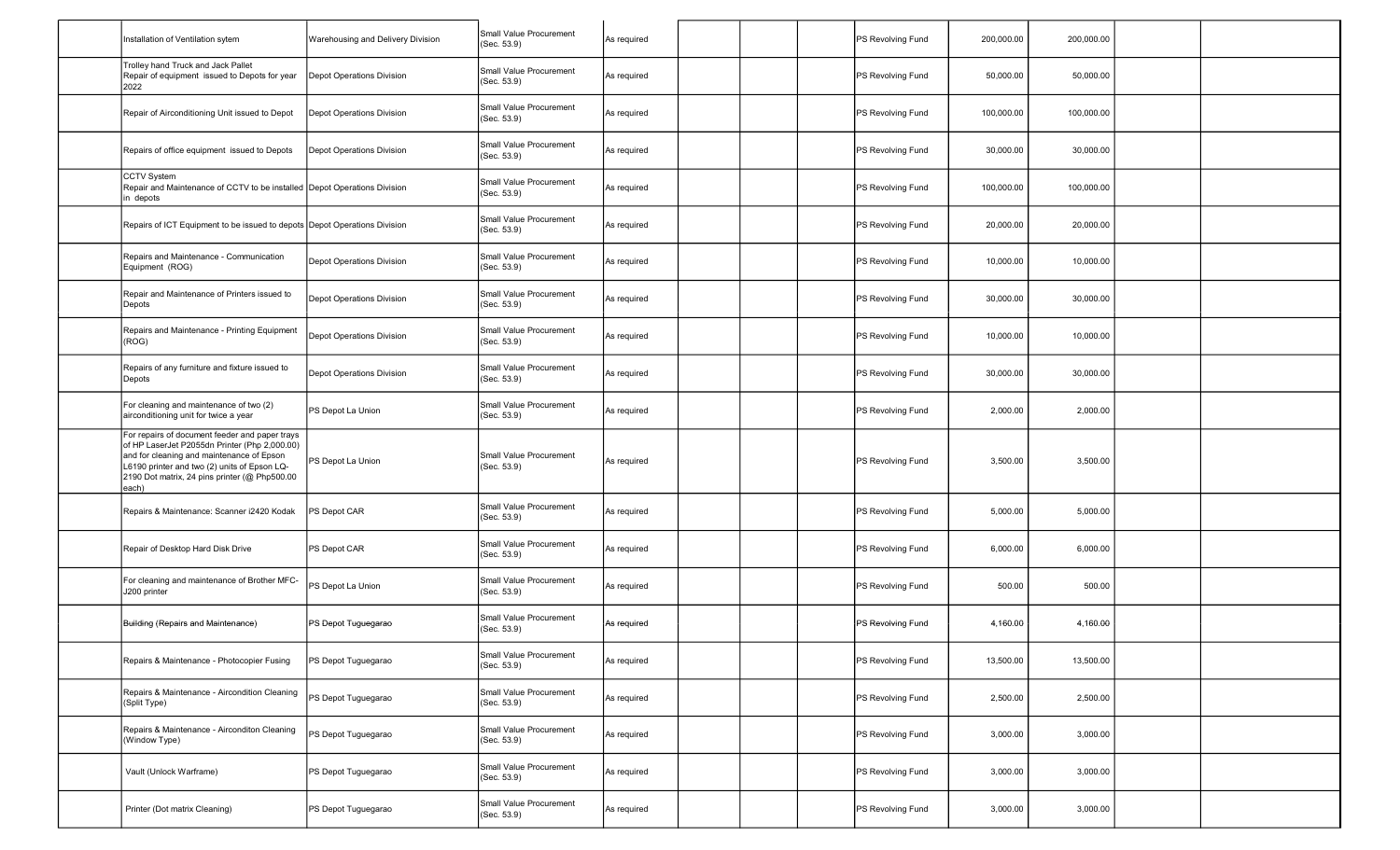|            | Printer (Laser Jet Cleaning)                                                         | PS Depot Tuguegarao              | Small Value Procurement<br>(Sec. 53.9) | As required |  | PS Revolving Fund | 3,000.00     | 3,000.00     |  |
|------------|--------------------------------------------------------------------------------------|----------------------------------|----------------------------------------|-------------|--|-------------------|--------------|--------------|--|
|            | Repair & Maintenance - Drum Kit of HP Laser<br>Jet MP210A                            | PS Depot Tuguegarao              | Small Value Procurement<br>(Sec. 53.9) | As required |  | PS Revolving Fund | 4,000.00     | 4,000.00     |  |
|            | Repair & Maintenance - Printer Epson L6190                                           | PS Depot Tuguegarao              | Small Value Procurement<br>(Sec. 53.9) | As required |  | PS Revolving Fund | 1,500.00     | 1,500.00     |  |
|            | Repairs & Maintenance - MV: Single Motor                                             | PS Depot Tuguegarao              | Small Value Procurement<br>(Sec. 53.9) | As required |  |                   | 3,000.00     | 3,000.00     |  |
|            | Repairs and Maintenance-Building                                                     | PS Depot Pampanga                | Small Value Procurement<br>(Sec. 53.9) | As required |  | PS Revolving Fund | 320,000.00   | 320,000.00   |  |
|            | Repairs and Maintenance-Office Equipment                                             | PS Depot Pampanga                | Small Value Procurement<br>(Sec. 53.9) | As required |  | PS Revolving Fund | 46,000.00    | 46,000.00    |  |
|            | Repairs and Maintenance-Aircon                                                       | PS Depot Pampanga                | Small Value Procurement<br>(Sec. 53.9) | As required |  | PS Revolving Fund | 30,000.00    | 30,000.00    |  |
|            | Repairs and Maintenance-Aircon                                                       | PS Depot Legazpi                 | Small Value Procurement<br>(Sec. 53.9) | As required |  | PS Revolving Fund | 30,000.00    | 30,000.00    |  |
|            | Semi Expendable Machinery                                                            | PS Depot Cebu                    | Small Value Procurement<br>(Sec. 53.9) | As required |  | PS Revolving Fund | 504,622.00   | 504,622.00   |  |
|            | Repairs and Maintenance Machinery and<br>Equipment                                   | PS Depot Cebu                    | Small Value Procurement<br>(Sec. 53.9) | As required |  | PS Revolving Fund | 350,878.00   | 350,878.00   |  |
|            | Repairs and Maintenance                                                              | PS Depot CDO                     | Small Value Procurement<br>(Sec. 53.9) | As required |  | PS Revolving Fund | 45,000.00    | 45,000.00    |  |
|            | Repairs and Maintenance Machinery and<br>Equipment                                   | PS Depot Davao                   | Small Value Procurement<br>(Sec. 53.9) | As required |  | PS Revolving Fund | 46,200.00    | 46,200.00    |  |
|            | Repairs & Maintenance - Semi Expendable<br>Machinery                                 | PS Depot Koronadal               | Small Value Procurement<br>(Sec. 53.9) | As required |  | PS Revolving Fund | 79,580.00    | 79,580.00    |  |
|            | Repairs & Maintenance - Information and<br>Communication                             | PS Depot Koronadal               | Small Value Procurement<br>(Sec. 53.9) | As required |  | PS Revolving Fund | 100,968.00   | 100,968.00   |  |
|            | Repairs & Maintenance - Printing Equipment and PS Depot Koronadal<br>Other Equipment |                                  | Small Value Procurement<br>(Sec. 53.9) | As required |  | PS Revolving Fund | 240,200.00   | 240,200.00   |  |
|            | Repairs and Maintenance                                                              | PS Depot Koronadal               | <b>Competitive Bidding</b>             | As required |  | PS Revolving Fund | 2,256,000.00 | 2,256,000.00 |  |
|            | Repairs and Maintenance                                                              | PS Depot Butuan                  | Competitive Bidding                    | As required |  | PS Revolving Fund | 40,000.00    | 40,000.00    |  |
|            | OTHER MAINTENANCE & OPERATING EXPENSES                                               |                                  |                                        |             |  |                   |              |              |  |
|            | <b>POSTAGE AND COURIER EXPENSES</b>                                                  | <b>General Services Division</b> |                                        |             |  | PS Revolving Fund |              |              |  |
| 5020501000 | Postage and Courier Services                                                         | General Services Division        | Direct Retail (PCF)                    | As required |  | PS Revolving Fund | 150,000.00   | 150,000.00   |  |
|            | Postage and Shipping                                                                 | Marketing and Sales Division     | Small Value Procurement<br>(Sec. 53.9) | As required |  | PS Revolving Fund | 50,000.00    | 50,000.00    |  |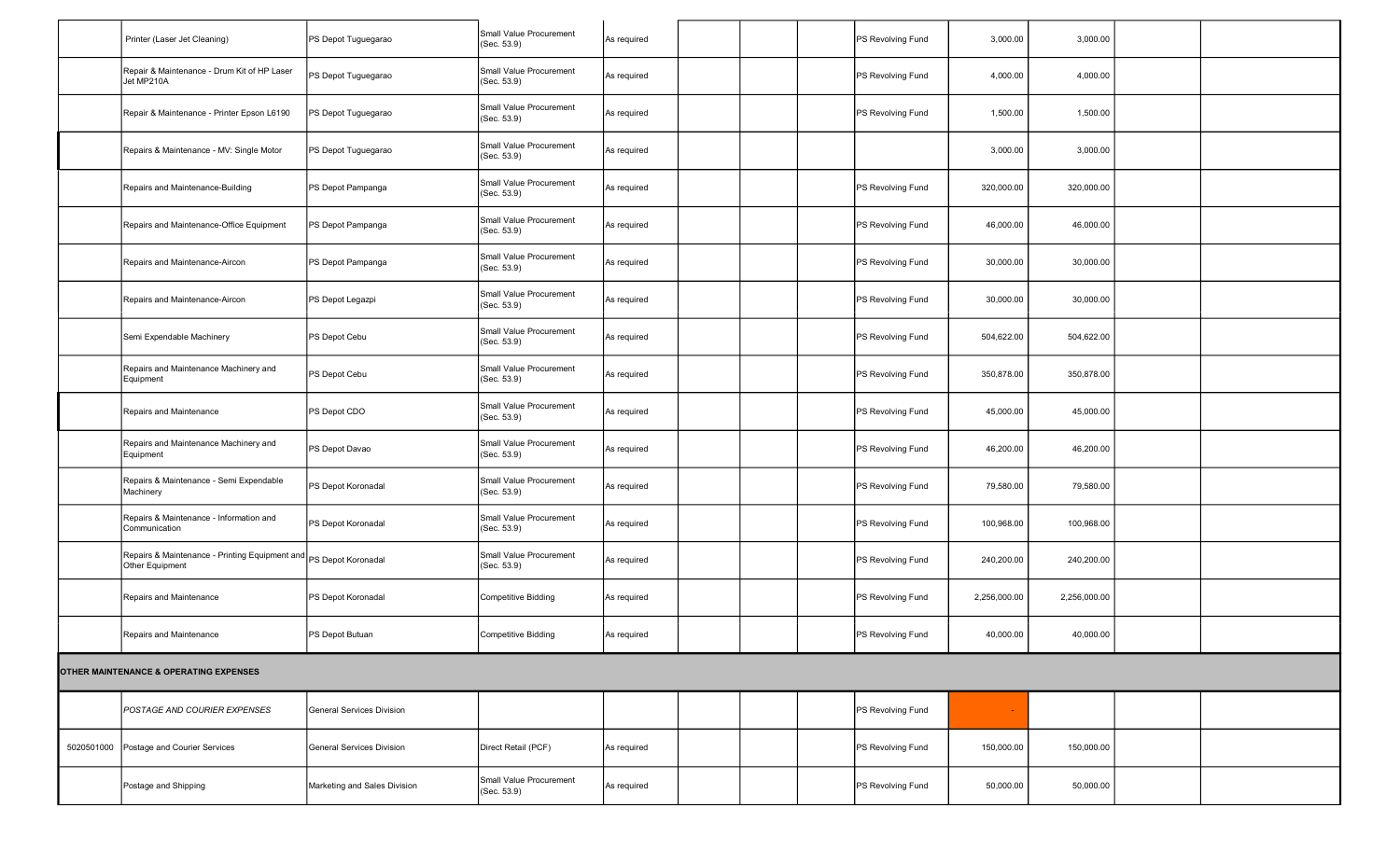|            | Postage and Courier Expenses                                                                                  | Office of the Director - PhilGEPS | Small Value Procurement<br>(Sec. 53.9) | As required |  | PS Revolving Fund | 24,000.00    | 24,000.00    |  |
|------------|---------------------------------------------------------------------------------------------------------------|-----------------------------------|----------------------------------------|-------------|--|-------------------|--------------|--------------|--|
|            | Postage and Courier Expenses                                                                                  | PS Depot CAR                      | Small Value Procurement<br>(Sec. 53.9) | As required |  | PS Revolving Fund | 8,000.00     | 8,000.00     |  |
|            | Postage and Courier Expenses                                                                                  | PS Depot Tuguegarao               | Small Value Procurement<br>(Sec. 53.9) | As required |  | PS Revolving Fund | 12,000.00    | 12,000.00    |  |
|            | Postage and Courier Expenses                                                                                  | PS Depot Pampanga                 | Small Value Procurement<br>(Sec. 53.9) | As required |  | PS Revolving Fund | 3,000.00     | 3,000.00     |  |
|            | Postage and Courier Expenses                                                                                  | PS Depot Legazpi                  | Small Value Procurement<br>(Sec. 53.9) | As required |  | PS Revolving Fund | 6,000.00     | 6,000.00     |  |
|            | Postage and Courier Expenses                                                                                  | PS Depot Cebu                     | Small Value Procurement<br>(Sec. 53.9) | As required |  | PS Revolving Fund | 10,560.00    | 10,560.00    |  |
|            | Postage and Courier Expenses                                                                                  | PS Depot CDO                      | Small Value Procurement<br>(Sec. 53.9) | As required |  | PS Revolving Fund | 8,400.00     | 8,400.00     |  |
|            | Postage and Courier Expenses                                                                                  | PS Depot Davao                    | Small Value Procurement<br>(Sec. 53.9) | As required |  | PS Revolving Fund | 16,500.00    | 16,500.00    |  |
|            | Postage and Courier Expenses                                                                                  | PS Depot Koronadal                | Small Value Procurement<br>(Sec. 53.9) | As required |  | PS Revolving Fund | 20,000.00    | 20,000.00    |  |
|            | Postage and Courier Expenses                                                                                  | PS Depot Butuan                   | Small Value Procurement<br>(Sec. 53.9) | As required |  | PS Revolving Fund | 10,000.00    | 10,000.00    |  |
|            | For mailing of official documents to PS Main<br>Office and clients                                            | PS Depot La Union                 | Small Value Procurement<br>(Sec. 53.9) | As required |  |                   | 6,000.00     | 6,000.00     |  |
|            | PRINTING AND PUBLICATION EXPENSES                                                                             | <b>General Services Division</b>  | Small Value Procurement<br>(Sec. 53.9) | As required |  | PS Revolving Fund |              |              |  |
| 5029902000 | Printing of Tarpaulins and Signages for Various<br>Activities (Women's Month; 18-Day VAW<br>Campaign; others) | General Services Division         | Small Value Procurement<br>(Sec. 53.9) | As required |  | PS Revolving Fund | 50,000.00    | 50,000.00    |  |
|            | Printing and binding of Depot Manual and other<br>official documents                                          | PS Depot La Union                 | Small Value Procurement<br>(Sec. 53.9) | As required |  | PS Revolving Fund | 3,000.00     | 3,000.00     |  |
|            | 3 in 1 Printer, continuous ink system<br>(for Luzon Hub use)                                                  | PS Depot Pampanga                 | Small Value Procurement<br>(Sec. 53.9) | As required |  | PS Revolving Fund | 15,000.00    | 15,000.00    |  |
|            | Solar LED Street Light 50w-100w for PS Depot<br>and Hub<br>1 unit - PS Depot Front Gate                       | PS Depot Pampanga                 | Small Value Procurement<br>(Sec. 53.9) | As required |  | PS Revolving Fund | 30,000.00    | 30,000.00    |  |
|            | <b>SUBSCRPTION EXPENSES</b>                                                                                   | General Services Division         | Small Value Procurement<br>(Sec. 53.9) | As required |  | PS Revolving Fund |              |              |  |
| 5029907099 | Subscription Services                                                                                         | General Services Division         | Small Value Procurement<br>(Sec. 53.9) | As required |  | PS Revolving Fund | 50,000.00    | 50,000.00    |  |
|            | FUEL, OIL AND LUBRICANTS EXPENSES                                                                             | General Services Division         | Small Value Procurement<br>(Sec. 53.9) | As required |  | PS Revolving Fund |              |              |  |
| 5020309000 | Fuel for Motor Vehicles                                                                                       | General Services Division         | Direct Retail (PCF)                    | As required |  | PS Revolving Fund | 2,500,000.00 | 2,500,000.00 |  |
| 5020309000 | Oil and Lubricants for Motor Vehicles                                                                         | General Services Division         | Direct Retail (PCF)                    | As required |  | PS Revolving Fund | 504,000.00   | 504,000.00   |  |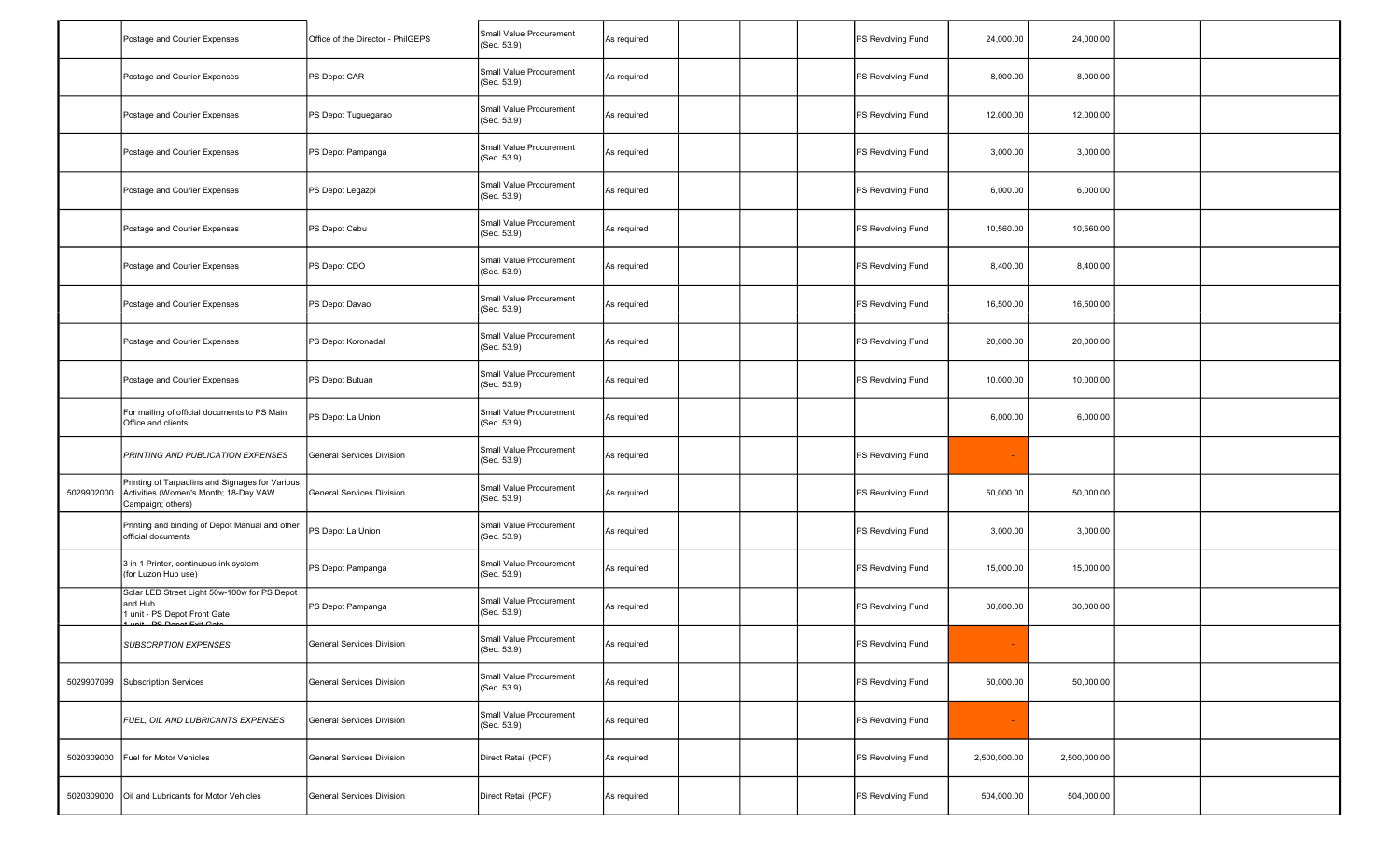| 5020309000 | Fuel for Generator Set                                                               | General Services Division         | Direct Retail (PCF)      | As required |  | PS Revolving Fund | 96,000.00    | 96,000.00    |  |
|------------|--------------------------------------------------------------------------------------|-----------------------------------|--------------------------|-------------|--|-------------------|--------------|--------------|--|
|            | AUTOMOTIVE LUBRICANTS / GREASE                                                       | Warehousing and Delivery Division | Direct Retail (PCF)      | As required |  | PS Revolving Fund | 1,800.00     | 1,800.00     |  |
|            | Fuel - 10,000.00 per month of diesel<br>(10,000*12) for 11 vans                      | Depot Operations Division         | Direct Retail (PCF)      | As required |  | PS Revolving Fund | 110,000.00   | 110,000.00   |  |
|            | Oil and Lubricants - 3,000.00 per month of<br>oil and other lubricants (3,000.00*12) | Depot Operations Division         | Direct Retail (PCF)      | As required |  | PS Revolving Fund | 33,000.00    | 33,000.00    |  |
|            | Gasoline                                                                             | PS Depot La Union                 | Direct Retail (PCF)      | As required |  | PS Revolving Fund | 10,000.00    | 10,000.00    |  |
|            | Gasoline                                                                             | PS Depot Tuguegarao               | Direct Retail (PCF)      | As required |  | PS Revolving Fund | 45,400.00    | 45,400.00    |  |
|            | Oil                                                                                  | PS Depot Tuguegarao               | Direct Retail (PCF)      | As required |  | PS Revolving Fund | 150.00       | 150.00       |  |
|            | Gasoline & Oil for Vechile incurred for                                              | PS Depot Legazpi                  | Shopping                 | As required |  | PS Revolving Fund | 36,000.00    | 36,000.00    |  |
|            | Gasoline                                                                             | PS Depot CDO                      | Direct Retail (PCF)      | As required |  | PS Revolving Fund | 5,000.00     | 5,000.00     |  |
|            | Gasoline and Oils                                                                    | PS Depot Koronadal                | Direct Retail (PCF)      | As required |  | PS Revolving Fund | 18,400.00    | 18,400.00    |  |
|            | TAXES, INSURANCE PREMIUMS AND OTHER<br><b>FEES</b>                                   | General Services Division         |                          |             |  | PS Revolving Fund |              |              |  |
| 5021501001 | 1. LTO Registration and other fees for Motor<br>Vehicles                             | General Services Division         | NP-53.5 Agency-to-Agency | As required |  | PS Revolving Fund | 150,000.00   | 150,000.00   |  |
| 5021501001 | 2. Other Fees, Duites and Licenses                                                   | General Services Division         | NP-53.5 Agency-to-Agency | As required |  | PS Revolving Fund | 50,000.00    | 50,000.00    |  |
| 5021503000 | 3. GSIS Insurance for Motor Vehicles                                                 | General Services Division         | NP-53.5 Agency-to-Agency | As required |  | PS Revolving Fund | 116,000.00   | 116,000.00   |  |
| 5021503000 | 4. GSIS Insurance for Properties, Plant and<br>Equipments                            | General Services Division         | NP-53.5 Agency-to-Agency | As required |  | PS Revolving Fund | 1,000,000.00 | 1,000,000.00 |  |
| 5021502000 | 5. Fidelity Bond Premium                                                             | <b>General Services Division</b>  | NP-53.5 Agency-to-Agency | As required |  | PS Revolving Fund | 120,000.00   | 120,000.00   |  |
|            | Insurance Premium (GSIS-Inventory Stock)*                                            | Warehousing and Delivery Division | NP-53.5 Agency-to-Agency | As required |  | PS Revolving Fund | 2,600,000.00 | 2,600,000.00 |  |
|            | Fidelity Bond for Depot Head in view of the<br>Transition of the Regional Depots     | Depot Operations Division         | NP-53.5 Agency-to-Agency | As required |  | PS Revolving Fund | 825,000.00   | 825,000.00   |  |
|            | Taxes, Duties & Licenses                                                             | Office of the Director - PhilGEPS | NP-53.5 Agency-to-Agency | As required |  | PS Revolving Fund | 90,000.00    | 90,000.00    |  |
|            | <b>Fidelity Bond Premium</b>                                                         | PS Depot CAR                      | NP-53.5 Agency-to-Agency | As required |  | PS Revolving Fund | 90,000.00    | 90,000.00    |  |
|            | <b>Fidelity Bond Premium</b>                                                         | PS Depot La Union                 | NP-53.5 Agency-to-Agency | As required |  | PS Revolving Fund | 90,000.00    | 90,000.00    |  |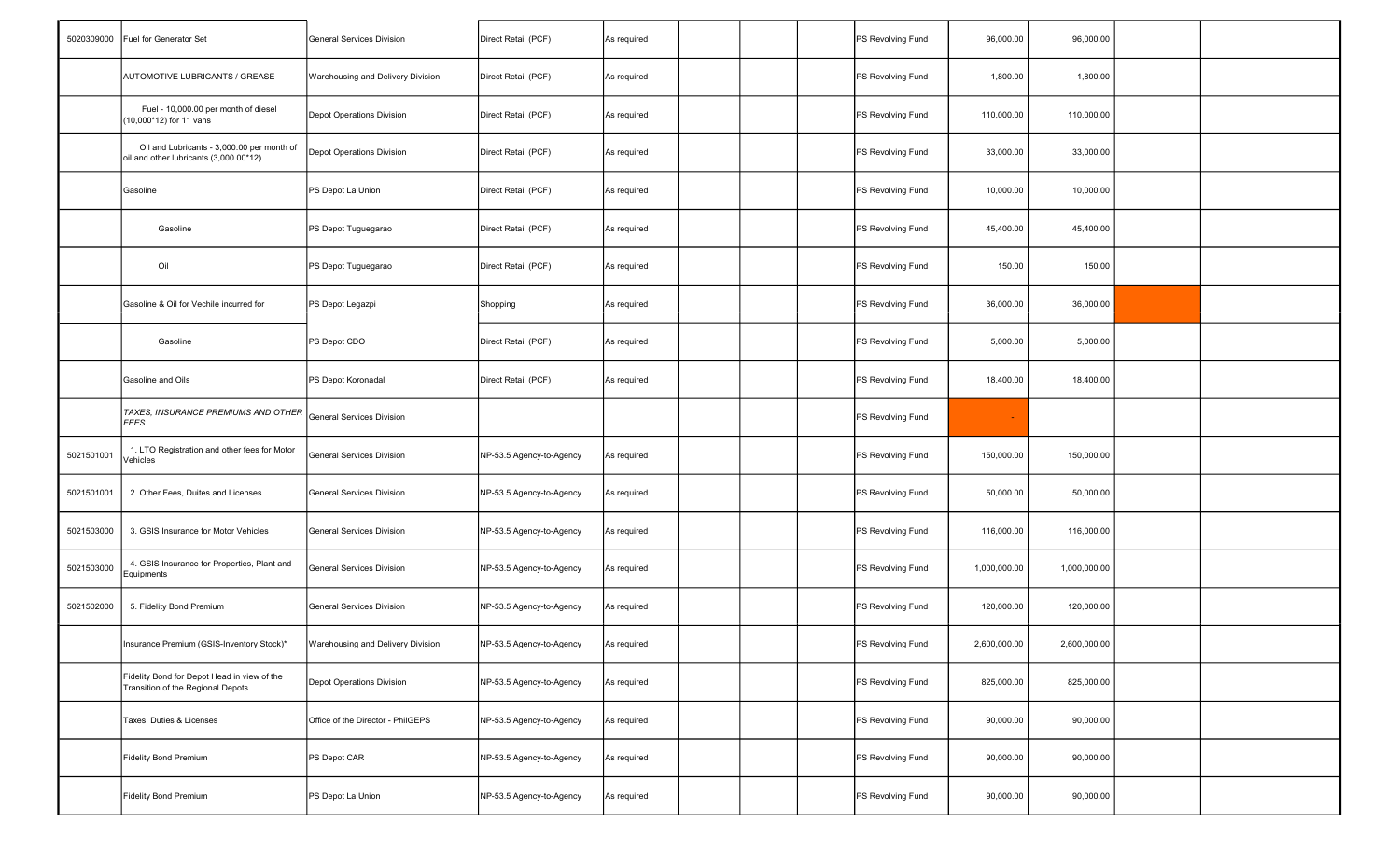| Taxes, Duties & Licenses                               | PS Depot Tuguegarao               | NP-53.5 Agency-to-Agency | As required |  | PS Revolving Fund | 37,500.00                                                                                                                                                                                                      | 37,500.00    |  |
|--------------------------------------------------------|-----------------------------------|--------------------------|-------------|--|-------------------|----------------------------------------------------------------------------------------------------------------------------------------------------------------------------------------------------------------|--------------|--|
| Fidelity Bond Premium                                  | PS Depot Tuguegarao               | NP-53.5 Agency-to-Agency | As required |  | PS Revolving Fund | 3,375.00                                                                                                                                                                                                       | 3,375.00     |  |
| Insurance Motorcycle                                   | PS Depot Tuguegarao               | NP-53.5 Agency-to-Agency | As required |  |                   | 2,620.00                                                                                                                                                                                                       | 2,620.00     |  |
| Taxes. Duties & Licenses                               | PS Depot Pampanga                 | NP-53.5 Agency-to-Agency | As required |  |                   | 127,500.00                                                                                                                                                                                                     | 127,500.00   |  |
| <b>Fidelity Bond Premium</b>                           | PS Depot Pampanga                 | NP-53.5 Agency-to-Agency | As required |  | PS Revolving Fund | 75,000.00                                                                                                                                                                                                      | 75,000.00    |  |
| Insurance                                              | PS Depot Pampanga                 | NP-53.5 Agency-to-Agency | As required |  | PS Revolving Fund | 4,500.00                                                                                                                                                                                                       | 4,500.00     |  |
| 5. Fidelity Bond Premium                               | PS DEPOT Legazpi                  | NP-53.5 Agency-to-Agency | As required |  | PS Revolving Fund | 13,250.00                                                                                                                                                                                                      | 13,250.00    |  |
| 5. Fidelity Bond Premium                               | PS Depot Cebu                     | NP-53.5 Agency-to-Agency | As required |  |                   | 110,000.00                                                                                                                                                                                                     | 110,000.00   |  |
| 5. Fidelity Bond Premium                               | PS Depot CDO                      | NP-53.5 Agency-to-Agency | As required |  | PS Revolving Fund | 75,000.00                                                                                                                                                                                                      | 75,000.00    |  |
| Insurance                                              | PS Depot CDO                      | NP-53.5 Agency-to-Agency | As required |  |                   | 180,000.00                                                                                                                                                                                                     | 180,000.00   |  |
| 5. Fidelity Bond Premium                               | PS Depot Davao                    | NP-53.5 Agency-to-Agency | As required |  | PS Revolving Fund | 250,000.00                                                                                                                                                                                                     | 250,000.00   |  |
| 5. Fidelity Bond Premium                               | PS Depot Koronadal                | NP-53.5 Agency-to-Agency | As required |  |                   | 30,000.00                                                                                                                                                                                                      | 30,000.00    |  |
| insurance                                              | PS Depot Koronadal                | NP-53.5 Agency-to-Agency | As required |  | PS Revolving Fund | 33,000.00                                                                                                                                                                                                      | 33,000.00    |  |
| 5. Fidelity Bond Premium                               | PS Depot Butuan                   | NP-53.5 Agency-to-Agency | As required |  | PS Revolving Fund | 150,000.00                                                                                                                                                                                                     | 150,000.00   |  |
| <b>REPRESENTATION EXPENSES</b>                         | <b>General Services Division</b>  |                          |             |  | PS Revolving Fund |                                                                                                                                                                                                                |              |  |
| 1. Food for PS-DBM Official Meetings and<br>Activities | <b>General Services Division</b>  | Direct Retail (PCF)      | As required |  |                   | 1,000,000.00                                                                                                                                                                                                   | 1,000,000.00 |  |
| Representation Expenses                                | Office of the Director - PhilGEPS | Direct Retail (PCF)      | As required |  |                   | 180,000.00                                                                                                                                                                                                     | 180,000.00   |  |
| Representation Expenses                                | PS Depot CAR                      | Direct Retail (PCF)      | As required |  | PS Revolving Fund | 50,000.00                                                                                                                                                                                                      | 50,000.00    |  |
| Representation Expenses                                | PS Depot La Union                 | Direct Retail (PCF)      | As required |  |                   | 130,000.00                                                                                                                                                                                                     | 130,000.00   |  |
| Representation Expenses                                | PS Depot Tuguegarao               | Direct Retail (PCF)      | As required |  |                   | 66,000.00                                                                                                                                                                                                      | 66,000.00    |  |
| Check Booklet                                          | PS Depot Tuguegarao               | Direct Retail (PCF)      | As required |  |                   | 2,000.00                                                                                                                                                                                                       | 2,000.00     |  |
|                                                        |                                   |                          |             |  |                   | PS Revolving Fund<br>PS Revolving Fund<br>PS Revolving Fund<br>PS Revolving Fund<br>PS Revolving Fund<br>PS Revolving Fund<br>PS Revolving Fund<br>PS Revolving Fund<br>PS Revolving Fund<br>PS Revolving Fund |              |  |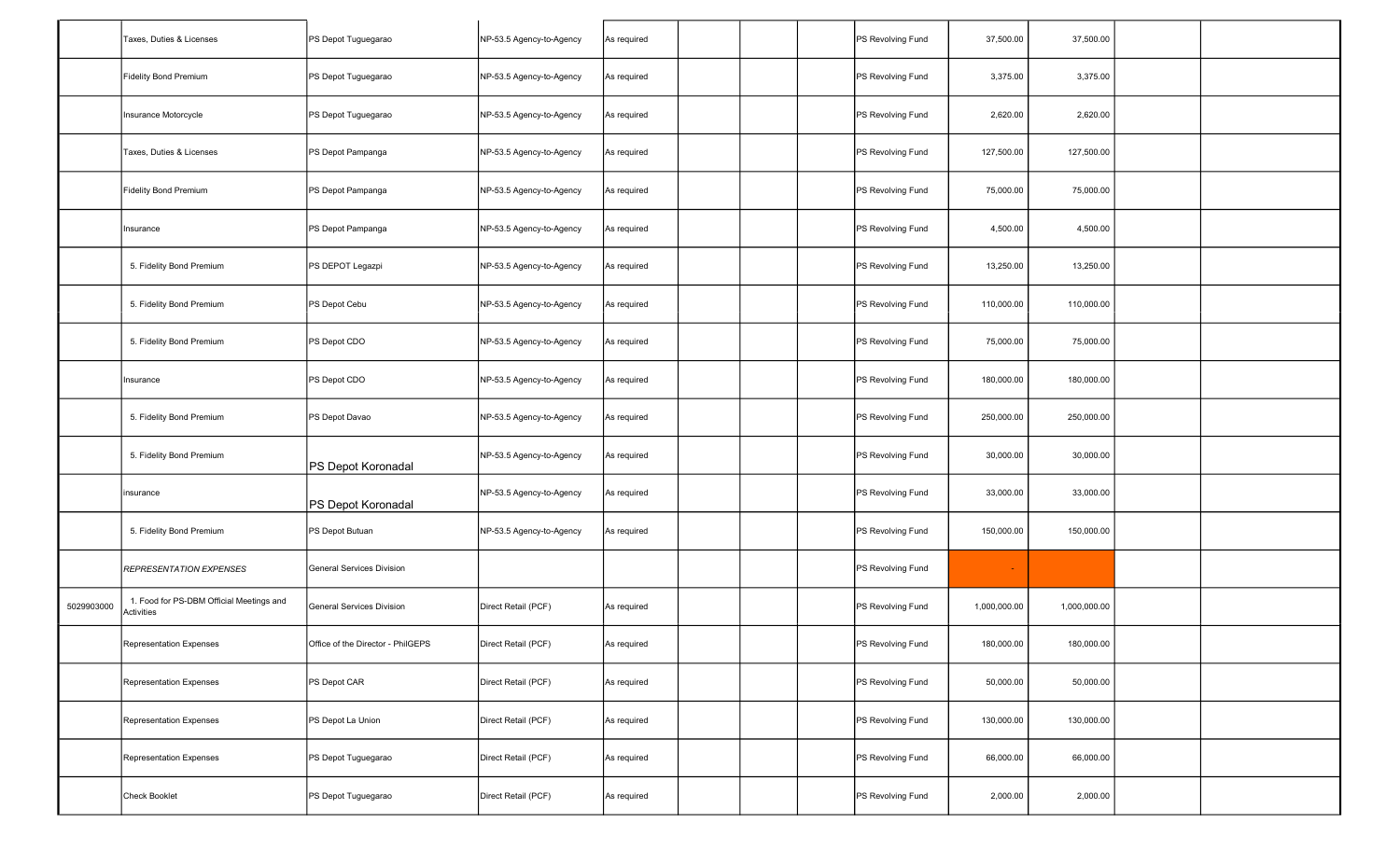|            | <b>Representation Expenses</b>                                                                 | PS Depot Pampanga                   | Direct Retail (PCF)                    | As required |  | PS Revolving Fund | 100,000.00    | 100,000.00    |  |
|------------|------------------------------------------------------------------------------------------------|-------------------------------------|----------------------------------------|-------------|--|-------------------|---------------|---------------|--|
|            | <b>Representation Expenses</b>                                                                 | PS Depot Legazpi                    | Direct Retail (PCF)                    | As required |  | PS Revolving Fund | 72,000.00     | 72,000.00     |  |
|            | <b>LEGAL EXPENSES</b>                                                                          | General Services Division           | Direct Retail (PCF)                    |             |  | PS Revolving Fund |               |               |  |
| 5021101000 | 1. Notarial Services                                                                           | <b>General Services Division</b>    | Direct Retail (PCF)                    | As required |  | PS Revolving Fund | 150,000.00    | 150,000.00    |  |
|            | <b>Notarial Services</b>                                                                       | PS Depot La Union                   | Direct Retail (PCF)                    | As required |  | PS Revolving Fund |               | 5,000.00      |  |
|            | Other Professional Services                                                                    | PS Depot La Union                   | Direct Retail (PCF)                    | As required |  | PS Revolving Fund |               | 198,000.00    |  |
|            | Legal Services                                                                                 | Office of the Director - PhilGEPS   | Direct Retail (PCF)                    | As required |  | PS Revolving Fund | 10,350.00     | 10,350.00     |  |
|            | <b>Legal Services</b>                                                                          | PS Depot Tuguegarao                 | Direct Retail (PCF)                    | As required |  | PS Revolving Fund | 1,000.00      | 1,000.00      |  |
|            | Other Professional Services                                                                    | PS Depot Tuguegarao                 | Direct Retail (PCF)                    | As required |  | PS Revolving Fund | 264,000.00    | 264,000.00    |  |
|            | Other Professional Services                                                                    | PS Depot Pampanga                   | Direct Retail (PCF)                    | As required |  | PS Revolving Fund | 186,000.00    | 186,000.00    |  |
|            | Other Professional Services                                                                    | PS Depot Legazpi                    | Direct Retail (PCF)                    | As required |  | PS Revolving Fund | 186,000.00    | 186,000.00    |  |
|            | Notarial                                                                                       | PS Depot Koronadal                  | Small Value Procurement<br>(Sec. 53.9) |             |  | PS Revolving Fund | 50,000.00     | 50,000.00     |  |
|            | Other Professional Services                                                                    | PS Depot CDO                        | Direct Retail (PCF)                    | As required |  | PS Revolving Fund | 120,800.00    | 120,800.00    |  |
|            | Notarial                                                                                       | PS Depot Davao                      | Direct Retail (PCF)                    | As required |  | PS Revolving Fund | 2,000.00      | 2,000.00      |  |
|            | Other Professional Services                                                                    | PS Depot Davao                      | Direct Retail (PCF)                    | As required |  | PS Revolving Fund | 660,000.00    | 660,000.00    |  |
|            | <b>Other Professional Services</b>                                                             |                                     | Direct Retail (PCF)                    | As required |  | PS Revolving Fund | $\sim$        |               |  |
|            | <b>GENERAL SERVICES</b>                                                                        | General Services Division           |                                        |             |  | PS Revolving Fund |               |               |  |
| 5021203000 | 1. Procurement of Security Services for PS-<br>PhilGEPS Offices (Main Office) for One (1) Year | General Services Division           | <b>Competitive Bidding</b>             | As required |  | PS Revolving Fund | 11,663,693.76 | 11,663,693.76 |  |
|            | Other General Services                                                                         | Human Resource Development Division | Direct Retail (PCF)                    | As required |  | PS Revolving Fund | 48,324,112.38 | 48,324,112.38 |  |
|            | Hiring of Two (2) Job Order employees                                                          | Human Resource Development Division | Direct Retail (PCF)                    | As required |  | PS Revolving Fund | 479,886.75    | 479,886.75    |  |
|            | Security Services: PS DEPOT BAGUIO/CAR                                                         | Depot Operations Division           | Direct Retail (PCF)                    | As required |  | PS Revolving Fund | 690,000.00    | 690,000.00    |  |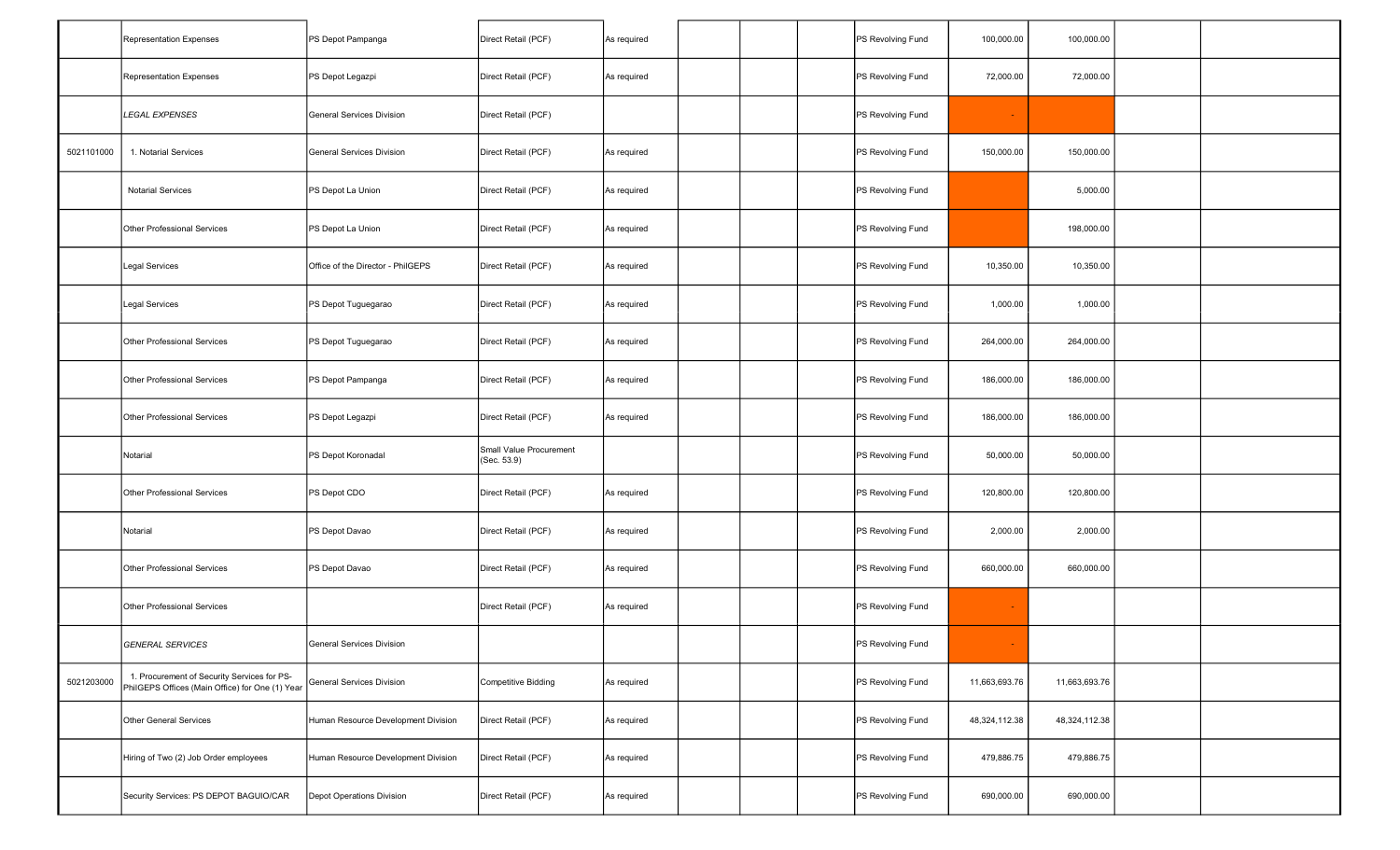|            | Security Services: PS DEPOT LA UNION                     | Depot Operations Division        | Direct Retail (PCF)        | As required |  | PS Revolving Fund | 765,600.00   | 765,600.00   |                                               |
|------------|----------------------------------------------------------|----------------------------------|----------------------------|-------------|--|-------------------|--------------|--------------|-----------------------------------------------|
|            | Security Services: PS DEPOT TUGUEGARAO                   | Depot Operations Division        | Direct Retail (PCF)        | As required |  | PS Revolving Fund | 702,000.00   | 702,000.00   |                                               |
|            | Security Services: PS DEPOT PAMPANGA                     | Depot Operations Division        | Direct Retail (PCF)        | As required |  | PS Revolving Fund | 1,128,600.00 | 1,128,600.00 |                                               |
|            | Security Services: PS DEPOT LEGAZPI                      | Depot Operations Division        | Direct Retail (PCF)        | As required |  | PS Revolving Fund | 1,048,300.56 | 1,048,300.56 |                                               |
|            | Security Services: PS DEPOT CEBU                         | Depot Operations Division        | Direct Retail (PCF)        | As required |  | PS Revolving Fund | 738,100.00   | 738,100.00   |                                               |
|            | Security Services: PS DEPOT TACLOBAN                     | Depot Operations Division        | Direct Retail (PCF)        | As required |  | PS Revolving Fund | 959,999.76   | 959,999.76   |                                               |
|            | Security Services: PS DEPOT CAGAYAN DE<br>ORO            | Depot Operations Division        | Direct Retail (PCF)        | As required |  | PS Revolving Fund | 633,600.00   | 633,600.00   |                                               |
|            | Security Services: PS DEPOT DAVAO                        | Depot Operations Division        | Direct Retail (PCF)        | As required |  | PS Revolving Fund | 900,000.00   | 900,000.00   |                                               |
|            | Security Services: PS DEPOT KORONADAL                    | Depot Operations Division        | Direct Retail (PCF)        | As required |  | PS Revolving Fund | 720,000.00   | 720,000.00   |                                               |
|            | Security Services:PS DEPOT BUTUAN                        | Depot Operations Division        | Direct Retail (PCF)        | As required |  | PS Revolving Fund | 758,749.99   | 758,749.99   |                                               |
|            | Security Services:PS DEPOT LA UNION                      | Depot Operations Division        | Direct Retail (PCF)        | As required |  | PS Revolving Fund | 708,000.00   | 708,000.00   |                                               |
|            | Other General Services                                   | PS Depot Tuguegarao              | Direct Retail (PCF)        | As required |  | PS Revolving Fund | 276,772.00   | 276,772.00   |                                               |
|            | Other General Services                                   | PS Depot Pampanga                | Direct Retail (PCF)        | As required |  | PS Revolving Fund | 345,600.00   | 345,600.00   |                                               |
|            | <b>Other General Services</b>                            | PS Depot Cebu                    | Direct Retail (PCF)        | As required |  | PS Revolving Fund | 190,080.00   | 190,080.00   |                                               |
|            | <b>Other General Services</b>                            | PS Depot CDO                     | Direct Retail (PCF)        | As required |  | PS Revolving Fund | 172,800.00   | 172,800.00   |                                               |
|            | Other General Services                                   | PS Depot Koronadal               | Direct Retail (PCF)        | As required |  | PS Revolving Fund | 172,800.00   | 172,800.00   |                                               |
|            | Other General Services                                   | PS Depot Butuan                  | Direct Retail (PCF)        | As required |  | PS Revolving Fund | 50,000.00    | 50,000.00    |                                               |
|            | <b>RENT EXPENSES</b>                                     | <b>General Services Division</b> |                            |             |  | PS Revolving Fund |              |              |                                               |
| 5029905008 | 1. Lease of Multi-Function Printer/Copier                | General Services Division        | <b>Competitive Bidding</b> | As required |  | PS Revolving Fund | 2,468,400.00 | 2,468,400.00 | with on-going contract until Dec. 31,<br>2022 |
|            | OTHER MOOE                                               |                                  |                            |             |  | PS Revolving Fund |              |              |                                               |
| 5029999099 | 1. Supply and Delivery of Emergency Go Bag<br>for PS-DBM | <b>General Services Division</b> | <b>Competitive Bidding</b> | As required |  | PS Revolving Fund | 1,227,000.00 | 1,227,000.00 |                                               |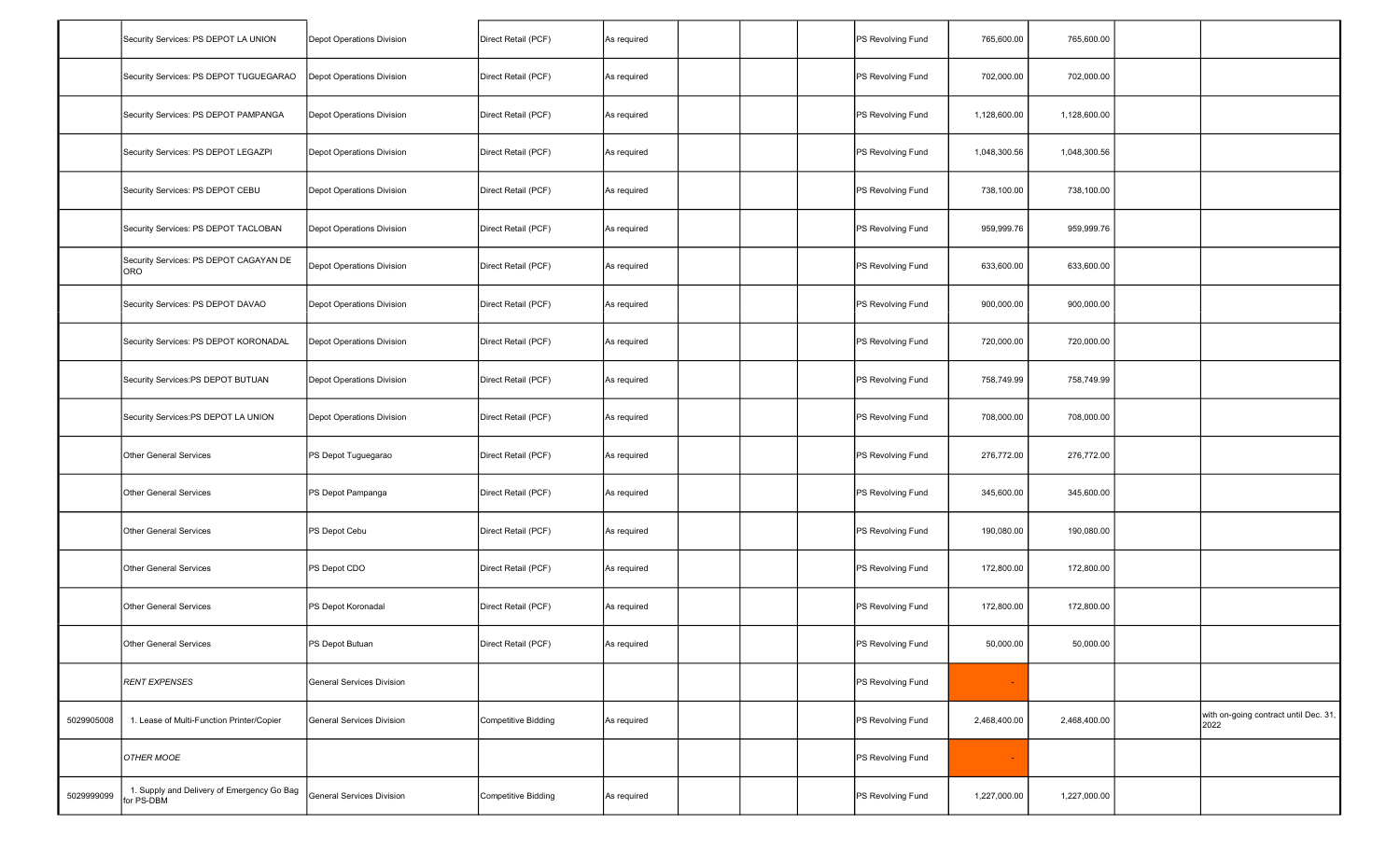| 5029999099 | 2. GAD Activities/ Covid-19 testing                                                                                                                                       | General Services Division           | <b>Competitive Bidding</b>           | As required |  | PS Revolving Fund | 30,000,000.00 | 30,000,000.00 |  |
|------------|---------------------------------------------------------------------------------------------------------------------------------------------------------------------------|-------------------------------------|--------------------------------------|-------------|--|-------------------|---------------|---------------|--|
|            | Rewards/Awards Expenses*                                                                                                                                                  | Human Resource Development Division | Competitive Bidding                  | As required |  | PS Revolving Fund | 6,101,318.98  | 6,101,318.98  |  |
|            | Mental Health Programs                                                                                                                                                    | Human Resource Development Division | Competitive Bidding                  | As required |  | PS Revolving Fund | 3,000,000.00  | 3,000,000.00  |  |
|            | Senior Citizen, PWD & Youth Activities                                                                                                                                    | Human Resource Development Division | Agency to Agency                     | As required |  | PS Revolving Fund | 500,000.00    | 500,000.00    |  |
|            | <b>GAD Projects</b>                                                                                                                                                       | Human Resource Development Division | Agency to Agency                     | As required |  | PS Revolving Fund | 30,000,000.00 | 30,000,000.00 |  |
|            | <b>Training Expenses</b>                                                                                                                                                  | Human Resource Development Division | Agency to Agency                     | As required |  | PS Revolving Fund | 49,664,700.00 | 49,664,700.00 |  |
|            | <b>DEPOT STRATEGIC PLANNING</b><br>Two (2) Representatives per Regional & LGU<br>Depots (Last Quarter 2021):                                                              | Depot Operations Division           |                                      |             |  | PS Revolving Fund |               |               |  |
|            | Accommodation: 2 personnel per depot and<br>4 rooms for PS Main Secretariat and Directors at Depot Operations Division<br>2,500.00 pesos per night (Total of 56 rooms: 52 |                                     | NP-53.9 - Small Value<br>Procurement | As required |  | PS Revolving Fund | 420,000.00    | 420,000.00    |  |
|            | Food and Venue: Total of 72 participants<br>@2,500 each (52 Depot participants + 20 PS<br>main participants) for 3 days (Includes Lunch,                                  | Depot Operations Division           | NP-53.9 - Small Value<br>Procurement | As required |  | PS Revolving Fund | 540,000.00    | 540,000.00    |  |
|            | Airfare: @ P10,000 for 44 participants                                                                                                                                    | Depot Operations Division           | NP-53.9 - Small Value<br>Procurement | As required |  | PS Revolving Fund | 440,000.00    | 440,000.00    |  |
|            | Bus Fare: For Participants from Pampaga, La<br>Union and Baguio and Bontoc depots<br>@4,000.00 each (To and from the place of even                                        | Depot Operations Division           | NP-53.9 - Small Value<br>Procurement | As required |  | PS Revolving Fund | 32,000.00     | 32,000.00     |  |
|            | Van Rental: Transportation Service for<br>participants within the Place of event (6 vans<br>for the event duration)                                                       | Depot Operations Division           | NP-53.9 - Small Value<br>Procurement | As required |  | PS Revolving Fund | 30,000.00     | 30,000.00     |  |
|            | Rental of Warehouse Hub ( Mindanao Hub<br>for 12 months) as indicated in the contract<br>approx. @ 87,793.33 monthly                                                      | Depot Operations Division           | Competitive Bidding                  | As required |  | PS Revolving Fund | 1,170,871.92  | 1,170,871.92  |  |
|            | Rental of Warehouse Hub (Legazpi Hub for<br>12 months) as indicated in the contract approx.<br>@54,500 plus 10% increase for provision of new                             | Depot Operations Division           | NP-53.9 - Small Value<br>Procurement | As required |  | PS Revolving Fund | 718,800.00    | 718,800.00    |  |
|            | Lease of heavy duty copier (or Purchase of<br>Cartridge with free use of photocopier unit @c<br>6,000 per month in each depot                                             | Depot Operations Division           | NP-53.9 - Small Value<br>Procurement | As required |  | PS Revolving Fund | 792,000.00    | 792,000.00    |  |
|            | Drug Testing - 121 employees in the<br>depot @ 500.00 each                                                                                                                | Depot Operations Division           | NP-53.9 - Small Value<br>Procurement | As required |  | PS Revolving Fund | 60,500.00     | 60,500.00     |  |
|            | Marketing Collaterals                                                                                                                                                     | Marketing and Sales Division        | Competitive Bidding                  | As required |  | PS Revolving Fund | 5,100,000.00  | 5,100,000.00  |  |
|            | Marketing Event -Venue rental                                                                                                                                             | Marketing and Sales Division        | NP-53.9 - Small Value<br>Procurement | As required |  | PS Revolving Fund | 550,000.00    | 550,000.00    |  |
|            | Marketing Event - Food & Venue                                                                                                                                            | Marketing and Sales Division        | <b>Competitive Bidding</b>           | As required |  | PS Revolving Fund | 1,250,000.00  | 1,250,000.00  |  |
|            | Marketing Event - Accommodation                                                                                                                                           | Marketing and Sales Division        | NP-53.9 - Small Value<br>Procurement | As required |  | PS Revolving Fund | 518,400.00    | 518,400.00    |  |
|            | Events Venue Rental                                                                                                                                                       | Marketing and Sales Division        | NP-53.9 - Small Value<br>Procurement | As required |  | PS Revolving Fund | 600,000.00    | 600,000.00    |  |
|            | Production of Marketing Collaterals                                                                                                                                       | Marketing and Sales Division        | NP-53.9 - Small Value<br>Procurement | As required |  | PS Revolving Fund | 100,000.00    | 100,000.00    |  |
|            | <b>LED Wall Rental</b>                                                                                                                                                    | Marketing and Sales Division        | NP-53.9 - Small Value<br>Procurement | As required |  | PS Revolving Fund | 160,000.00    | 160,000.00    |  |
|            | Supply and Delivery of Corporate Giveaways                                                                                                                                | Marketing and Sales Division        | NP-53.9 - Small Value<br>Procurement | As required |  | PS Revolving Fund | 150,000.00    | 150,000.00    |  |
|            | Summit Workshop and Marketing Campaigns                                                                                                                                   | Marketing and Sales Division        | Competitive Bidding                  | As required |  | PS Revolving Fund | 6,000,000.00  | 6,000,000.00  |  |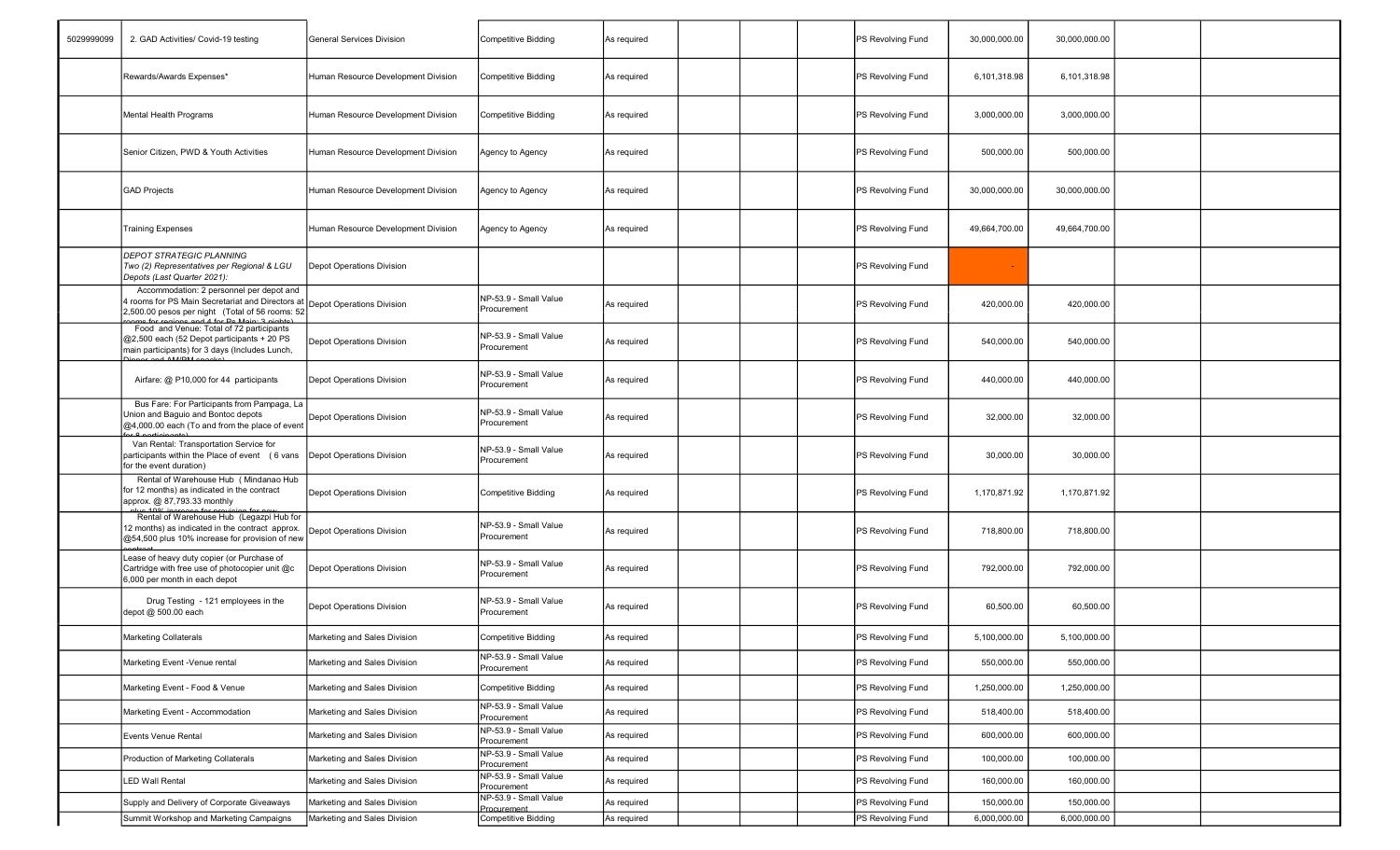| <b>Advertising Expense</b>                                                                                | Procurement Division IV    | NP-53.9 - Small Value                | As required |  | PS Revolving Fund | 575,000.00    | 575,000.00    |  |
|-----------------------------------------------------------------------------------------------------------|----------------------------|--------------------------------------|-------------|--|-------------------|---------------|---------------|--|
| Internet Access Management (IAM) with<br>Bandwidth Management System                                      | <b>T Services Division</b> | Competitive Bidding                  | As required |  | PS Revolving Fund | 1,127,500.00  | 1,127,500.00  |  |
| Upgrade of PLDT ISDN with IP-PBX                                                                          | T Services Division        | Competitive Bidding                  | As required |  | PS Revolving Fund | 1,144,598.40  | 1,144,598.40  |  |
| ACDSee Ultimate 10                                                                                        | <b>T Services Division</b> | NP-53.9 - Small Value<br>Procurement | As required |  | PS Revolving Fund | 5,445.00      | 5,445.00      |  |
| Active Directory (Server, License and<br>Configuration)                                                   | <b>T Services Division</b> | <b>Competitive Bidding</b>           | As required |  | PS Revolving Fund | 10,000,000.00 | 10,000,000.00 |  |
| Barcode System (Configuration and integration<br>with the FACT System)                                    | <b>T Services Division</b> | <b>Competitive Bidding</b>           | As required |  | PS Revolving Fund | 3,000,000.00  | 3,000,000.00  |  |
| Door Access Management System for PS-DBM<br>Server room                                                   | <b>T Services Division</b> | NP-53.9 - Small Value<br>Procurement | As required |  | PS Revolving Fund | 20,000.00     | 20,000.00     |  |
| Document Management System with Barcode                                                                   | <b>T Services Division</b> | <b>Competitive Bidding</b>           | As required |  | PS Revolving Fund | 3,000,000.00  | 3,000,000.00  |  |
| Microsoft Visio                                                                                           | <b>T Services Division</b> | NP-53.5 Agency-to-Agency             | As required |  | PS Revolving Fund | 1,922,749.40  | 1,922,749.40  |  |
| Adobe photoshop Subscription                                                                              | <b>T Services Division</b> | NP-53.9 - Small Value<br>Procurement | As required |  | PS Revolving Fund | 13,807.20     | 13,807.20     |  |
| Adobe All Apps                                                                                            | T Services Division        | NP-53.9 - Small Value<br>Procurement | As required |  | PS Revolving Fund | 65,788.80     | 65,788.80     |  |
| Adobe Acrobat                                                                                             | <b>T Services Division</b> | NP-53.9 - Small Value<br>Procurement | As required |  | PS Revolving Fund | 78,883.20     | 78,883.20     |  |
| Development and Hosting of Chatbot Service                                                                | <b>T Services Division</b> | Competitive Bidding                  | As required |  | PS Revolving Fund | 1,000,000.00  | 1,000,000.00  |  |
| AutoCAD Software (Subscription)                                                                           | <b>T Services Division</b> | NP-53.9 - Small Value<br>Procurement | As required |  | PS Revolving Fund | 144,000.00    | 144,000.00    |  |
| Video Editor                                                                                              | <b>T Services Division</b> | NP-53.9 - Small Value<br>Procurement | As required |  | PS Revolving Fund | 24,000.00     | 24,000.00     |  |
| Application Program Interface (API) - System<br>Integration with PS-DBM Internal Applications/<br>Systems | <b>T Services Division</b> | <b>Competitive Bidding</b>           | As required |  | PS Revolving Fund | 1,000,000.00  | 1,000,000.00  |  |
| Fact System subscription plan renewal                                                                     | <b>T Services Division</b> | <b>Direct Contracting</b>            | As required |  | PS Revolving Fund | 1,949,112.00  | 1,949,112.00  |  |
| Customer Service Helpdesk System                                                                          | <b>T Services Division</b> | <b>Competitive Bidding</b>           | As required |  | PS Revolving Fund | 3,454,774.40  | 3,454,774.40  |  |
| Internet Access Management (IAM) with<br>Bandwidth Management System                                      | <b>T Services Division</b> | <b>Competitive Bidding</b>           | As required |  | PS Revolving Fund | 1,127,500.00  | 1,127,500.00  |  |
| Email Blasting Service (MSD)                                                                              | T Services Division        | NP-53.9 - Small Value<br>Procurement | As required |  | PS Revolving Fund | 840,000.00    | 840,000.00    |  |
| Maintenance of ICT Equipment                                                                              | <b>T Services Division</b> | NP-53.9 - Small Value<br>Procurement | As required |  | PS Revolving Fund | 500,000.00    | 500,000.00    |  |
| Maintenance for UPS                                                                                       | <b>T Services Division</b> | NP-53.9 - Small Value<br>Procurement | As required |  | PS Revolving Fund | 200,000.00    | 200,000.00    |  |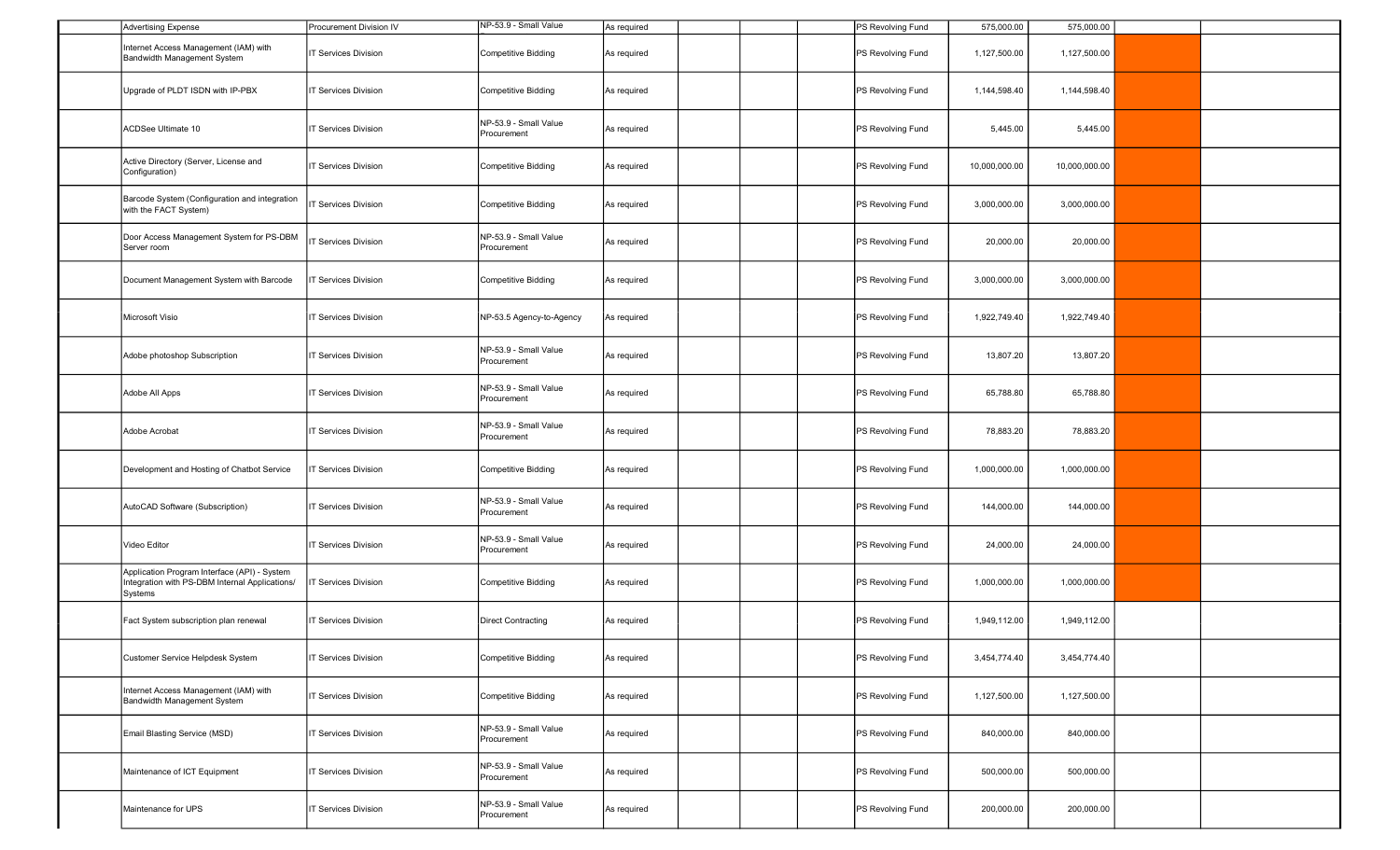| Email and Collaboration Tool                                                                                         | <b>T Services Division</b>        | Competitive Bidding                              | As required        |  | PS Revolving Fund | 4,131,831.00 | 4,131,831.00 |  |
|----------------------------------------------------------------------------------------------------------------------|-----------------------------------|--------------------------------------------------|--------------------|--|-------------------|--------------|--------------|--|
| Adobe Photoshop Subscription                                                                                         | <b>T Services Division</b>        | NP-53.9 - Small Value<br>Procurement             | As required        |  | PS Revolving Fund | 27,614.40    | 27,614.40    |  |
| Website)                                                                                                             | IT Services Division              | Competitive Bidding                              | As required        |  | PS Revolving Fund | 1,900,000.00 | 1,900,000.00 |  |
| AutoCAD Software (Subscription)                                                                                      | IT Services Division              | NP-53.9 - Small Value<br>Procurement             | As required        |  | PS Revolving Fund | 360,000.00   | 360,000.00   |  |
| One (1) Year Subscription for Primary Internet<br>Service for PS-DBM Main (Paco) and PhilGEPS<br>(Arcache) Offices   | <b>T Services Division</b>        | Competitive Bidding                              | As required        |  | PS Revolving Fund | 2,424,576.00 | 2,424,576.00 |  |
| One (1) Year Subscription for Secondary<br>Internet Service for PS-DBM Main (Paco) and<br>PhilGEPS (Arcache) Offices | <b>T Services Division</b>        | <b>Competitive Bidding</b>                       | As required        |  | PS Revolving Fund | 1,102,080.00 | 1,102,080.00 |  |
| Extraordinary and Miscellaneous Expenses                                                                             | Office of the Director - PhilGEPS | NP-53.5 Agency-to-Agency                         | As required        |  | PS Revolving Fund | 135,600.00   | 135,600.00   |  |
| <b>Legal Services</b>                                                                                                | PS Depot CAR                      | NP-53.5 Agency-to-Agency                         | As required        |  | PS Revolving Fund | 1,500.00     | 1,500.00     |  |
| Other Professional Services                                                                                          | PS Depot CAR                      | NP-53.5 Agency-to-Agency                         | As required        |  | PS Revolving Fund | 217,800.00   | 217,800.00   |  |
| <b>Other General Services</b>                                                                                        | PS Depot CAR                      | NP-53.5 Agency-to-Agency                         | As required        |  | PS Revolving Fund | 10,000.00    | 10,000.00    |  |
| Other MOOE                                                                                                           | PS Depot CAR                      | NP-53.5 Agency-to-Agency                         | As required        |  | PS Revolving Fund | 67,800.00    | 67,800.00    |  |
| <b>Bank Charges</b>                                                                                                  | PS Depot La Union                 | NP-53.5 Agency-to-Agency                         | As required        |  | PS Revolving Fund | 1,200.00     | 1,200.00     |  |
| A. Advertising, Promotional and Marketing<br>Expenses                                                                | PS Depot Pampanga                 | NP-53.5 Agency-to-Agency                         | As required        |  | PS Revolving Fund | 100,000.00   | 100,000.00   |  |
| <b>Training Expenses</b>                                                                                             | PS Depot Legazpi                  | NP-53.5 Agency-to-Agency                         | As required        |  | PS Revolving Fund | 182,800.00   | 182,800.00   |  |
| Rental Building                                                                                                      | PS Depot Legazpi                  | NP-53.5 Agency-to-Agency                         | As required        |  | PS Revolving Fund | 654,000.00   | 654,000.00   |  |
| Other Maintenance and Operating Expenses                                                                             | PS Depot La Union                 | Small Value Procurement<br>(Sec. 53.9)           | As required        |  | PS Revolving Fund | 55,000.00    | 55,000.00    |  |
| Other Maintenance                                                                                                    | PS Depot Legazpi                  | Small Value Procurement<br>(Sec. 53.9)           | <b>\s</b> required |  | PS Revolving Fund | 152,000.00   | 152,000.00   |  |
| Other Maintenance                                                                                                    | PS Depot Cebu                     | Small Value Procurement<br>(Sec. 53.9)           | As required        |  | PS Revolving Fund | 2,541,400.00 | 2,541,400.00 |  |
| Other Maintenance                                                                                                    | PS Depot CDO                      | Small Value Procurement<br>(Sec. 53.9)           | As required        |  | PS Revolving Fund | 210,000.00   | 210,000.00   |  |
| Other Maintenance and Operating Expenses                                                                             | PS Depot CDO                      | Small Value Procurement<br>(Sec. 53.9)           | As required        |  | PS Revolving Fund | 203,000.00   | 203,000.00   |  |
| Other Maintenance and Operating Expenses                                                                             | PS Depot Davao                    | Small Value Procurement<br>(Sec. 53.9)           | As required        |  | PS Revolving Fund | 426,200.00   | 426,200.00   |  |
|                                                                                                                      |                                   | Subscription for Cloud Server (For Hosting of PS |                    |  |                   |              |              |  |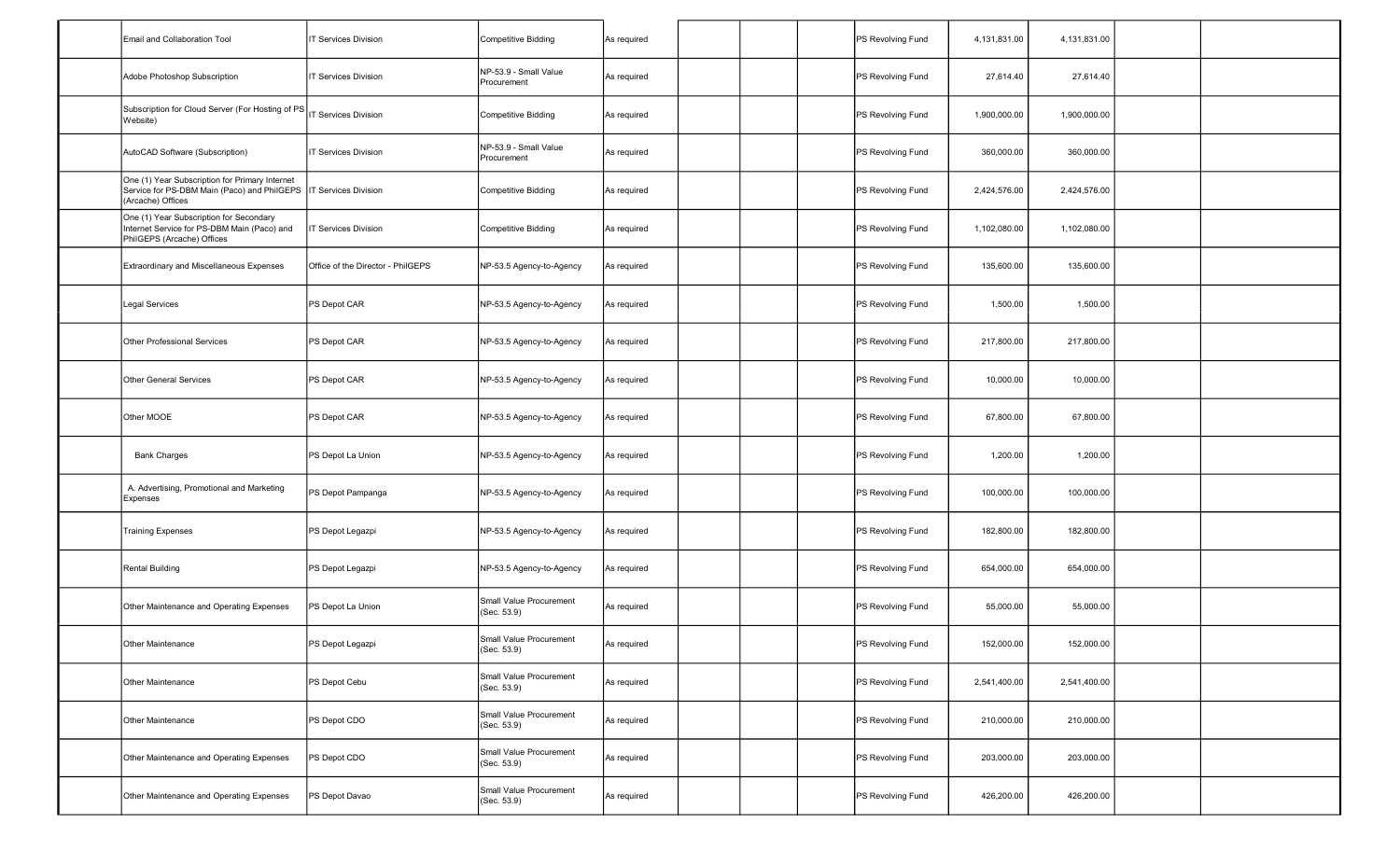|            | Other Maintenance and Operating Expenses                                                                                                                             | PS Depot Butuan                     | Small Value Procurement<br>(Sec. 53.9) | As required |  |  |  | PS Revolving Fund | 100,000.00    | 100,000.00 |               |  |  |  |
|------------|----------------------------------------------------------------------------------------------------------------------------------------------------------------------|-------------------------------------|----------------------------------------|-------------|--|--|--|-------------------|---------------|------------|---------------|--|--|--|
|            | Other Maintenance and Operating Expense                                                                                                                              | PS Depot Koronadal                  | NP-53.5 Agency-to-Agency               | As required |  |  |  | PS Revolving Fund | 311,600.00    | 311,600.00 |               |  |  |  |
|            | <b>CAPITAL OUTLAY</b>                                                                                                                                                |                                     |                                        |             |  |  |  |                   |               |            |               |  |  |  |
| 1060502000 | Office Equipment (CSE) Available at PS-DBM                                                                                                                           | General Services Division           | NP-53.5 Agency-to-Agency               | As required |  |  |  | PS Revolving Fund | 416,124.80    |            | 416,124.80    |  |  |  |
| 1060502000 | Supply and Delivery of Plasma Air Purifier                                                                                                                           | <b>General Services Division</b>    | Small Value Procurement<br>(Sec. 53.9) | As required |  |  |  | PS Revolving Fund | 67,995.99     |            | 67,995.99     |  |  |  |
| 1060502000 | Supply, Delivery, Installation and Commissioning<br>of 2.0HP, Window type, Inverter Air Conditioning General Services Division<br>Units for Inspection Division Room |                                     | Small Value Procurement<br>(Sec. 53.9) | As required |  |  |  | PS Revolving Fund | 189,666.68    |            | 189,666.68    |  |  |  |
| 1060502000 | Supply, Delivery, Installation and Commissioning<br>of 2.5HP, Wall-mounted, Inverter Air<br>Conditioning Units for GSD                                               | General Services Division           | Small Value Procurement<br>(Sec. 53.9) | As required |  |  |  | PS Revolving Fund | 749,600.00    |            | 749,600.00    |  |  |  |
| 1060502000 | Supply, Delivery, Installation and Commissioning<br>of 2.5HP, Window Type, Inverter Air<br>Conditioning Units for GSD                                                | General Services Division           | Small Value Procurement<br>(Sec. 53.9) | As required |  |  |  | PS Revolving Fund | 313,248.25    |            | 313,248.25    |  |  |  |
| 1060502000 | Supply, Delivery, Installation and Commissioning<br>of Airconditioning Units for PhilGEPS Customer<br>Service and Server Room                                        | General Services Division           | Small Value Procurement<br>(Sec. 53.9) | As required |  |  |  | PS Revolving Fund | 809,419.94    |            | 809,419.94    |  |  |  |
| 1060502000 | Supply, Delivery, Installation and Commissioning<br>of Audio and Visual System for PS-DBM                                                                            | General Services Division           | <b>Competitive Bidding</b>             | As required |  |  |  | PS Revolving Fund | 5,118,782.80  |            | 5,118,782.80  |  |  |  |
| 1060502000 | Office Equipment - Others                                                                                                                                            | <b>General Services Division</b>    | Competitive Bidding                    | As required |  |  |  | PS Revolving Fund | 1,000,000.00  |            | 1,000,000.00  |  |  |  |
| 1060601000 | Asian Utility Vehicle (AUV), not exceeding<br>2500cc for gasoline and 2800cc for diesel, for<br><b>Executive Director</b>                                            | <b>General Services Division</b>    | <b>Competitive Bidding</b>             | As required |  |  |  | PS Revolving Fund | 1,500,000.00  |            | 1,500,000.00  |  |  |  |
| 1060601000 | Asian Utility Vehicle (AUV), not exceeding<br>2500cc for gasoline and 2800cc for diesel, for<br>Functional Head Director                                             | General Services Division           | Competitive Bidding                    | As required |  |  |  | PS Revolving Fund | 2,600,000.00  |            | 2,600,000.00  |  |  |  |
| 1060701000 | Supply, Delivery and Installation of Office<br>Workstations (including chairs and mobile<br>pedestals) for the Procurement Service                                   | <b>General Services Division</b>    | Small Value Procurement<br>(Sec. 53.9) | As required |  |  |  | PS Revolving Fund | 879,973.00    |            | 879,973.00    |  |  |  |
| 1060701000 | Supply, Delivery and Installation of Office<br>Workstations (including chairs and other<br>accessories) for PhilGEPS Customer Service                                | <b>General Services Division</b>    | Small Value Procurement<br>(Sec. 53.9) | As required |  |  |  | PS Revolving Fund | 624,088.14    |            | 624,088.14    |  |  |  |
| 1060701000 | Furniture and Fixtures - Others                                                                                                                                      | <b>General Services Division</b>    | <b>Competitive Bidding</b>             | As required |  |  |  | PS Revolving Fund | 1,000,000.00  |            | 1,000,000.00  |  |  |  |
| 1060902000 | Installation of Jet Grouted Piles for the<br>Underpinning of the Existing 2-Story PS Building                                                                        | General Services Division           | <b>Competitive Bidding</b>             | As required |  |  |  | PS Revolving Fund | 30,846,237.07 |            | 30,846,237.07 |  |  |  |
|            | <b>Professional Camera</b>                                                                                                                                           | Human Resource Development Division | Small Value Procurement<br>(Sec. 53.9) | As required |  |  |  | PS Revolving Fund | 68,635.24     |            | 68,635.24     |  |  |  |
|            | Camcorder                                                                                                                                                            | Human Resource Development Division | Small Value Procurement<br>(Sec. 53.9) | As required |  |  |  | PS Revolving Fund | 82,277.06     |            | 82,277.06     |  |  |  |
|            | <b>Additional Biometrics for RDs</b>                                                                                                                                 | Human Resource Development Division | Small Value Procurement<br>(Sec. 53.9) | As required |  |  |  | PS Revolving Fund | 321,474.90    |            | 321,474.90    |  |  |  |
|            | Fork Lift, Load Capacity = 5,000 kgs. (5T)                                                                                                                           | Warehousing and Delivery Division   | <b>Competitive Bidding</b>             | As required |  |  |  | PS Revolving Fund | 10,000,000.00 |            | 10,000,000.00 |  |  |  |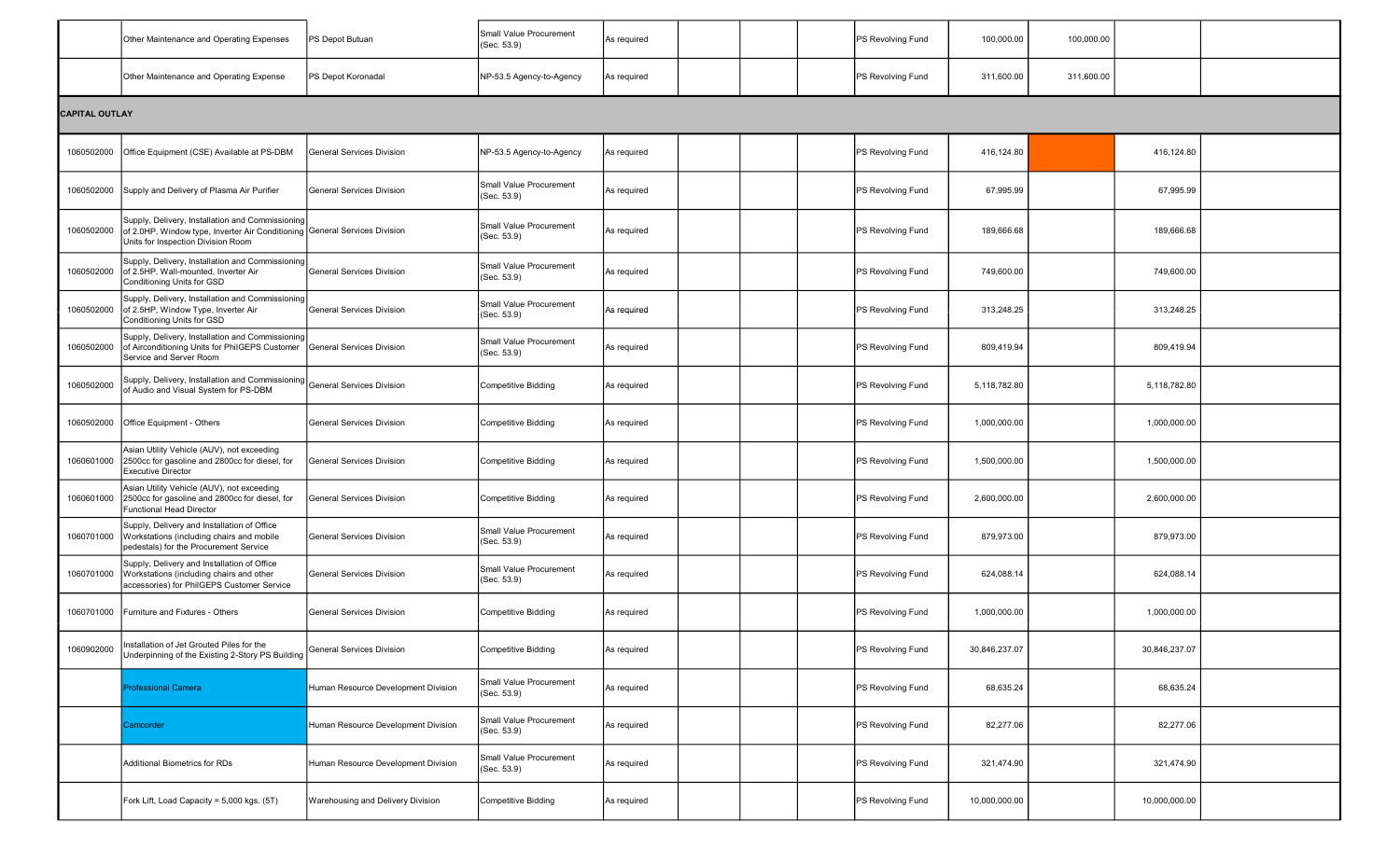| Electric pallet stacker, load capacity = 5000 kgs.<br>(5T)                                                                                                                                                    | Warehousing and Delivery Division | <b>Competitive Bidding</b>             | As required |  | PS Revolving Fund | 8,000,000.00  | 8,000,000.00  |  |
|---------------------------------------------------------------------------------------------------------------------------------------------------------------------------------------------------------------|-----------------------------------|----------------------------------------|-------------|--|-------------------|---------------|---------------|--|
| Pallet Truck, heavy duty, lifting cap. = 5 tons                                                                                                                                                               | Warehousing and Delivery Division | Small Value Procurement<br>(Sec. 53.9) | As required |  | PS Revolving Fund | 500,000.00    | 500,000.00    |  |
| Platform Cart, heavy duty, loading cap.=500 kg.<br>30" x 40"                                                                                                                                                  | Warehousing and Delivery Division | Small Value Procurement<br>(Sec. 53.9) | As required |  | PS Revolving Fund | 200,000.00    | 200,000.00    |  |
| Evaporative Air Cooler, Heavy Duty                                                                                                                                                                            | Warehousing and Delivery Division | Small Value Procurement<br>(Sec. 53.9) | As required |  | PS Revolving Fund | 300,000.00    | 300,000.00    |  |
| Metal Work Table, L Type                                                                                                                                                                                      | Warehousing and Delivery Division | Small Value Procurement<br>(Sec. 53.9) | As required |  | PS Revolving Fund | 90,000.00     | 90,000.00     |  |
| Conference Table, 10 Seater                                                                                                                                                                                   | Warehousing and Delivery Division | Small Value Procurement<br>(Sec. 53.9) | As required |  | PS Revolving Fund | 20,000.00     | 20,000.00     |  |
| Metal Shelves, Wall mounted                                                                                                                                                                                   | Warehousing and Delivery Division | Small Value Procurement<br>(Sec. 53.9) | As required |  | PS Revolving Fund | 75,000.00     | 75,000.00     |  |
| Dining Table, 10 seater                                                                                                                                                                                       | Warehousing and Delivery Division | Small Value Procurement<br>(Sec. 53.9) | As required |  | PS Revolving Fund | 25,000.00     | 25,000.00     |  |
| Installation of Racking System and Mezzanine<br>in Warehouses                                                                                                                                                 | Warehousing and Delivery Division | <b>Competitive Bidding</b>             | As required |  | PS Revolving Fund | 5,000,000.00  | 5,000,000.00  |  |
| Installation of Fire alarm system                                                                                                                                                                             | Warehousing and Delivery Division | Small Value Procurement<br>(Sec. 53.9) | As required |  | PS Revolving Fund | 300,000.00    | 300,000.00    |  |
| Cistern Tank, Water Pump and Pump Room<br>(Tuguegarao)<br>Construction of Cistern Tank<br>- Supply, Delivery to Site, Installation, Testing<br>and Commissioning of Water Pump<br>- Construction of Pump Room | Depot Operations Division         | Competitive Bidding                    | As required |  | PS Revolving Fund | 1,200,000.00  | 1,200,000.00  |  |
| CCTV Camera<br>(Part of Depot Manual Stardard Equipment)<br>Intended for Additional and Upgrade CCTV<br>System @50,000.00/depot                                                                               | Depot Operations Division         | Small Value Procurement<br>(Sec. 53.9) | As required |  | PS Revolving Fund | 550,000.00    | 550,000.00    |  |
| Pallet Jack<br>(Part of Depot Manual Stardard Equipment)<br>@35,000.00/pc 3units                                                                                                                              | Depot Operations Division         | Small Value Procurement<br>(Sec. 53.9) | As required |  | PS Revolving Fund | 105,000.00    | 105,000.00    |  |
| PS Legaspi - Building construction.                                                                                                                                                                           | Depot Operations Division         | <b>Competitive Bidding</b>             | As required |  | PS Revolving Fund | 90,000,000.00 | 90,000,000.00 |  |
| PS Legaspi - Procurement of Detailed<br>Engineering Design.                                                                                                                                                   | Depot Operations Division         | <b>Competitive Bidding</b>             | As required |  | PS Revolving Fund | 6,000,000.00  | 6,000,000.00  |  |
| PS La Union - Building construction:<br><b>Warehouse Building</b>                                                                                                                                             | Depot Operations Division         | <b>Competitive Bidding</b>             | As required |  | PS Revolving Fund | 44,000,000.00 | 44,000,000.00 |  |
| PS La Union - Building construction: Office<br>Building                                                                                                                                                       | Depot Operations Division         | Competitive Bidding                    | As required |  | PS Revolving Fund | 15,750,000.00 | 15,750,000.00 |  |
| PS La Union - Building construction: Filling and<br>Compaction                                                                                                                                                | Depot Operations Division         | <b>Competitive Bidding</b>             | As required |  | PS Revolving Fund | 4,000,000.00  | 4,000,000.00  |  |
| PS La Union - Procurement of Detailed<br>Engineering Design.                                                                                                                                                  | Depot Operations Division         | <b>Competitive Bidding</b>             | As required |  | PS Revolving Fund | 3,825,000.00  | 3,825,000.00  |  |
|                                                                                                                                                                                                               |                                   |                                        |             |  |                   |               |               |  |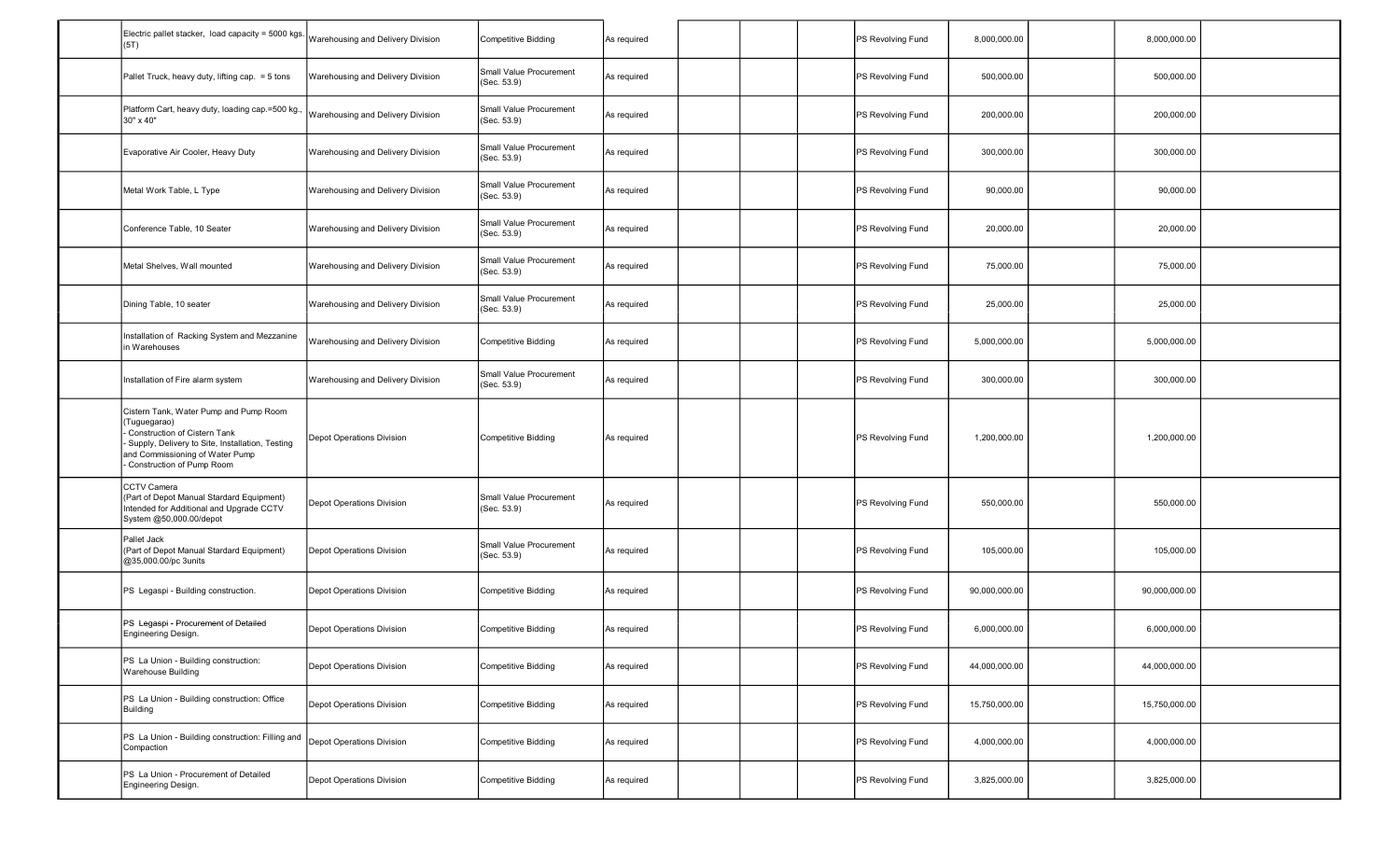| Building Construction in Iloilo City                                                                                                                                              | Depot Operations Division        | <b>Competitive Bidding</b>             | As required |  | PS Revolving Fund | 114,110,000.00 | 114,110,000.00 |  |
|-----------------------------------------------------------------------------------------------------------------------------------------------------------------------------------|----------------------------------|----------------------------------------|-------------|--|-------------------|----------------|----------------|--|
| Detailed Engineering Design for Iloilo City                                                                                                                                       | Depot Operations Division        | <b>Competitive Bidding</b>             | As required |  | PS Revolving Fund | 3,246,600.00   | 3,246,600.00   |  |
| PS Cebu - Construction of PS Depot Building                                                                                                                                       | Depot Operations Division        | <b>Competitive Bidding</b>             | As required |  | PS Revolving Fund | 15,000,000.00  | 15,000,000.00  |  |
| PS Tuguegarao - Construction of Depot<br>Building                                                                                                                                 | Depot Operations Division        | <b>Competitive Bidding</b>             | As required |  | PS Revolving Fund | 78,000,000.00  | 78,000,000.00  |  |
| PS Tuguegarao - Construction of Perimeter<br>Fence                                                                                                                                | Depot Operations Division        | Competitive Bidding                    | As required |  | PS Revolving Fund | 2,000,000.00   | 2,000,000.00   |  |
| PS Cagayan De Oro - Renovation/Extension of<br>PS Depot Office                                                                                                                    | Depot Operations Division        | <b>Competitive Bidding</b>             | As required |  | PS Revolving Fund | 2,150,000.00   | 2,150,000.00   |  |
| Airconditioning unit 2hp, window type for PS<br>depots                                                                                                                            | Depot Operations Division        | Small Value Procurement<br>(Sec. 53.9) | As required |  | PS Revolving Fund | 315,000.00     | 315,000.00     |  |
| Airconditioning Unit (ROG) Split type 2 HP                                                                                                                                        | <b>Depot Operations Division</b> | Small Value Procurement<br>(Sec. 53.9) | As required |  | PS Revolving Fund | 50,000.00      | 50,000.00      |  |
| Evaporative Air Cooler for depots                                                                                                                                                 | Depot Operations Division        | Small Value Procurement<br>(Sec. 53.9) | As required |  | PS Revolving Fund | 320,000.00     | 320,000.00     |  |
| Heavy duty Scanner for depots                                                                                                                                                     | <b>Depot Operations Division</b> | Small Value Procurement<br>(Sec. 53.9) | As required |  | PS Revolving Fund | 495,000.00     | 495,000.00     |  |
| All in one ink Printer for ROG (heavy duty)                                                                                                                                       | <b>Depot Operations Division</b> | Small Value Procurement<br>(Sec. 53.9) | As required |  | PS Revolving Fund | 38,000.00      | 38,000.00      |  |
| Wireless Queuing System<br>(Numbering with digital screen)<br>For Regional Depots<br>@20,000.00/depot                                                                             | Depot Operations Division        | Small Value Procurement<br>(Sec. 53.9) | As required |  | PS Revolving Fund | 220,000.00     | 220,000.00     |  |
| Wireless Tel, Smart Mobile Phone (ROG)                                                                                                                                            | Depot Operations Division        | Small Value Procurement<br>(Sec. 53.9) | As required |  | PS Revolving Fund | 20,000.00      | 20,000.00      |  |
| Multi Purpose Van for 11 Regional Depots                                                                                                                                          | Depot Operations Division        | <b>Competitive Bidding</b>             | As required |  | PS Revolving Fund | 13,750,000.00  | 13,750,000.00  |  |
| Steel Cabinet with Safety Vault<br>(Part of Depot Manual Stardard Equipment)<br>@20,000.00/depot For Regional and LGU<br>Depots)                                                  | Depot Operations Division        | Small Value Procurement<br>(Sec. 53.9) | As required |  | PS Revolving Fund | 100,000.00     | 100,000.00     |  |
| Office Furnitures and Fixture (ROG)                                                                                                                                               | Depot Operations Division        | Small Value Procurement<br>(Sec. 53.9) | As required |  | PS Revolving Fund | 40,000.00      | 40,000.00      |  |
| Office Table with Mobile Pedestal<br>(Part of Depot Manual Stardard Equipment)<br>@15,000.00/depot For Regional and LGU<br>Depots)                                                | Depot Operations Division        | Small Value Procurement<br>(Sec. 53.9) | As required |  | PS Revolving Fund | 645,000.00     | 645,000.00     |  |
| Genset, 150 KVA, and Genset Room<br>(Tuguegarao)<br>- Supply, Delivery to Site, Installation, Testing<br>and Commissioning of Generator Set<br>Construction of Generator Set Room | Depot Operations Division        | <b>Competitive Bidding</b>             | As required |  | PS Revolving Fund | 1,800,000.00   | 1,800,000.00   |  |
| <b>DSLR Camera</b>                                                                                                                                                                | Marketing and Sales Division     | Small Value Procurement<br>(Sec. 53.9) | As required |  | PS Revolving Fund | 47,247.50      | 47,247.50      |  |
| Laptop: Executive (MITHI: APP-CSE)                                                                                                                                                | IT Services Division             | NP-53.5 Agency-to-Agency               | As required |  | PS Revolving Fund | 1,470,000.00   | 1,470,000.00   |  |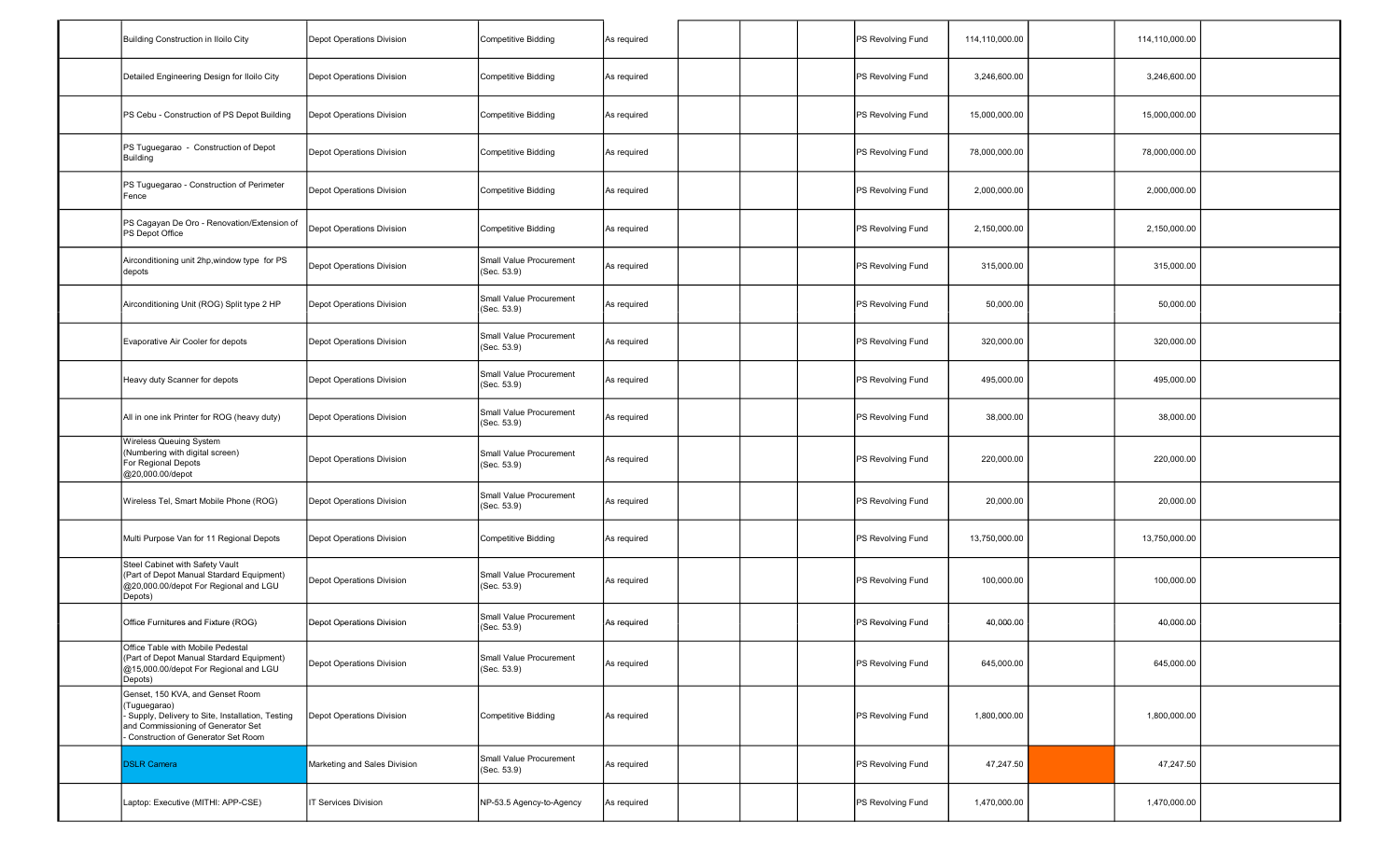| Laptop: Mid-range (MITHI: APP-CSE)                                                | <b>IT Services Division</b> | NP-53.5 Agency-to-Agency               | As required |  | PS Revolving Fund | 3,583,883.80  | 3,583,883.80  |  |
|-----------------------------------------------------------------------------------|-----------------------------|----------------------------------------|-------------|--|-------------------|---------------|---------------|--|
| Desktop: Mid-range (MITHI: APP-CSE)                                               | <b>IT Services Division</b> | NP-53.5 Agency-to-Agency               | As required |  | PS Revolving Fund | 1,978,000.00  | 1,978,000.00  |  |
| Scanner                                                                           | <b>T Services Division</b>  | Competitive Bidding                    | As required |  | PS Revolving Fund | 1,661,572.00  | 1,661,572.00  |  |
| Printer: Dot Matrix (24 Pins)                                                     | <b>T Services Division</b>  | NP-53.5 Agency-to-Agency               | As required |  | PS Revolving Fund | 1,981,200.00  | 1,981,200.00  |  |
| Printer: Dot Matrix (9 Pins)                                                      | <b>T Services Division</b>  | NP-53.5 Agency-to-Agency               | As required |  | PS Revolving Fund | 404,800.00    | 404,800.00    |  |
| Printer: Monochrome                                                               | <b>IT Services Division</b> | NP-53.9 - Small Value<br>Procurement   | As required |  | PS Revolving Fund | 72,000.00     | 72,000.00     |  |
| Printer: Colored                                                                  | <b>T Services Division</b>  | Competitive Bidding                    | As required |  | PS Revolving Fund | 1,796,400.00  | 1,796,400.00  |  |
| Printer: Multi-functional (Colored)                                               | <b>T Services Division</b>  | NP-53.9 - Small Value<br>Procurement   | As required |  | PS Revolving Fund | 532,125.00    | 532,125.00    |  |
| Data Center Phase 2                                                               | <b>T Services Division</b>  | Competitive Bidding                    | As required |  | PS Revolving Fund | 20,350,000.00 | 20,350,000.00 |  |
| PS-DBM Service Continuity and Disaster<br>Recovery Center                         | <b>IT Services Division</b> | Competitive Bidding                    | As required |  | PS Revolving Fund | 82,479,756.70 | 82,479,756.70 |  |
| Camera (Handy Camera w/ free tripod)                                              | Procurement Division VII    | Small Value Procurement<br>(Sec. 53.9) | As required |  | PS Revolving Fund | 30,000.00     | 30,000.00     |  |
| Digital Caliper (Mitutoyo)                                                        | Procurement Division VII    | Small Value Procurement<br>(Sec. 53.9) | As required |  | PS Revolving Fund | 40,416.00     | 40,416.00     |  |
| Digital Weighing GSM Tester                                                       | Procurement Division VII    | Small Value Procurement<br>(Sec. 53.9) | As required |  | PS Revolving Fund | 35,000.00     | 35,000.00     |  |
| <b>DSLR Camera Nikon D3500</b>                                                    | Procurement Division VIII   | Small Value Procurement<br>(Sec. 53.9) | As required |  | PS Revolving Fund | 23,391.00     | 23,391.00     |  |
| DSLR Camera (Handy Camera w/ tripod and<br>external microphone including SD card) | Procurement Division IX     | Small Value Procurement<br>(Sec. 53.9) | As required |  | PS Revolving Fund | 38,530.60     | 38,530.60     |  |
| Digital Caliper (Mitutoyo)                                                        | Procurement Division IX     | Small Value Procurement<br>(Sec. 53.9) | As required |  | PS Revolving Fund | 40,416.00     | 40,416.00     |  |
| Digital Weighing GSM Tester                                                       | Procurement Division IX     | Small Value Procurement<br>(Sec. 53.9) | As required |  | PS Revolving Fund | 66,591.61     | 66,591.61     |  |
| Non Contact Thermal Scanner with Alcohol<br>Dispenser                             | PS Depot Tuguegarao         | Small Value Procurement<br>(Sec. 53.9) | As required |  | PS Revolving Fund | 12,000.00     | 12,000.00     |  |
| Web Cam HD for Online Seminars/Meetings                                           | PS Depot Tuguegarao         | Small Value Procurement<br>(Sec. 53.9) | As required |  | PS Revolving Fund | 7,400.00      | 7,400.00      |  |
| Headset w/ Mic HD for Online<br>Seminars/Meetings                                 | PS Depot Tuguegarao         | Small Value Procurement<br>(Sec. 53.9) | As required |  | PS Revolving Fund | 5,600.00      | 5,600.00      |  |
| Photocopier Machine                                                               | PS Depot Tuguegarao         | NP-53.9 - Small Value<br>Procurement   | As required |  | PS Revolving Fund | 100,000.00    | 100,000.00    |  |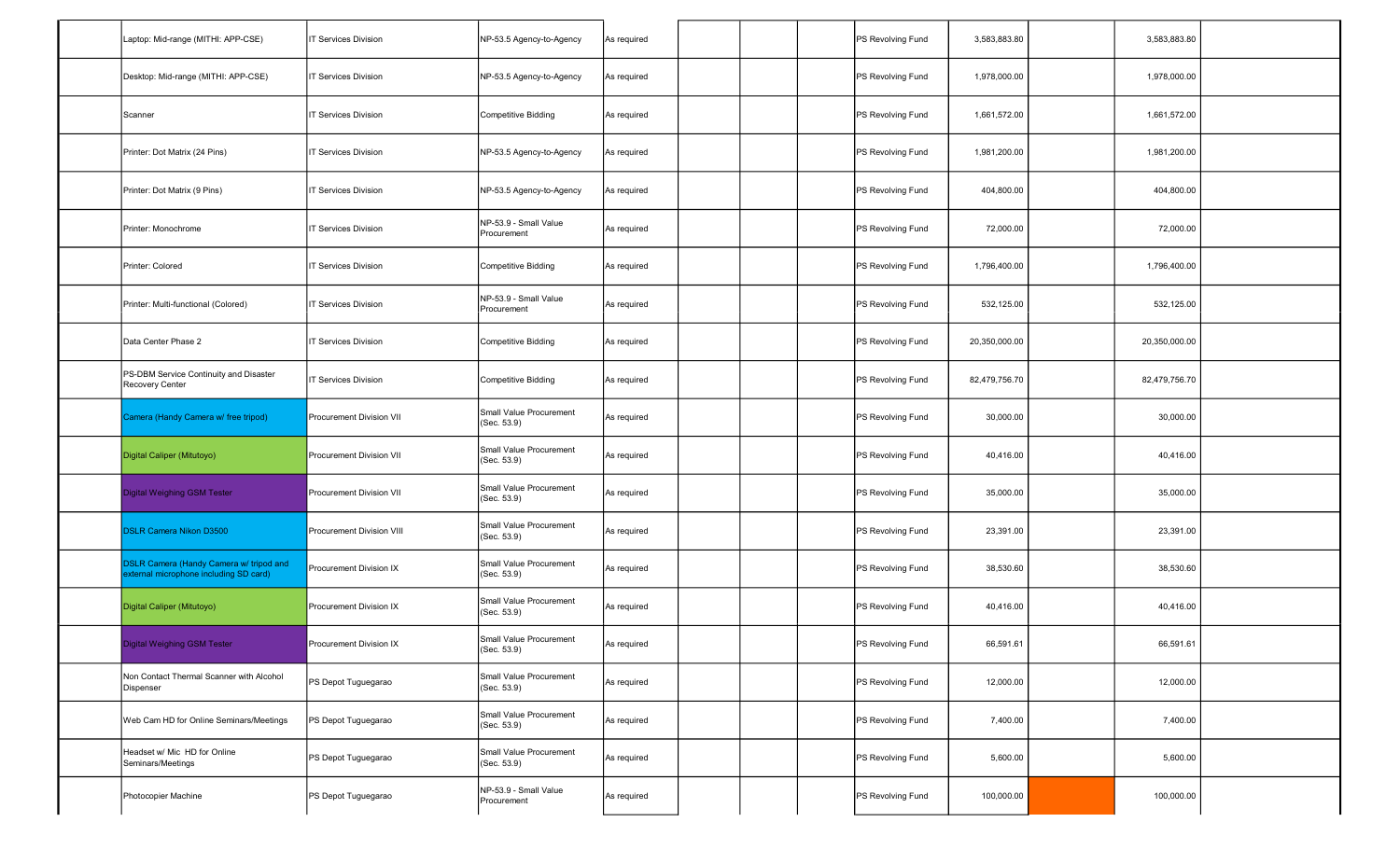| Furniture and Fixture                                                                    | PS Depot Pampanga | Small Value Procurement<br>(Sec. 53.9) | As required |  | PS Revolving Fund | 134,000.00     | 134,000.00     |  |
|------------------------------------------------------------------------------------------|-------------------|----------------------------------------|-------------|--|-------------------|----------------|----------------|--|
| Machinery                                                                                | PS Depot Legazpi  | Small Value Procurement<br>(Sec. 53.9) | As required |  | PS Revolving Fund | 730,000.00     | 730,000.00     |  |
| Machinery and Equipment                                                                  | PS Depot Cebu     | <b>Competitive Bidding</b>             | As required |  | PS Revolving Fund | 6,268,400.00   | 6,268,400.00   |  |
| Furniture and Fixture                                                                    | PS Depot Cebu     | Small Value Procurement<br>(Sec. 53.9) | As required |  | PS Revolving Fund | 185,500.00     | 185,500.00     |  |
| Printing Equipment                                                                       | PS Depot Cebu     | Small Value Procurement<br>(Sec. 53.9) | As required |  | PS Revolving Fund | 46,200.00      | 46,200.00      |  |
| Other Machinery and Equipment                                                            | PS Depot Cebu     | Small Value Procurement<br>(Sec. 53.9) | As required |  | PS Revolving Fund | 24,200.00      | 24,200.00      |  |
| Desktop Computer                                                                         | PS Depot Cebu     | Small Value Procurement<br>(Sec. 53.9) | As required |  | PS Revolving Fund | 187,000.00     | 187,000.00     |  |
| Machinery                                                                                | PS Depot CDO      | Small Value Procurement<br>(Sec. 53.9) | As required |  | PS Revolving Fund | 25,000.00      | 25,000.00      |  |
| Equipment                                                                                | PS Depot CDO      | Small Value Procurement<br>(Sec. 53.9) | As required |  | PS Revolving Fund | 70,000.00      | 70,000.00      |  |
| Machinery and Equipment                                                                  | PS Depot Davao    | Small Value Procurement<br>(Sec. 53.9) | As required |  | PS Revolving Fund | 161,600.00     | 161,600.00     |  |
| Information and Communications Technology<br>Equipment                                   | PS Depot Davao    | Small Value Procurement<br>(Sec. 53.9) | As required |  | PS Revolving Fund | 80,400.00      | 80,400.00      |  |
| Other Equipment                                                                          | PS Depot Davao    | Small Value Procurement<br>(Sec. 53.9) | As required |  | PS Revolving Fund | 158,000.00     | 158,000.00     |  |
| Acquisition of Land: Lot (Minimum of 3,000sqm<br>along main road)                        | PS Depot Davao    | <b>Competitive Bidding</b>             | As required |  | PS Revolving Fund | 200,000,000.00 | 200,000,000.00 |  |
| Office Renovation & Construction - Customer<br>Lounge                                    | PS Depot Davao    | Small Value Procurement<br>(Sec. 53.9) | As required |  | PS Revolving Fund | 200,000.00     | 200,000.00     |  |
| Office Renovation & Construction - Installation of PS Depot Davao<br>Cubicle for Cashier |                   | Small Value Procurement<br>(Sec. 53.9) | As required |  | PS Revolving Fund | 50,000.00      | 50,000.00      |  |
| Office Renovation & Construction -<br>Interior/Exterior Painting of Office               | PS Depot Davao    | Small Value Procurement<br>(Sec. 53.9) | As required |  | PS Revolving Fund | 150,000.00     | 150,000.00     |  |
| Warehouse Renovation - Warehouse Roof<br>Repair                                          | PS Depot Davao    | Small Value Procurement<br>(Sec. 53.9) | As required |  | PS Revolving Fund | 250,000.00     | 250,000.00     |  |
| Warehouse Renovation - Rubberized Painting of PS Depot Davao<br>Warehouse Ground Floor   |                   | Small Value Procurement<br>(Sec. 53.9) | As required |  | PS Revolving Fund | 200,000.00     | 200,000.00     |  |
| Warehouse Renovation - Rehabilitation of<br>Records & Stock Room                         | PS Depot Davao    | Small Value Procurement<br>(Sec. 53.9) | As required |  | PS Revolving Fund | 120,000.00     | 120,000.00     |  |
| Warehouse Renovation - Interior/Exterior<br>Painting of Warehouse                        | PS Depot Davao    | Small Value Procurement<br>(Sec. 53.9) | As required |  | PS Revolving Fund | 475,000.00     | 475,000.00     |  |
| Outside of Office Constructions - Renovation of<br>Common Toilet for Clients             | PS Depot Davao    | Small Value Procurement<br>(Sec. 53.9) | As required |  | PS Revolving Fund | 175,000.00     | 175,000.00     |  |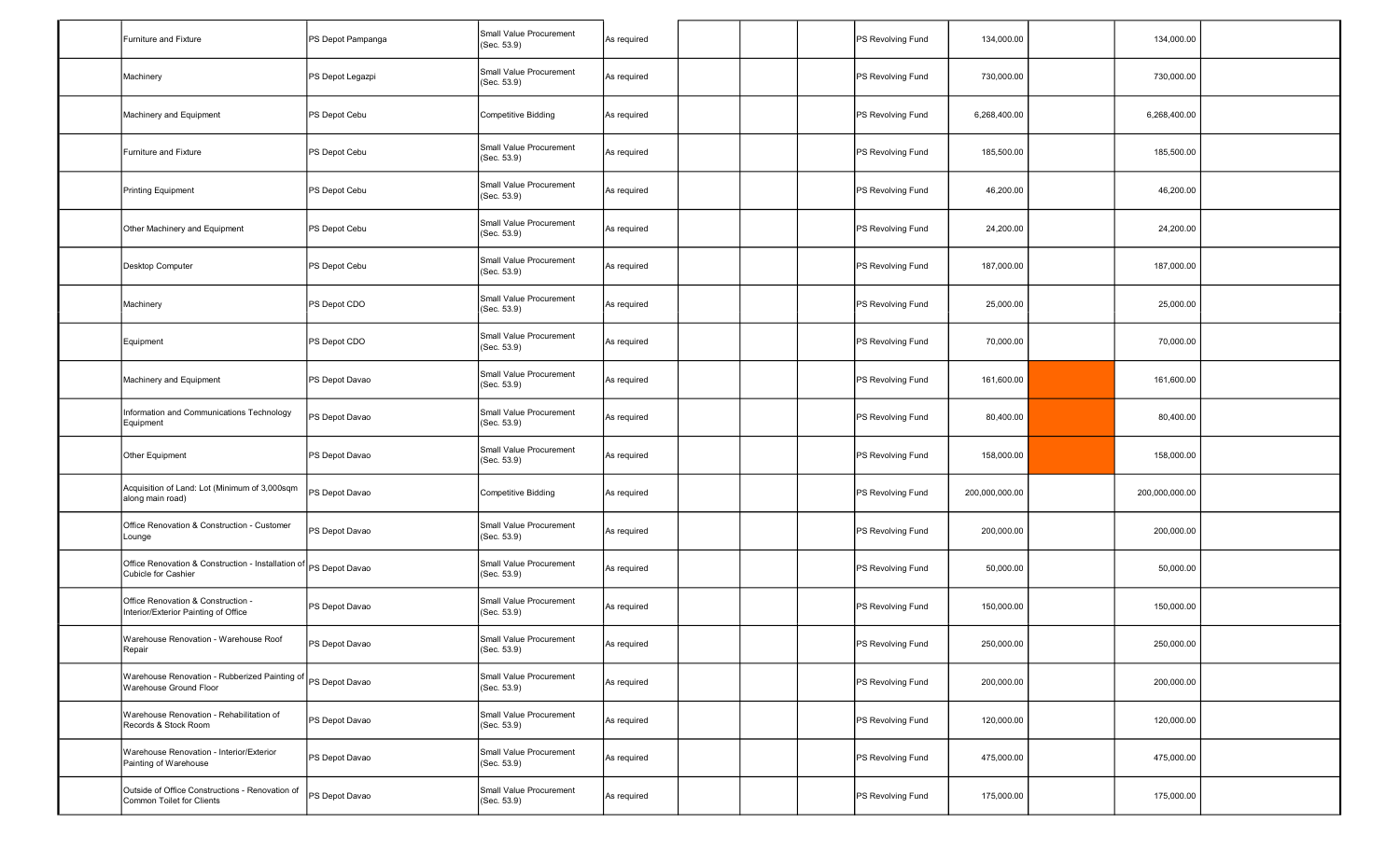| Outside of Office Constructions - Perimeter<br><b>IFence</b>                  | PS Depot Davao     | Small Value Procurement<br>(Sec. 53.9) | As required |  | PS Revolving Fund | 125,000.00     | 125,000.00 |  |
|-------------------------------------------------------------------------------|--------------------|----------------------------------------|-------------|--|-------------------|----------------|------------|--|
| CCTV Upgrading and Installation                                               | PS Depot Davao     | Small Value Procurement<br>(Sec. 53.9) | As required |  | PS Revolving Fund | 400,000.00     | 400,000.00 |  |
| Fire Alarm System - Centralized System                                        | PS Depot Davao     | Small Value Procurement<br>(Sec. 53.9) | As required |  | PS Revolving Fund | 200,000.00     | 200,000.00 |  |
| Airconditioning Unit, Window Type                                             | PS Depot Davao     | Small Value Procurement<br>(Sec. 53.9) | As required |  | PS Revolving Fund | $\sim$         |            |  |
| Airconditioning Unit, Stand Type, 3TR, LED<br>Display (for Customer's Lounge) | PS Depot Davao     | Small Value Procurement<br>(Sec. 53.9) | As required |  | PS Revolving Fund |                |            |  |
| Network Routers                                                               | PS Depot Davao     | Small Value Procurement<br>(Sec. 53.9) | As required |  | PS Revolving Fund | $\blacksquare$ |            |  |
| <b>SMART Television</b>                                                       | PS Depot Davao     | Small Value Procurement<br>(Sec. 53.9) | As required |  | PS Revolving Fund |                |            |  |
|                                                                               | PS Depot Davao     | Small Value Procurement<br>(Sec. 53.9) | As required |  | PS Revolving Fund |                |            |  |
|                                                                               | PS Depot Davao     | Small Value Procurement<br>(Sec. 53.9) | As required |  | PS Revolving Fund | $\sim$         |            |  |
|                                                                               | PS Depot Davao     | Small Value Procurement<br>(Sec. 53.9) | As required |  | PS Revolving Fund |                |            |  |
|                                                                               | PS Depot Davao     | Small Value Procurement<br>(Sec. 53.9) | As required |  | PS Revolving Fund |                |            |  |
| Machinery and Equipment                                                       | PS Depot Davao     | Small Value Procurement<br>(Sec. 53.9) | As required |  | PS Revolving Fund | 490,000.00     | 490,000.00 |  |
| Machinery and Equipment                                                       | PS Depot Koronadal | Small Value Procurement<br>(Sec. 53.9) | As required |  | PS Revolving Fund | 480,000.00     | 480,000.00 |  |
| Information and Communications Technology<br>Equipment                        | PS Depot Koronadal | Small Value Procurement<br>(Sec. 53.9) | As required |  | PS Revolving Fund | 662,629.00     | 662,629.00 |  |
| Other Machinery and Equipment                                                 | PS Depot Koronadal | Small Value Procurement<br>(Sec. 53.9) | As required |  | PS Revolving Fund | 615,000.00     | 615,000.00 |  |
| Machinery and Equipment                                                       | PS Depot Butuan    | Small Value Procurement<br>(Sec. 53.9) | As required |  | PS Revolving Fund | 82,000.00      | 82,000.00  |  |

Agency Statement:

(1) This Annual Procurement Plan for FY 2022 is executed based on the DBM-Approved the Budget Proposal of the Procurement Service by DBM. Any changes in the allotment, quantities, or mode of procurement shall be reflected revised Annual Procurement Plan, consistent with the requirements of RA 9184 and relevant budgeting and auditing rules. (2) The listed projects shall be undertaken by the duly designated Bids and Awards Committee for each project.

Paris grown Budget

RHAZEL C. RIGOROSO i ARNOLD JAMES M. DUPLA AMY T. DELA CRUZ Secretariat, Internal BAC1 Chief, Planning and Budget Division Chief Accountant